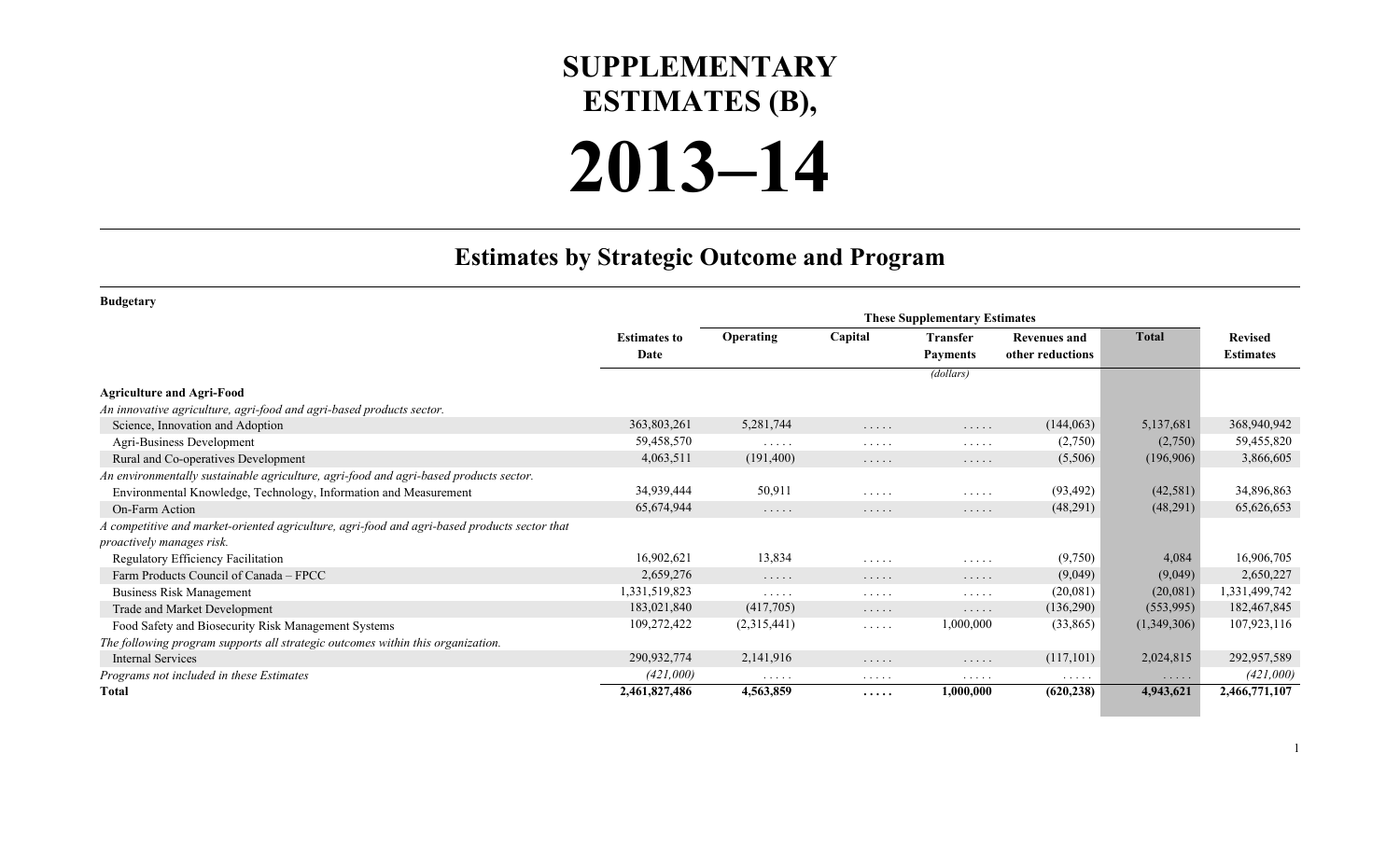a s

|                                                                                                  |                             | <b>These Supplementary Estimates</b> |                                               |                                                                   |                                         |              |                                    |  |
|--------------------------------------------------------------------------------------------------|-----------------------------|--------------------------------------|-----------------------------------------------|-------------------------------------------------------------------|-----------------------------------------|--------------|------------------------------------|--|
|                                                                                                  | <b>Estimates to</b><br>Date | Operating                            | Capital                                       | <b>Transfer</b><br><b>Payments</b>                                | <b>Revenues and</b><br>other reductions | <b>Total</b> | <b>Revised</b><br><b>Estimates</b> |  |
|                                                                                                  |                             |                                      |                                               | (dollars)                                                         |                                         |              |                                    |  |
| <b>Atlantic Canada Opportunities Agency</b>                                                      |                             |                                      |                                               |                                                                   |                                         |              |                                    |  |
| A competitive Atlantic Canadian economy.                                                         |                             |                                      |                                               |                                                                   |                                         |              |                                    |  |
| <b>Community Development</b>                                                                     | 91,307,430                  |                                      |                                               | 4,407,000                                                         | (25,000)                                | 4,382,000    | 95,689,430                         |  |
| <b>Enterprise Development</b>                                                                    | 170, 201, 748               | $\sim$ $\sim$ $\sim$ $\sim$ $\sim$   | $\sim$ $\sim$ $\sim$ $\sim$ $\sim$            | 1,125,000                                                         | (38,000)                                | 1,087,000    | 171,288,748                        |  |
| Policy, Advocacy and Coordination                                                                | 10,855,783                  | $\sim$ $\sim$ $\sim$ $\sim$ $\sim$   | $\ldots$                                      |                                                                   | (24,000)                                | (24,000)     | 10,831,783                         |  |
| The following program supports all strategic outcomes within this organization.                  |                             | $\sim$ $\sim$ $\sim$ $\sim$ $\sim$   | $\sim$ $\sim$ $\sim$ $\sim$ $\sim$            | $\mathbb{Z}^n$ . $\mathbb{Z}^n$ , $\mathbb{Z}^n$ , $\mathbb{Z}^n$ |                                         |              |                                    |  |
| <b>Internal Services</b>                                                                         | 27,606,110                  | 2,000                                |                                               |                                                                   | (46,379)                                | (44,379)     | 27,561,731                         |  |
| <b>Total</b>                                                                                     | 299,971,071                 | 2,000                                | $\sim$ $\sim$ $\sim$ $\sim$ $\sim$            | $\mathbb{Z}^n$ . $\mathbb{Z}^n$ , $\mathbb{Z}^n$<br>5,532,000     | (133, 379)                              | 5,400,621    | 305,371,692                        |  |
|                                                                                                  |                             |                                      | .                                             |                                                                   |                                         |              |                                    |  |
| <b>Atomic Energy of Canada Limited</b>                                                           |                             |                                      |                                               |                                                                   |                                         |              |                                    |  |
| Be the top worldwide nuclear products and services company. Protect the health and safety of the |                             |                                      |                                               |                                                                   |                                         |              |                                    |  |
| public, our employees and the environment. Minimize nuclear legacy obligations for future        |                             |                                      |                                               |                                                                   |                                         |              |                                    |  |
| generations.                                                                                     |                             |                                      |                                               |                                                                   |                                         |              |                                    |  |
| Facilities and Nuclear Operations                                                                | 303,306,000                 | 15,000,000                           | 619,900                                       | 1.1.1.1                                                           | $\cdots$                                | 15,619,900   | 318,925,900                        |  |
| Programs not included in these Estimates                                                         | 168,056,637                 | $\sim$ $\sim$ $\sim$ $\sim$ $\sim$   | $\sim$ $\sim$ $\sim$ $\sim$ $\sim$            | $\ldots$                                                          | $\sim$ $\sim$ $\sim$ $\sim$ $\sim$      | $\cdots$     | 168,056,637                        |  |
| <b>Total</b>                                                                                     | 471,362,637                 | 15,000,000                           | 619,900                                       | .                                                                 | .                                       | 15,619,900   | 486,982,537                        |  |
|                                                                                                  |                             |                                      |                                               |                                                                   |                                         |              |                                    |  |
| <b>Canada Border Services Agency</b>                                                             |                             |                                      |                                               |                                                                   |                                         |              |                                    |  |
| International trade and travel is facilitated across Canada's border and Canada's population is  |                             |                                      |                                               |                                                                   |                                         |              |                                    |  |
| protected from border-related risks.                                                             |                             |                                      |                                               |                                                                   |                                         |              |                                    |  |
| Admissibility Determination                                                                      | 630,828,800                 | 11,760,521                           | 572,500                                       | $\ldots$                                                          | $\cdots$                                | 12,333,021   | 643, 161, 821                      |  |
| <b>Immigration Enforcement</b>                                                                   | 144,658,085                 | 10,109,680                           | $\mathbb{Z}^2$ . In the set of $\mathbb{Z}^2$ | $\cdots$                                                          | $\cdots$                                | 10,109,680   | 154, 767, 765                      |  |
| Risk Assessment Program                                                                          | 139,253,528                 | 7,617,200                            | 1,354,399                                     | $\ldots$                                                          | $\cdots$                                | 8,971,599    | 148,225,127                        |  |
| Secure and Trusted Partnerships                                                                  | 46,555,054                  | 3,740,119                            | 1,511,638                                     | $\mathcal{L}^{\mathcal{A}}$ . The set of $\mathcal{A}$            | $\cdots$                                | 5,251,757    | 51,806,811                         |  |
| Revenue and Trade Management                                                                     | 74,836,493                  | 386,910                              | 4,057,582                                     | $\sim$ $\sim$ $\sim$ $\sim$ $\sim$                                | $\cdots$                                | 4,444,492    | 79,280,985                         |  |
| The following program supports all strategic outcomes within this organization.                  |                             |                                      |                                               |                                                                   |                                         |              |                                    |  |
| <b>Internal Services</b>                                                                         | 610,430,039                 | 16,948,334                           | 31,420,028                                    | $\mathcal{L}^{\mathcal{A}}$ . The set of $\mathcal{A}$            | (6,610,346)                             | 41,758,016   | 652,188,055                        |  |
| Programs not included in these Estimates                                                         | 33,591,025                  | $\cdots\cdots\cdots$                 | $\sim$ $\sim$ $\sim$ $\sim$ $\sim$            | $\cdots$                                                          | .                                       | .            | 33,591,025                         |  |
| <b>Total</b>                                                                                     | 1,680,153,024               |                                      |                                               |                                                                   |                                         |              |                                    |  |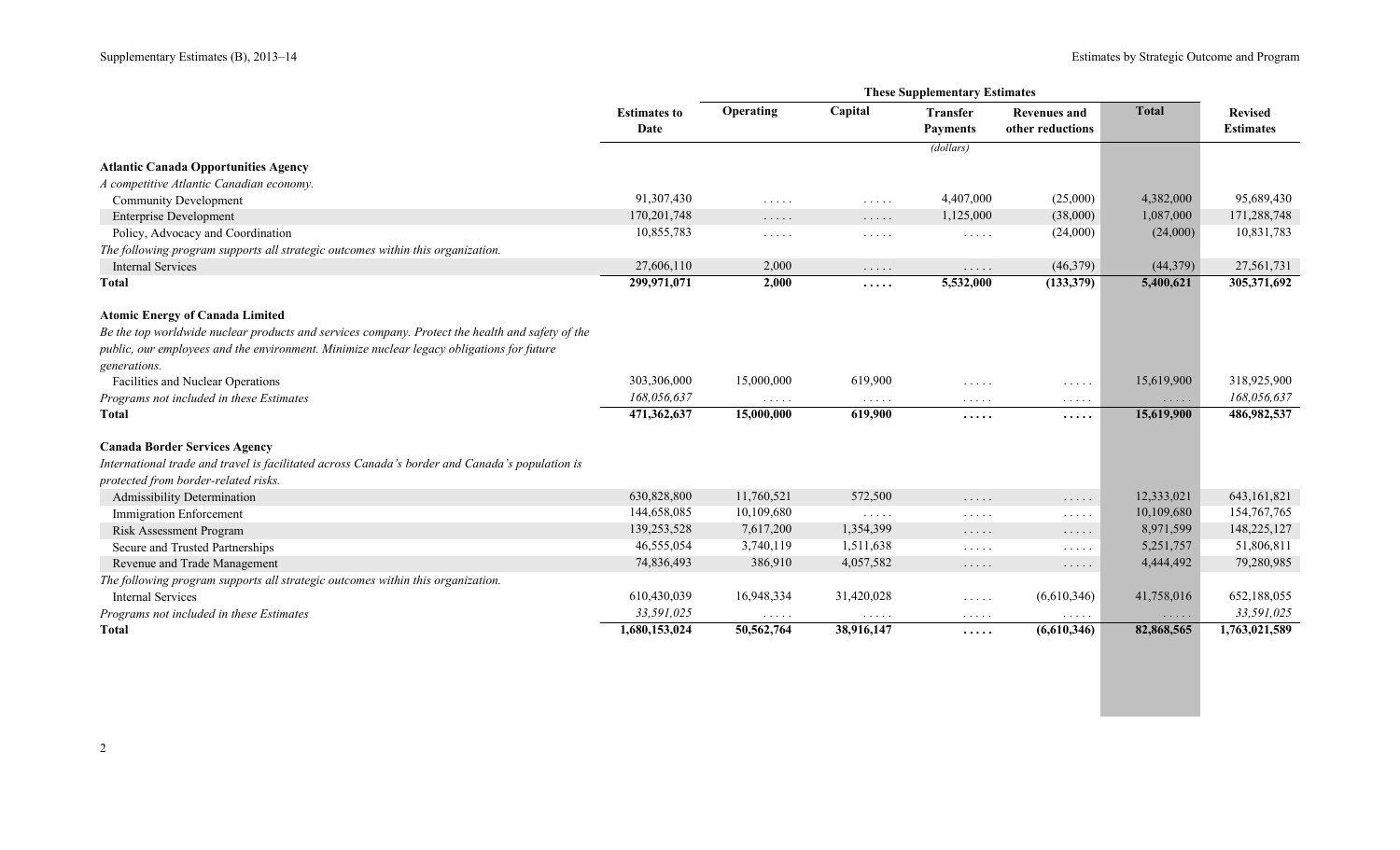|                                                                                                                    | <b>Estimates to</b> | Operating                              | Capital                            | <b>Transfer</b>                                                   | <b>Revenues and</b> | <b>Total</b> | <b>Revised</b>   |
|--------------------------------------------------------------------------------------------------------------------|---------------------|----------------------------------------|------------------------------------|-------------------------------------------------------------------|---------------------|--------------|------------------|
|                                                                                                                    | Date                |                                        |                                    | <b>Payments</b>                                                   | other reductions    |              | <b>Estimates</b> |
|                                                                                                                    |                     |                                        |                                    | (dollars)                                                         |                     |              |                  |
| <b>Canada Council for the Arts</b>                                                                                 |                     |                                        |                                    |                                                                   |                     |              |                  |
| A vibrant and dynamic arts sector in Canada.                                                                       |                     |                                        |                                    |                                                                   |                     |              |                  |
| Grants and services to support creation, production and dissemination of arts for individuals and<br>organizations | 159,681,924         | 127,001                                | .                                  | .                                                                 | .                   | 127,001      | 159,808,925      |
| Programs not included in these Estimates                                                                           | 20,578,892          | $\cdots$                               | $\cdots$                           | $\cdots$                                                          | $\cdots$            | .            | 20,578,892       |
| <b>Total</b>                                                                                                       | 180,260,816         | 127,001                                | .                                  | .                                                                 | .                   | 127,001      | 180,387,817      |
| <b>Canadian Food Inspection Agency</b>                                                                             |                     |                                        |                                    |                                                                   |                     |              |                  |
| A safe and accessible food supply and plant and animal resource base.                                              |                     |                                        |                                    |                                                                   |                     |              |                  |
| Food Safety Program                                                                                                | 312,185,374         | 29,839,595                             | 6,282,891                          | $\mathbb{Z}^n$ . $\mathbb{Z}^n$ , $\mathbb{Z}^n$ , $\mathbb{Z}^n$ | (347, 126)          | 35,775,360   | 347,960,734      |
| Animal Health and Zoonotics Program                                                                                | 131,587,718         | 1,092,033                              | 332,646                            | 1.1.1.1                                                           | (133, 817)          | 1,290,862    | 132,878,580      |
| <b>Plant Resources Program</b>                                                                                     | 84,260,734          | 725,071                                | 212,646                            | $\mathcal{L}^{\mathcal{A}}$ . In the set of $\mathcal{A}$         | (96, 977)           | 840,740      | 85, 101, 474     |
| International Collaboration and Technical Agreements                                                               | 31,697,693          | (160, 400)                             | $\ldots$                           | $\cdots$                                                          | (44, 272)           | (204, 672)   | 31,493,021       |
| The following program supports all strategic outcomes within this organization.                                    |                     |                                        |                                    |                                                                   |                     |              |                  |
| <b>Internal Services</b>                                                                                           | 128, 153, 885       | 2,322,957                              | $\cdots$                           | $\mathcal{L}^{\mathcal{A}}$ . The set of $\mathcal{A}$            | (91, 861)           | 2,231,096    | 130,384,981      |
| Total                                                                                                              | 687, 885, 404       | 33,819,256                             | 6,828,183                          | .                                                                 | (714, 053)          | 39,933,386   | 727,818,790      |
| <b>Canadian Grain Commission</b>                                                                                   |                     |                                        |                                    |                                                                   |                     |              |                  |
| Canada's grain is safe, reliable and marketable and Canadian grain producers are protected.                        |                     |                                        |                                    |                                                                   |                     |              |                  |
| Grain Quality Research Program                                                                                     | 7,647,414           | $\ldots$                               | 157,501                            | $\sim$ $\sim$ $\sim$ $\sim$ $\sim$                                | $\cdots$            | 157,501      | 7,804,915        |
| <b>Quality Assurance Program</b>                                                                                   | 14,578,032          | $\sim$ $\sim$ $\sim$ $\sim$ $\sim$     | 17,500                             | $\cdots$                                                          | $\cdots$            | 17,500       | 14,595,532       |
| Programs not included in these Estimates                                                                           | 15,168,206          | $\alpha$ , and $\alpha$ , and $\alpha$ | $\sim$ $\sim$ $\sim$ $\sim$ $\sim$ | $\ldots$                                                          | $\cdots$            | $\cdots$     | 15,168,206       |
| <b>Total</b>                                                                                                       | 37,393,652          | $\cdots\cdots$                         | 175,001                            | $\cdots\cdots$                                                    | .                   | 175,001      | 37,568,653       |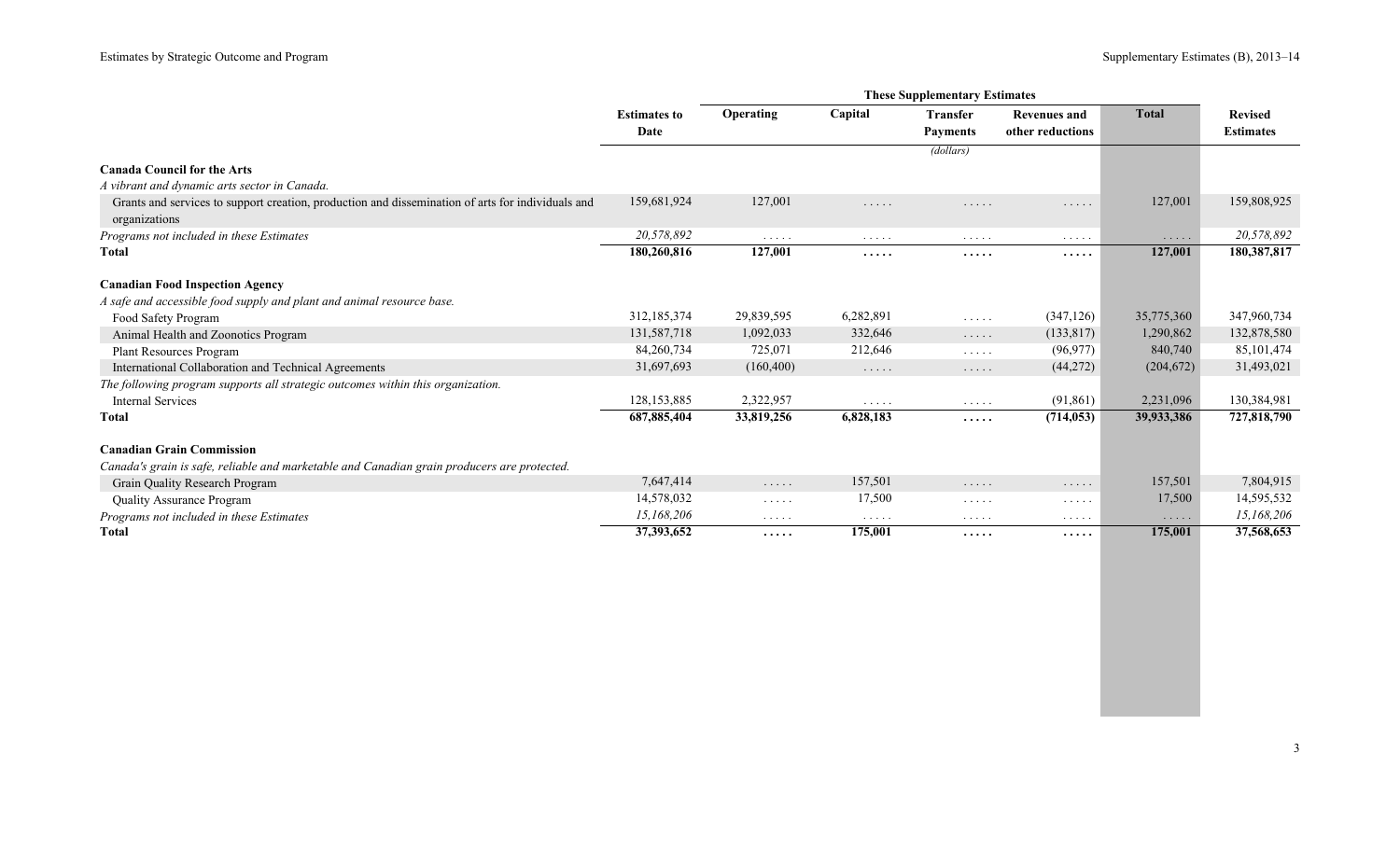|                                                                                                   | <b>Estimates to</b> | Operating                          | Capital              | <b>Transfer</b>                                        | <b>Revenues and</b>  | <b>Total</b>         | <b>Revised</b>   |
|---------------------------------------------------------------------------------------------------|---------------------|------------------------------------|----------------------|--------------------------------------------------------|----------------------|----------------------|------------------|
|                                                                                                   | Date                |                                    |                      | <b>Payments</b>                                        | other reductions     |                      | <b>Estimates</b> |
|                                                                                                   |                     |                                    |                      | (dollars)                                              |                      |                      |                  |
| <b>Canadian Heritage</b>                                                                          |                     |                                    |                      |                                                        |                      |                      |                  |
| Canadian artistic expressions and cultural content are created and accessible at home and abroad. |                     |                                    |                      |                                                        |                      |                      |                  |
| <b>Cultural Industries</b>                                                                        | 299,943,524         | $\cdots$                           | $\cdots$             | 873,000                                                | (8,385)              | 864,615              | 300,808,139      |
| Arts                                                                                              | 117,779,195         | $\cdots$                           | $\cdots$             | $\mathcal{L}^{\mathcal{A}}$ . The set of $\mathcal{A}$ | (10,205)             | (10,205)             | 117,768,990      |
| Heritage                                                                                          | 40,332,638          | $\cdots\cdots\cdots$               | .                    | $\cdots\cdots\cdots$                                   | (14, 145)            | (14, 145)            | 40,318,493       |
| Canadians share, express and appreciate their Canadian identity.                                  |                     |                                    |                      |                                                        |                      |                      |                  |
| Attachment to Canada                                                                              | 57,419,095          | 300,001                            | $\cdots$             | 310,000                                                | (62, 371)            | 547,630              | 57,966,725       |
| Engagement and community participation                                                            | 46,062,796          | $\ldots$                           | $\cdots$             | $\ldots$                                               | (8,910)              | (8,910)              | 46,053,886       |
| <b>Official Languages</b>                                                                         | 348, 369, 118       | $\cdots \cdots \cdots$             | $\cdots\cdots\cdots$ | (75,000)                                               | (17, 987)            | (92, 987)            | 348,276,131      |
| Canadians participate and excel in sport.                                                         |                     |                                    |                      |                                                        |                      |                      |                  |
| Sport                                                                                             | 332,917,526         | (10,000)                           | $\ldots$             | (719, 596)                                             | (13,591)             | (743, 187)           | 332,174,339      |
| The following program supports all strategic outcomes within this organization.                   |                     |                                    |                      |                                                        |                      |                      |                  |
| <b>Internal Services</b>                                                                          | 74,901,774          | $\sim$ $\sim$ $\sim$ $\sim$ $\sim$ | .                    | $\mathcal{L}^{\mathcal{A}}$ . The set of $\mathcal{A}$ | (15, 818)            | (15, 818)            | 74,885,956       |
| Total                                                                                             | 1,317,725,666       | 290,001                            | .                    | 388,404                                                | (151, 412)           | 526,993              | 1,318,252,659    |
| <b>Canadian Institutes of Health Research</b>                                                     |                     |                                    |                      |                                                        |                      |                      |                  |
| A world-class health-research enterprise that creates, disseminates and applies new knowledge     |                     |                                    |                      |                                                        |                      |                      |                  |
| across all areas of health research.                                                              |                     |                                    |                      |                                                        |                      |                      |                  |
| Health and Health Services Advances                                                               | 253,336,423         | 949,016                            | .                    | 13,965,000                                             | .                    | 14,914,016           | 268,250,439      |
| Health Research Commercialization                                                                 | 55,048,891          | $\cdots$                           | $\cdots$             | 1,239,443                                              | $\cdots$             | 1,239,443            | 56,288,334       |
| The following program supports all strategic outcomes within this organization.                   |                     |                                    |                      |                                                        |                      |                      |                  |
| <b>Internal Services</b>                                                                          | 24,267,510          | $\sim$ $\sim$ $\sim$ $\sim$ $\sim$ | .                    | $\cdots$                                               | (11,312)             | (11,312)             | 24,256,198       |
| Programs not included in these Estimates                                                          | 646,227,149         | $\cdots\cdots\cdots$               | $\cdots$             | $\cdots\cdots\cdots$                                   | $\cdots\cdots\cdots$ | $\cdots\cdots\cdots$ | 646,227,149      |
| <b>Total</b>                                                                                      | 978,879,973         | 949,016                            | .                    | 15,204,443                                             | (11,312)             | 16,142,147           | 995,022,120      |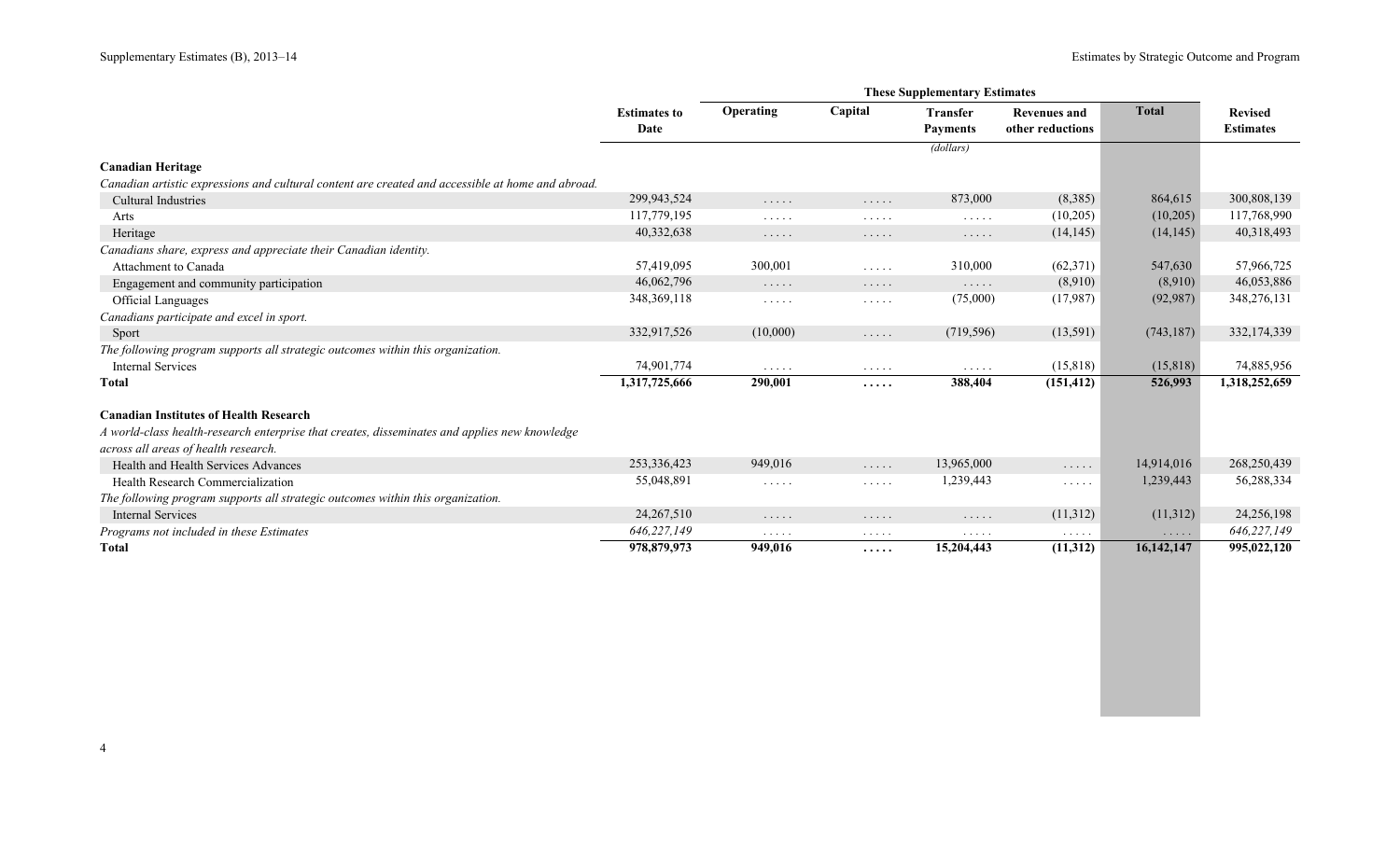|                                                                                                  | <b>Estimates to</b><br>Date | Operating                          | Capital                                   | <b>Transfer</b><br><b>Payments</b>                                | <b>Revenues and</b><br>other reductions          | <b>Total</b>                       | <b>Revised</b><br><b>Estimates</b> |
|--------------------------------------------------------------------------------------------------|-----------------------------|------------------------------------|-------------------------------------------|-------------------------------------------------------------------|--------------------------------------------------|------------------------------------|------------------------------------|
|                                                                                                  |                             |                                    |                                           | $\overline{(dollars)}$                                            |                                                  |                                    |                                    |
| <b>Canadian Nuclear Safety Commission</b>                                                        |                             |                                    |                                           |                                                                   |                                                  |                                    |                                    |
| Safe and secure nuclear installations and processes used solely for peaceful purposes and public |                             |                                    |                                           |                                                                   |                                                  |                                    |                                    |
| confidence in the nuclear regulatory regime's effectiveness.                                     |                             |                                    |                                           |                                                                   |                                                  |                                    |                                    |
| Compliance Program                                                                               | 36,550,986                  | 2,087,280                          | $\sim$ $\sim$ $\sim$ $\sim$ $\sim$        | .                                                                 | 1.1.1.1                                          | 2,087,280                          | 38,638,266                         |
| Licensing and Certification Program                                                              | 28,505,451                  | 971,254                            | $\ldots$                                  | $\cdots$                                                          | $\mathbb{Z}^2$ . $\mathbb{Z}^2$ , $\mathbb{Z}^2$ | 971,254                            | 29,476,705                         |
| Regulatory Framework Program                                                                     | 25, 193, 526                | (215,740)                          | $\sim$ $\sim$ $\sim$ $\sim$ $\sim$        | $\cdots$                                                          | $\cdots$                                         | (215,740)                          | 24,977,786                         |
| The following program supports all strategic outcomes within this organization.                  |                             |                                    |                                           |                                                                   |                                                  |                                    |                                    |
| <b>Internal Services</b>                                                                         | 42,651,522                  | (7,100)                            | $\ldots$                                  | $\ldots$                                                          | $\ldots$                                         | (7,100)                            | 42,644,422                         |
| Total                                                                                            | 132,901,485                 | 2,835,694                          | .                                         | .                                                                 | .                                                | 2,835,694                          | 135,737,179                        |
| <b>Canadian Radio-television and Telecommunications Commission</b>                               |                             |                                    |                                           |                                                                   |                                                  |                                    |                                    |
| Canadians have access to a world-class communication system.                                     |                             |                                    |                                           |                                                                   |                                                  |                                    |                                    |
| Connection to the Communication System                                                           | 6,266,034                   |                                    | $\ldots$                                  | .                                                                 | .                                                |                                    | 6,266,035                          |
| Programs not included in these Estimates                                                         | 4,940,824                   | $\sim$ $\sim$ $\sim$ $\sim$ $\sim$ | $\alpha$ , $\alpha$ , $\alpha$ , $\alpha$ | .                                                                 | $\alpha$ , $\alpha$ , $\alpha$ , $\alpha$        | $\sim$ $\sim$ $\sim$ $\sim$ $\sim$ | 4,940,824                          |
| <b>Total</b>                                                                                     | 11,206,858                  |                                    | .                                         | .                                                                 | .                                                |                                    | 11,206,859                         |
| <b>Canadian Security Intelligence Service</b>                                                    |                             |                                    |                                           |                                                                   |                                                  |                                    |                                    |
| Intelligence is used to protect the security and safety of Canada and its citizens.              |                             |                                    |                                           |                                                                   |                                                  |                                    |                                    |
| Intelligence Program                                                                             | 445,826,087                 | 3,966,491                          | $\ldots$                                  | .                                                                 | (449, 150)                                       | 3,517,341                          | 449, 343, 428                      |
| Security Screening Program                                                                       | 67,181,752                  | 496,476                            | $\sim$ $\sim$ $\sim$ $\sim$ $\sim$        | $\mathbb{Z}^2$ . $\mathbb{Z}^2$ , $\mathbb{Z}^2$ , $\mathbb{Z}^2$ | (54, 850)                                        | 441,626                            | 67, 623, 378                       |
| Total                                                                                            | 513,007,839                 | 4,462,967                          | .                                         | .                                                                 | (504,000)                                        | 3,958,967                          | 516,966,806                        |
| <b>Canadian Transportation Accident Investigation and Safety Board</b>                           |                             |                                    |                                           |                                                                   |                                                  |                                    |                                    |
| Risks to the safety of the transportation system are reduced.                                    |                             |                                    |                                           |                                                                   |                                                  |                                    |                                    |
| Rail Investigations                                                                              | 4,730,913                   | 965,000                            | .                                         | $\ldots$                                                          | $\ldots$                                         | 965,000                            | 5,695,913                          |
| Marine Investigations                                                                            | 4,730,913                   | $\sim$ $\sim$ $\sim$ $\sim$ $\sim$ | $\sim$ $\sim$ $\sim$ $\sim$ $\sim$        | $\mathbb{Z}^2$ . In the $\mathbb{Z}^2$                            | (5,000)                                          | (5,000)                            | 4,725,913                          |
| Air Investigations                                                                               | 13,128,285                  | $\sim$ $\sim$ $\sim$ $\sim$ $\sim$ | $\cdots$                                  | $\ldots$                                                          | (15,000)                                         | (15,000)                           | 13, 113, 285                       |
| The following program supports all strategic outcomes within this organization.                  |                             |                                    |                                           |                                                                   |                                                  |                                    |                                    |
| <b>Internal Services</b>                                                                         | 6,534,574                   | $\sim$ $\sim$ $\sim$ $\sim$ $\sim$ | $\cdots$                                  | $\cdots$                                                          | (3,778)                                          | (3,778)                            | 6,530,796                          |
| Programs not included in these Estimates                                                         | 443,524                     | $\sim$ $\sim$ $\sim$ $\sim$ $\sim$ | .                                         | $\cdots\cdots\cdots$                                              | $\ldots$                                         | $\cdots$                           | 443,524                            |
| <b>T</b> otal                                                                                    | 29,568,209                  | 965,000                            | .                                         | .                                                                 | (23, 778)                                        | 941,222                            | 30,509,431                         |
|                                                                                                  |                             |                                    |                                           |                                                                   |                                                  |                                    |                                    |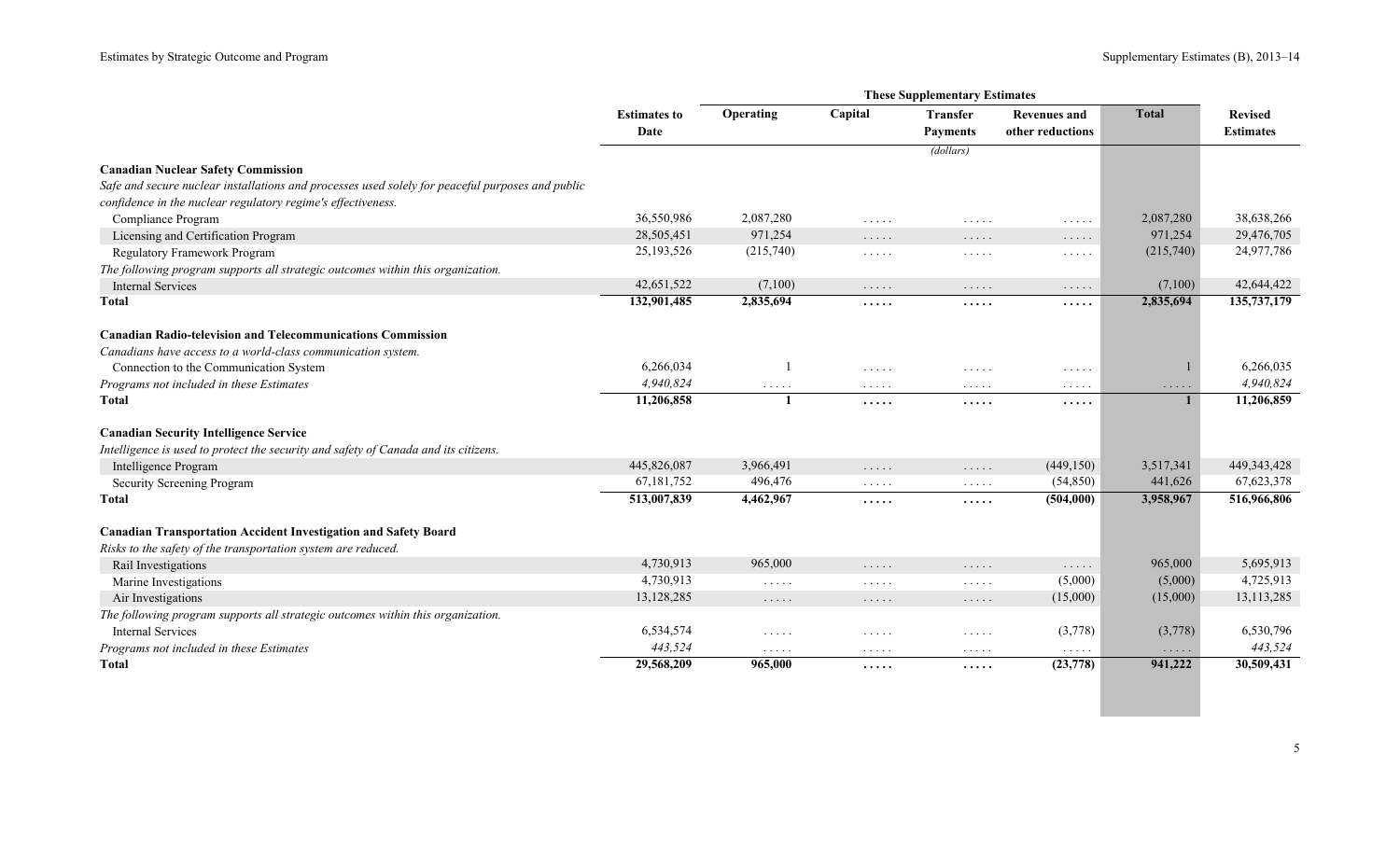|                                                                                                     | <b>Estimates to</b> | Operating      | Capital                                                | <b>Transfer</b>                           | <b>Revenues and</b>                | <b>Total</b>                       | <b>Revised</b>   |
|-----------------------------------------------------------------------------------------------------|---------------------|----------------|--------------------------------------------------------|-------------------------------------------|------------------------------------|------------------------------------|------------------|
|                                                                                                     | Date                |                |                                                        | <b>Payments</b>                           | other reductions                   |                                    | <b>Estimates</b> |
|                                                                                                     |                     |                |                                                        | (dollars)                                 |                                    |                                    |                  |
| <b>Citizenship and Immigration</b>                                                                  |                     |                |                                                        |                                           |                                    |                                    |                  |
| Managed migration that promotes Canadian interests and protects the health, safety and security of  |                     |                |                                                        |                                           |                                    |                                    |                  |
| Canadians.                                                                                          |                     |                |                                                        |                                           |                                    |                                    |                  |
| Migration Control and Security Management                                                           | 87,096,376          | 1,266,312      | 6,566,654                                              | 3,000,000                                 | (130, 725)                         | 10,702,241                         | 97,798,617       |
| <b>Health Management</b>                                                                            | 60,620,439          | 121,861        | .                                                      | $\cdots$                                  | $\cdots$                           | 121,861                            | 60,742,300       |
| Family and humanitarian migration that reunites families and offers protection to the displaced and |                     |                |                                                        |                                           |                                    |                                    |                  |
| <i>persecuted.</i>                                                                                  |                     |                |                                                        |                                           |                                    |                                    |                  |
| Family and Discretionary Immigration                                                                | 42,452,802          | 2,131,070      | $\ldots$                                               | .                                         | $\ldots$                           | 2,131,070                          | 44,583,872       |
| Refugee Protection                                                                                  | 35,148,822          | 13,958         | $\cdots\cdots\cdots$                                   | .                                         | $\cdots\cdots\cdots$               | 13,958                             | 35,162,780       |
| Newcomers and citizens participate in fostering an integrated society.                              |                     |                |                                                        |                                           |                                    |                                    |                  |
| Newcomer Settlement and Integration                                                                 | 973,358,823         | (730, 780)     | $\cdots$                                               | $\cdots$                                  | $\cdots$                           | (730, 780)                         | 972,628,043      |
| Migration of permanent and temporary residents that strengthens Canada's economy.                   |                     |                |                                                        |                                           |                                    |                                    |                  |
| Temporary Economic Residents                                                                        | 22,315,694          | 797,774        | $\mathcal{L}^{\mathcal{A}}$ . The set of $\mathcal{A}$ | $\cdots$                                  | $\cdots$                           | 797,774                            | 23,113,468       |
| <b>Permanent Economic Residents</b>                                                                 | 135,224,145         | (28,902,227)   | $\cdots$                                               | $\cdots\cdots$                            | $\cdots$                           | (28,902,227)                       | 106,321,918      |
| The following program supports all strategic outcomes within this organization.                     |                     |                |                                                        |                                           |                                    |                                    |                  |
| <b>Internal Services</b>                                                                            | 237,873,452         | 3,900,138      | $\sim$ $\sim$ $\sim$ $\sim$ $\sim$                     | $\cdots$                                  | (520, 747)                         | 3,379,391                          | 241,252,843      |
| Programs not included in these Estimates                                                            | 61,328,265          | $\cdots$       | $\cdots$                                               | $\alpha$ , $\alpha$ , $\alpha$ , $\alpha$ | $\sim$ $\sim$ $\sim$ $\sim$ $\sim$ | $\sim$ $\sim$ $\sim$ $\sim$ $\sim$ | 61,328,265       |
| <b>Total</b>                                                                                        | 1,655,418,818       | (21, 401, 894) | 6,566,654                                              | 3,000,000                                 | (651, 472)                         | (12, 486, 712)                     | 1,642,932,106    |
| <b>Communications Security Establishment</b>                                                        |                     |                |                                                        |                                           |                                    |                                    |                  |
| CSE's foreign signals intelligence and technical security capabilities advance and protect Canada's |                     |                |                                                        |                                           |                                    |                                    |                  |
| vital interests.                                                                                    |                     |                |                                                        |                                           |                                    |                                    |                  |
| Information Technology Security                                                                     | 144,395,084         | 12,723,195     | $\cdots$                                               | .                                         | $\cdots\cdots\cdots$               | 12,723,195                         | 157, 118, 279    |
| Signals intelligence                                                                                | 277,812,763         | 8,815,516      | $\cdots$                                               | $\sim$ $\sim$ $\sim$ $\sim$ $\sim$        | $\cdots$                           | 8,815,516                          | 286,628,279      |
| Total                                                                                               | 422,207,847         | 21,538,711     | .                                                      | $\cdots\cdots$                            | $\cdots\cdots$                     | 21,538,711                         | 443,746,558      |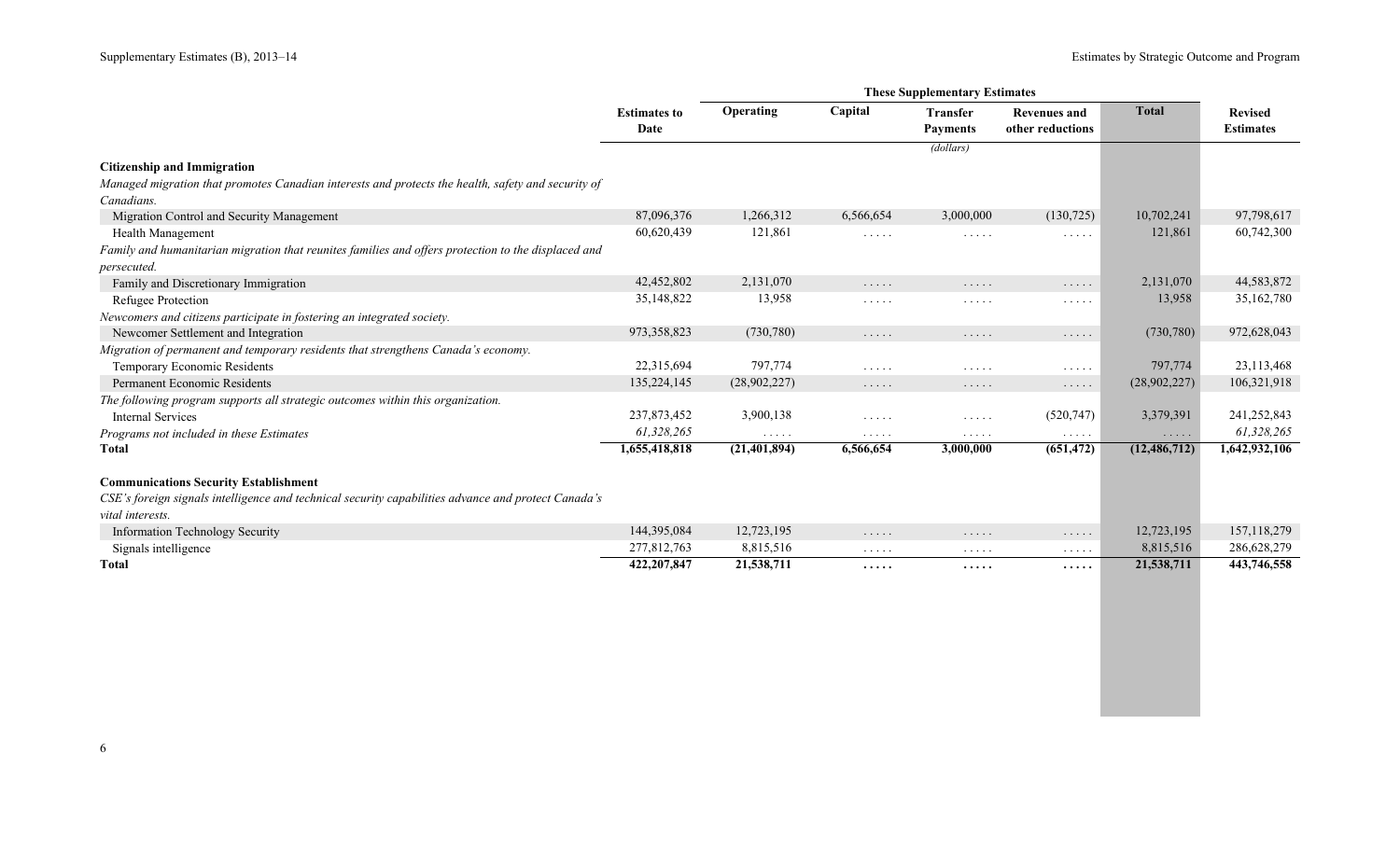|                                                                                             |                     |                                           |                                                           | <b>These Supplementary Estimates</b>   |                                                           |              |                  |
|---------------------------------------------------------------------------------------------|---------------------|-------------------------------------------|-----------------------------------------------------------|----------------------------------------|-----------------------------------------------------------|--------------|------------------|
|                                                                                             | <b>Estimates to</b> | Operating                                 | Capital                                                   | <b>Transfer</b>                        | <b>Revenues and</b>                                       | <b>Total</b> | <b>Revised</b>   |
|                                                                                             | Date                |                                           |                                                           | <b>Payments</b>                        | other reductions                                          |              | <b>Estimates</b> |
|                                                                                             |                     |                                           |                                                           | (dollars)                              |                                                           |              |                  |
| <b>Correctional Service of Canada</b>                                                       |                     |                                           |                                                           |                                        |                                                           |              |                  |
| The custody, correctional interventions, and supervision of offenders in communities and in |                     |                                           |                                                           |                                        |                                                           |              |                  |
| institutions, contribute to public safety.                                                  |                     |                                           |                                                           |                                        |                                                           |              |                  |
| Custody                                                                                     | 1,564,435,167       | 6,039,979                                 | (441, 499)                                                | $\ldots$                               | (306,750)                                                 | 5,291,730    | 1,569,726,897    |
| Community Supervision                                                                       | 157, 124, 262       | $\sim$ $\sim$ $\sim$ $\sim$ $\sim$        | $\mathcal{L}^{\mathcal{A}}$ . In the set of $\mathcal{A}$ | $\sim$ $\sim$ $\sim$ $\sim$ $\sim$     | (36, 812)                                                 | (36, 812)    | 157,087,450      |
| Correctional Interventions                                                                  | 507,230,641         | $\cdots\cdots\cdots$                      | $\cdots\cdots\cdots$                                      | $\cdots$                               | (205, 513)                                                | (205, 513)   | 507,025,128      |
| The following program supports all strategic outcomes within this organization.             |                     |                                           |                                                           |                                        |                                                           |              |                  |
| <b>Internal Services</b>                                                                    | 368,823,621         | $\sim$ $\sim$ $\sim$ $\sim$ $\sim$        | $\sim$ $\sim$ $\sim$ $\sim$ $\sim$                        | $\sim$ $\sim$ $\sim$ $\sim$ $\sim$     | (388, 141)                                                | (388, 141)   | 368,435,480      |
| Total                                                                                       | 2,597,613,691       | 6,039,979                                 | (441, 499)                                                | .                                      | (937, 216)                                                | 4,661,264    | 2,602,274,955    |
| Economic Development Agency of Canada for the Regions of Quebec                             |                     |                                           |                                                           |                                        |                                                           |              |                  |
| Quebec's regions have a growing economy.                                                    |                     |                                           |                                                           |                                        |                                                           |              |                  |
| <b>Strengthening Community Economies</b>                                                    | 48,271,536          | 1,386,895                                 | $\ldots$                                                  | 49,288,977                             | $\cdots$                                                  | 50,675,872   | 98,947,408       |
| <b>Business Development</b>                                                                 | 152,565,372         | $\sim$ $\sim$ $\sim$ $\sim$ $\sim$        | $\sim$ $\sim$ $\sim$ $\sim$ $\sim$                        | 140,000                                | $\mathcal{L}^{\mathcal{A}}$ . In the set of $\mathcal{A}$ | 140,000      | 152,705,372      |
| The following program supports all strategic outcomes within this organization.             |                     |                                           |                                                           |                                        |                                                           |              |                  |
| <b>Internal Services</b>                                                                    | 14,810,720          | $\ldots$                                  | $\cdots$                                                  | $\cdots\cdots\cdots$                   | (12, 479)                                                 | (12, 479)    | 14,798,241       |
| Programs not included in these Estimates                                                    | 39, 283, 744        | $\alpha$ , $\alpha$ , $\alpha$ , $\alpha$ | $\sim$ $\sim$ $\sim$ $\sim$ $\sim$                        | $\alpha$ , and $\alpha$ , and $\alpha$ | $\alpha$ , and $\alpha$ , and                             | $\cdots$     | 39, 283, 744     |
| <b>T</b> otal                                                                               | 254,931,372         | 1,386,895                                 | $\cdots$                                                  | 49,428,977                             | (12, 479)                                                 | 50,803,393   | 305,734,765      |
| <b>Enterprise Cape Breton Corporation</b>                                                   |                     |                                           |                                                           |                                        |                                                           |              |                  |
| A competitive and sustainable Cape Breton economy.                                          |                     |                                           |                                                           |                                        |                                                           |              |                  |
| <b>Environmental Obligations</b>                                                            | 6,664,000           | 1,875,000                                 | $\cdots$                                                  | $\cdots$                               | $\cdots\cdots\cdots$                                      | 1,875,000    | 8,539,000        |
| Human Resource Obligations                                                                  | 36,449,000          | (790,000)                                 | $\cdots$                                                  | $\cdots$                               | $\cdots$                                                  | (790,000)    | 35,659,000       |
| Programs not included in these Estimates                                                    | 8,650,000           | $\alpha$ , $\alpha$ , $\alpha$ , $\alpha$ | $\cdots\cdots\cdots$                                      | $\cdots$                               | $\cdots$                                                  | $\cdots$     | 8,650,000        |
| <b>T</b> otal                                                                               | 51,763,000          | 1,085,000                                 | .                                                         | .                                      | .                                                         | 1,085,000    | 52,848,000       |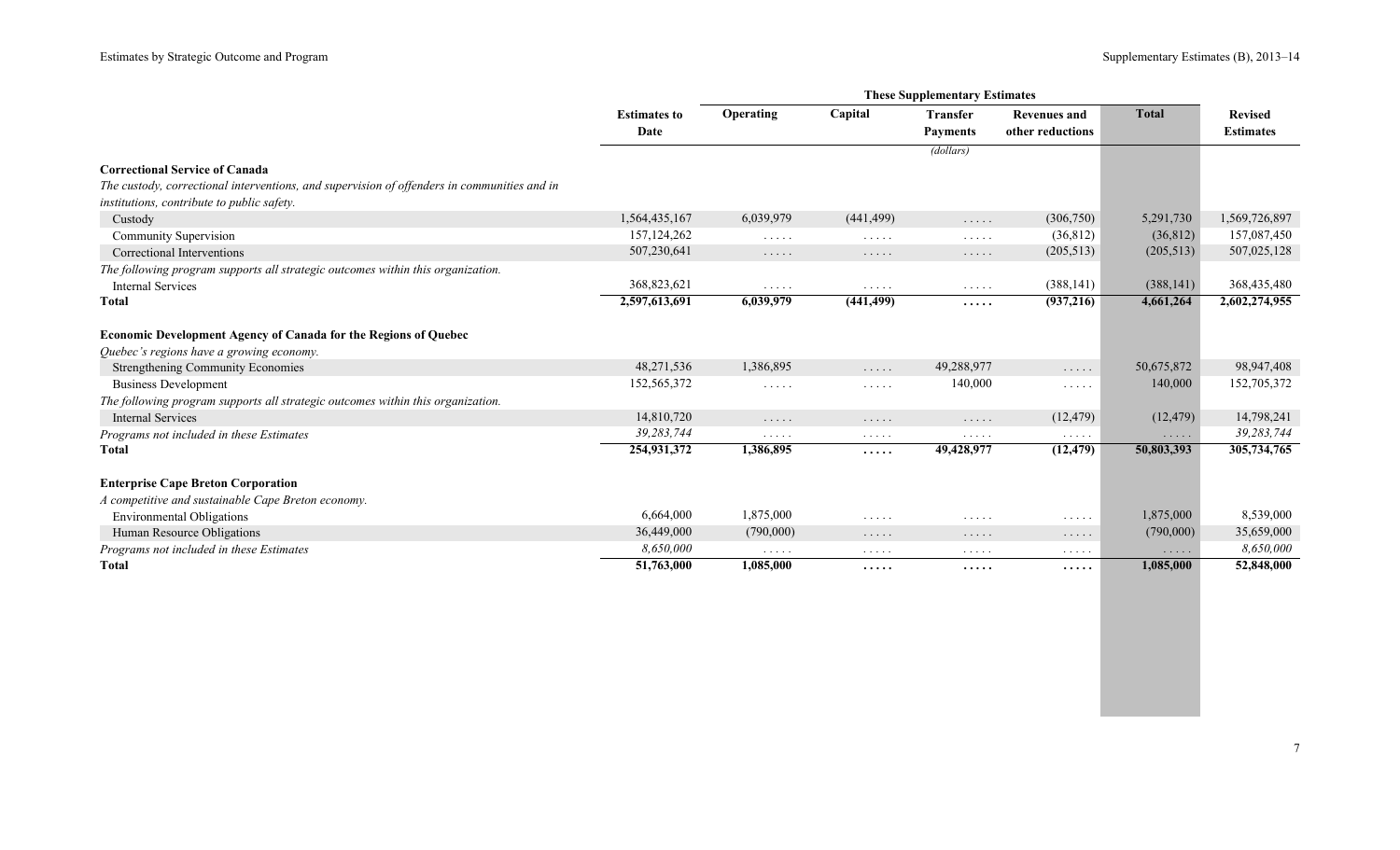|                                                                                            | <b>Estimates to</b> | Operating                                 | Capital                                                           | Transfer                           | Revenues and         | <b>Total</b> | <b>Revised</b>   |
|--------------------------------------------------------------------------------------------|---------------------|-------------------------------------------|-------------------------------------------------------------------|------------------------------------|----------------------|--------------|------------------|
|                                                                                            | Date                |                                           |                                                                   | <b>Payments</b>                    | other reductions     |              | <b>Estimates</b> |
|                                                                                            |                     |                                           |                                                                   | (dollars)                          |                      |              |                  |
| <b>Environment</b>                                                                         |                     |                                           |                                                                   |                                    |                      |              |                  |
| Threats to Canadians and their environment from pollution are minimized.                   |                     |                                           |                                                                   |                                    |                      |              |                  |
| Substances and Waste Management                                                            | 73,874,896          | 2,225,285                                 | 203,500                                                           | $\ldots$                           | (87, 282)            | 2,341,503    | 76,216,399       |
| Compliance Promotion and Enforcement - Pollution                                           | 43,773,701          | 351,702                                   | $\cdots$                                                          | $\cdots$                           | (136, 488)           | 215,214      | 43,988,915       |
| Climate Change and Clean Air                                                               | 179,283,757         | (29, 567)                                 | $\cdots$                                                          | $\cdots$                           | (89,370)             | (118,937)    | 179,164,820      |
| Canada's natural environment is conserved and restored for present and future generations. |                     |                                           |                                                                   |                                    |                      |              |                  |
| Sustainable Ecosystems                                                                     | 66,589,903          | 631,058                                   | 1.1.1.1                                                           | 4,197,650                          | (3, 135, 742)        | 1,692,966    | 68,282,869       |
| Compliance Promotion and Enforcement - Wildlife                                            | 16,623,597          | 187,294                                   | $\cdots$                                                          | $\sim$ $\sim$ $\sim$ $\sim$ $\sim$ | (77, 881)            | 109,413      | 16,733,010       |
| <b>Water Resources</b>                                                                     | 96,788,965          | 53,025                                    | $\cdots$                                                          | $\cdots$                           | (230,989)            | (177,964)    | 96,611,001       |
| Biodiversity - Wildlife and Habitat                                                        | 99,530,109          | 1,107,007                                 | $\mathbb{Z}^n$ . $\mathbb{Z}^n$ , $\mathbb{Z}^n$ , $\mathbb{Z}^n$ | 278,854                            | (1,721,090)          | (335, 229)   | 99,194,880       |
| Canadians are equipped to make informed decisions on changing weather, water and climate   |                     |                                           |                                                                   |                                    |                      |              |                  |
| conditions.                                                                                |                     |                                           |                                                                   |                                    |                      |              |                  |
| Weather and Environmental Services for Targeted Users                                      | 25,547,830          | 1,016,951                                 | $\ldots$                                                          | $\ldots$                           | (31,664)             | 985,287      | 26,533,117       |
| Weather and Environmental Services for Canadians                                           | 158,545,334         | (5,006,111)                               | .                                                                 | $\cdots\cdots\cdots$               | (441, 421)           | (5,447,532)  | 153,097,802      |
| The following program supports all strategic outcomes within this organization.            |                     |                                           |                                                                   |                                    |                      |              |                  |
| <b>Internal Services</b>                                                                   | 198,801,226         | (114, 012)                                | $\cdots$                                                          | .                                  | (262,706)            | (376, 718)   | 198,424,508      |
| <b>Total</b>                                                                               | 959,359,318         | 422,632                                   | 203,500                                                           | 4,476,504                          | (6,214,633)          | (1,111,997)  | 958,247,321      |
| <b>Federal Economic Development Agency for Southern Ontario</b>                            |                     |                                           |                                                                   |                                    |                      |              |                  |
| A Competitive Southern Ontario Economy.                                                    |                     |                                           |                                                                   |                                    |                      |              |                  |
| Community Economic Development                                                             | 55,397,113          | $\cdots$                                  | .                                                                 | 19,830,000                         | $\ldots$             | 19,830,000   | 75,227,113       |
| The following program supports all strategic outcomes within this organization.            |                     |                                           |                                                                   |                                    |                      |              |                  |
| <b>Internal Services</b>                                                                   | 14,248,285          | 2,000                                     | $\cdots\cdots\cdots$                                              | .                                  | $\cdots\cdots\cdots$ | 2,000        | 14,250,285       |
| Programs not included in these Estimates                                                   | 153,167,368         | $\alpha$ , $\alpha$ , $\alpha$ , $\alpha$ | $\cdots$                                                          | .                                  | $\cdots\cdots\cdots$ | $\cdots$     | 153,167,368      |
| <b>T</b> otal                                                                              | 222,812,766         | 2,000                                     | $\cdots\cdots$                                                    | 19,830,000                         | $\cdots\cdots$       | 19,832,000   | 242,644,766      |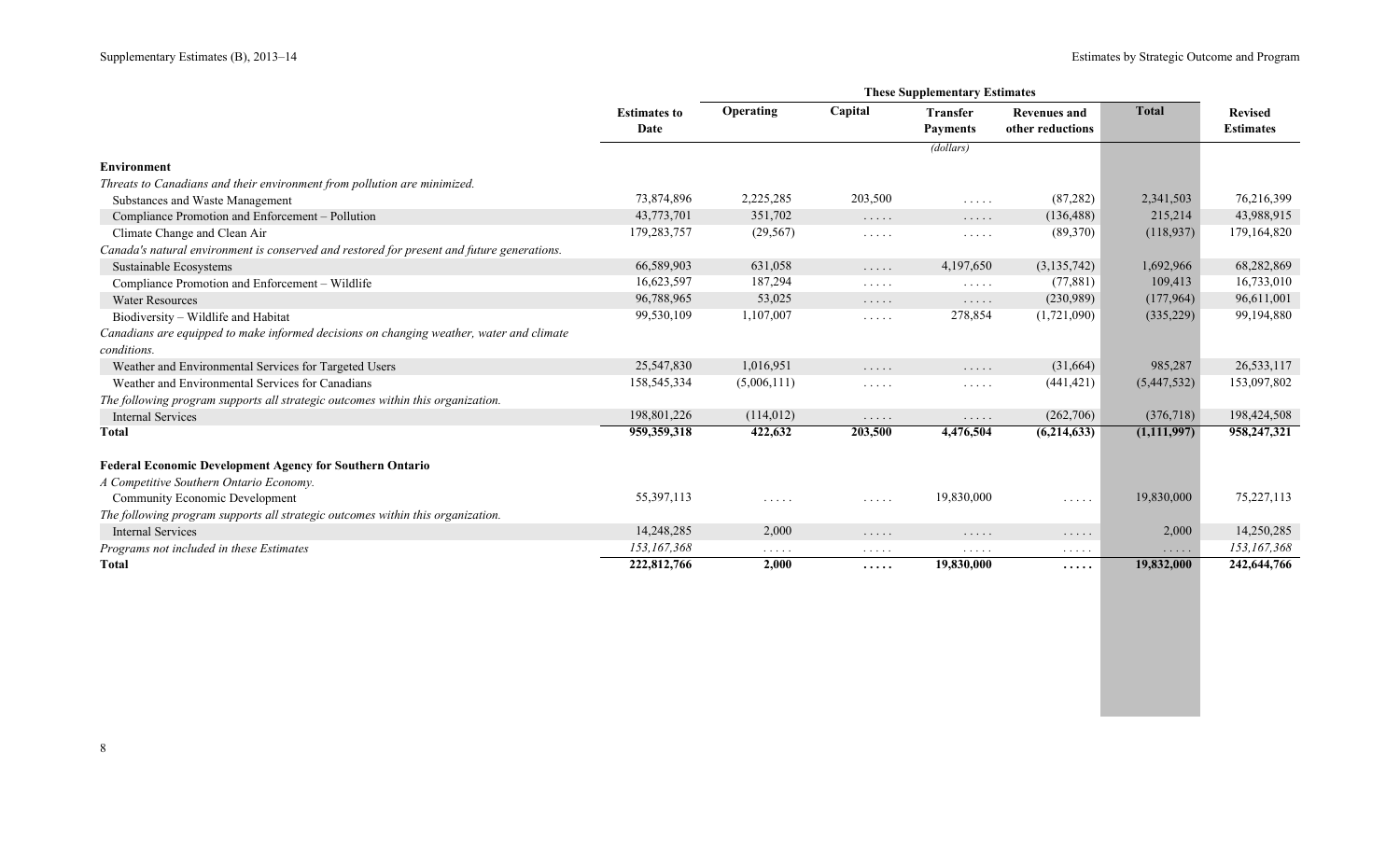|                                                                                 |                     | <b>These Supplementary Estimates</b> |                |                      |                                    |                 |                  |  |
|---------------------------------------------------------------------------------|---------------------|--------------------------------------|----------------|----------------------|------------------------------------|-----------------|------------------|--|
|                                                                                 | <b>Estimates to</b> | <b>Operating</b>                     | Capital        | <b>Transfer</b>      | <b>Revenues and</b>                | <b>Total</b>    | <b>Revised</b>   |  |
|                                                                                 | Date                |                                      |                | <b>Payments</b>      | other reductions                   |                 | <b>Estimates</b> |  |
|                                                                                 |                     |                                      |                | (dollars)            |                                    |                 |                  |  |
| <b>Finance</b>                                                                  |                     |                                      |                |                      |                                    |                 |                  |  |
| A strong economy and sound public finances for Canadians.                       |                     |                                      |                |                      |                                    |                 |                  |  |
| Transfer and Taxation Payment Programs                                          | 60,227,888,029      | .                                    | $\cdots$       | 52,097,000           | .                                  | 52,097,000      | 60,279,985,029   |  |
| Economic and Fiscal Policy Framework                                            | 73,407,718          | 303,855                              | $\cdots$       | 10,000,000           | (88, 333)                          | 10,215,522      | 83,623,240       |  |
| Treasury and Financial Affairs                                                  | 27,260,500,000      | (612,000,000)                        | $\cdot$        | .                    | $\sim$ $\sim$ $\sim$ $\sim$ $\sim$ | (612,000,000)   | 26,648,500,000   |  |
| The following program supports all strategic outcomes within this organization. |                     |                                      |                |                      |                                    |                 |                  |  |
| Internal Services                                                               | 50,046,004          | 1,322,808                            | .              | $\cdots\cdots\cdots$ | (21,329)                           | 1,301,479       | 51,347,483       |  |
| <b>Total</b>                                                                    | 87,611,841,751      | (610, 373, 337)                      | $\cdots\cdots$ | 62,097,000           | (109,662)                          | (548, 385, 999) | 87,063,455,752   |  |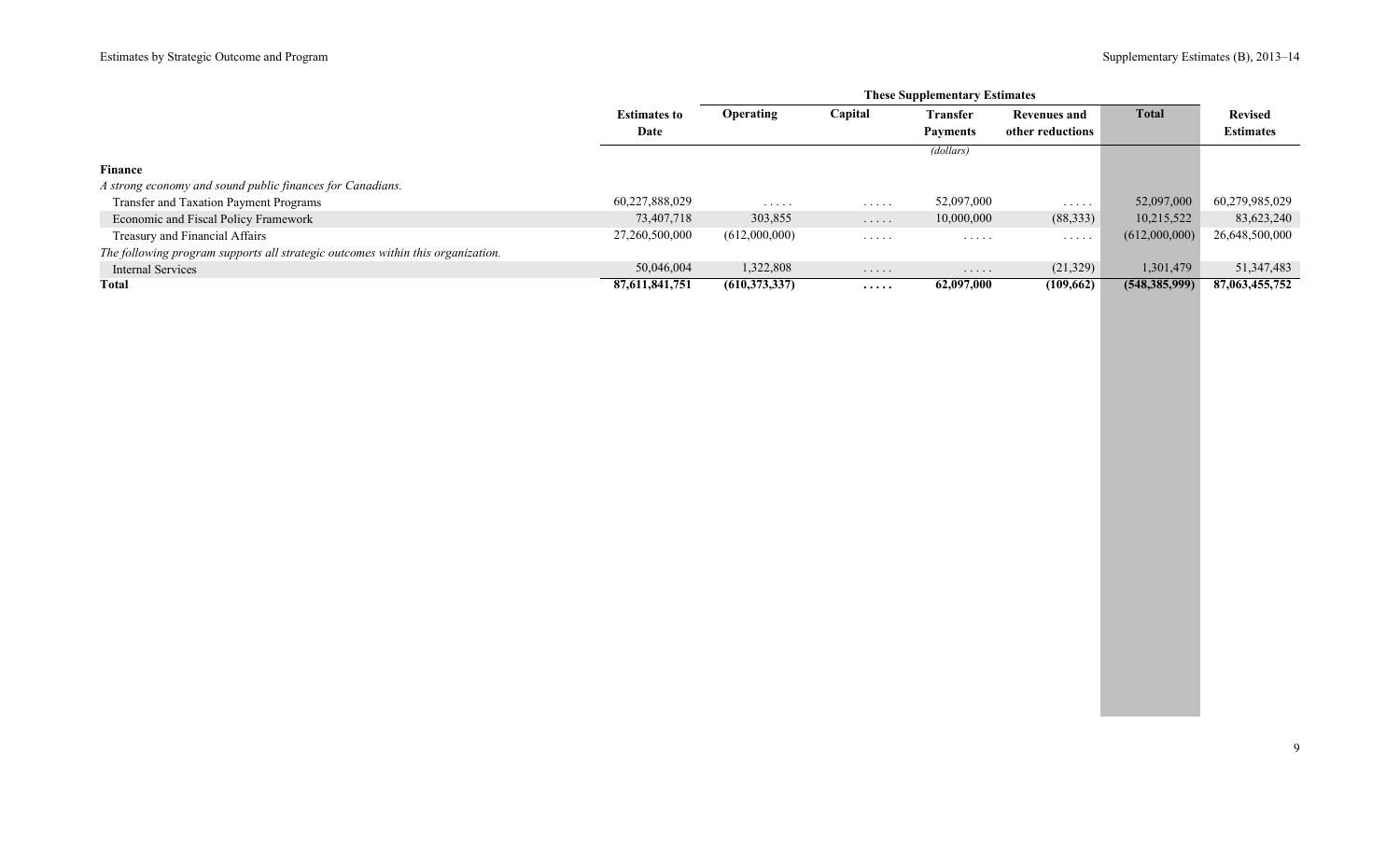a.

|                                                                                 |                             |                                                                                         |                                                        | <b>These Supplementary Estimates</b>                              |                                                  |              |                                    |
|---------------------------------------------------------------------------------|-----------------------------|-----------------------------------------------------------------------------------------|--------------------------------------------------------|-------------------------------------------------------------------|--------------------------------------------------|--------------|------------------------------------|
|                                                                                 | <b>Estimates to</b><br>Date | Operating                                                                               | Capital                                                | <b>Transfer</b><br><b>Payments</b>                                | <b>Revenues and</b><br>other reductions          | <b>Total</b> | <b>Revised</b><br><b>Estimates</b> |
|                                                                                 |                             |                                                                                         |                                                        | (dollars)                                                         |                                                  |              |                                    |
| <b>Fisheries and Oceans</b>                                                     |                             |                                                                                         |                                                        |                                                                   |                                                  |              |                                    |
| Sustainable Aquatic Ecosystems.                                                 |                             |                                                                                         |                                                        |                                                                   |                                                  |              |                                    |
| <b>Environmental Response Services</b>                                          | 10,346,850                  | 46,626,712                                                                              | $\sim$ $\sim$ $\sim$ $\sim$ $\sim$                     | $\cdots$                                                          | $\mathbb{Z}^2$ . $\mathbb{Z}^2$ , $\mathbb{Z}^2$ | 46,626,712   | 56,973,562                         |
| Oceans Management                                                               | 30,062,652                  | 7,493,524                                                                               | $\cdots$                                               | 8,000                                                             | (110, 499)                                       | 7,391,025    | 37,453,677                         |
| <b>Aquatic Invasive Species</b>                                                 | 10,849,691                  | 4,276,290                                                                               | $\mathbb{Z}^2$ . In the set of $\mathbb{Z}^2$          | 1.1.1.1                                                           | (1, 857)                                         | 4,274,433    | 15, 124, 124                       |
| <b>Fisheries Protection</b>                                                     | 58,417,049                  | $\mathcal{L} \left( \mathcal{L} \right)$ , and $\mathcal{L} \left( \mathcal{L} \right)$ | $\mathbb{Z}^n$ . $\mathbb{Z}^n$ , $\mathbb{Z}^n$       | 4,000,000                                                         | (211, 479)                                       | 3,788,521    | 62,205,570                         |
| Compliance and Enforcement                                                      | 105,381,968                 | 1,611,052                                                                               | $\mathcal{L}^{\mathcal{A}}$ . The set of $\mathcal{A}$ | $\mathbb{Z}^2$ . The set of $\mathbb{Z}^2$                        | (294, 532)                                       | 1,316,520    | 106,698,488                        |
| Species at Risk Management                                                      | 23,641,311                  | (46, 404)                                                                               | $\cdots\cdots\cdots$                                   | $\cdots$                                                          | (63,991)                                         | (110,395)    | 23,530,916                         |
| Economically Prosperous Maritime Sectors and Fisheries.                         |                             |                                                                                         |                                                        |                                                                   |                                                  |              |                                    |
| Aboriginal Strategies and Governance                                            | 56,875,763                  | 3,071,327                                                                               | $\ldots$                                               | 23,278,986                                                        | (58, 258)                                        | 26,292,055   | 83,167,818                         |
| <b>Integrated Fisheries Management</b>                                          | 144,397,270                 | 3,453,725                                                                               | $\mathbb{Z}^n$ . $\mathbb{Z}^n$ , $\mathbb{Z}^n$       | 183,000                                                           | (1,660,734)                                      | 1,975,991    | 146,373,261                        |
| Marine Navigation                                                               | 42,360,512                  | 376,200                                                                                 | $\mathcal{L}^{\mathcal{A}}$ . The set of $\mathcal{A}$ | $\cdots$                                                          | $\ldots$                                         | 376,200      | 42,736,712                         |
| <b>International Engagement</b>                                                 | 14,972,643                  | 126,270                                                                                 | $\mathbb{Z}^n$ . $\mathbb{Z}^n$ , $\mathbb{Z}^n$       | $\cdots$                                                          | (11,807)                                         | 114,463      | 15,087,106                         |
| Biotechnology and Genomics                                                      | 3,576,752                   | 63,500                                                                                  | .                                                      | $\cdots$                                                          | (26,081)                                         | 37,419       | 3,614,171                          |
| Aquatic Animal Health                                                           | 5,772,301                   | $\mathcal{L} \left( \mathcal{L} \right)$ , and $\mathcal{L} \left( \mathcal{L} \right)$ | $\cdots\cdots\cdots$                                   | $\cdots$                                                          | (3,893)                                          | (3,893)      | 5,768,408                          |
| Sustainable Aquaculture Program                                                 | 20,674,443                  | $\sim$ $\sim$ $\sim$ $\sim$ $\sim$                                                      | $\sim$ $\sim$ $\sim$ $\sim$ $\sim$                     | $\mathbb{Z}^2$ . $\mathbb{Z}^2$ , $\mathbb{Z}^2$ , $\mathbb{Z}^2$ | (25,888)                                         | (25,888)     | 20,648,555                         |
| Salmonid Enhancement Program                                                    | 29,688,187                  | (972, 993)                                                                              | $\ldots$                                               | 972,993                                                           | (26, 834)                                        | (26, 834)    | 29,661,353                         |
| <b>Small Craft Harbours</b>                                                     | 97,933,771                  | (780,000)                                                                               | $\mathbb{Z}^2$ . $\mathbb{Z}^2$ , $\mathbb{Z}^2$       | 780,000                                                           | (107, 264)                                       | (107, 264)   | 97,826,507                         |
| Safe and Secure Waters.                                                         |                             |                                                                                         |                                                        |                                                                   |                                                  |              |                                    |
| <b>Fleet Operational Readiness</b>                                              | 477,114,152                 | $\mathbb{Z}^2$ . $\mathbb{Z}^2$ , $\mathbb{Z}^2$                                        | 23,573,843                                             | .                                                                 | (755, 218)                                       | 22,818,625   | 499,932,777                        |
| Hydrographic Products and Services                                              | 26,590,333                  | 3,266,997                                                                               | $\mathbb{Z}^n$ . In the set of $\mathbb{Z}^n$          | $\mathbb{Z}^2$ . $\mathbb{Z}^2$ , $\mathbb{Z}^2$ , $\mathbb{Z}^2$ | (401, 931)                                       | 2,865,066    | 29,455,399                         |
| <b>Shore-Based Asset Readiness</b>                                              | 109,646,331                 | $\ldots$                                                                                | 1,222,273                                              | $\cdots$                                                          | $\cdots$                                         | 1,222,273    | 110,868,604                        |
| Search and Rescue Services                                                      | 34, 173, 775                | 194,370                                                                                 | $\mathbb{Z}^n$ . In the $\mathbb{Z}^n$                 | $\cdots$                                                          | $\cdots$                                         | 194,370      | 34, 368, 145                       |
| Maritime Security                                                               | 8,337,583                   | 74,276                                                                                  | $\ldots$                                               | .                                                                 | $\ldots$                                         | 74,276       | 8,411,859                          |
| Ocean Forecasting                                                               | 9,547,026                   | $\mathcal{L}(\mathcal{A})$ . $\mathcal{A}(\mathcal{A})$                                 | $\mathcal{L}^{\mathcal{A}}$ . The set of $\mathcal{A}$ | $\mathbb{Z}^2$ . In the set of $\mathbb{Z}^2$                     | (9, 393)                                         | (9,393)      | 9,537,633                          |
| The following program supports all strategic outcomes within this organization. |                             |                                                                                         |                                                        |                                                                   |                                                  |              |                                    |
| <b>Internal Services</b>                                                        | 286,815,011                 | 2,140,147                                                                               | 13,246                                                 | $\ldots$                                                          | (2,440,659)                                      | (287, 266)   | 286,527,745                        |
| Programs not included in these Estimates                                        | 61,714,011                  | $\mathbb{Z}^n$ . $\mathbb{Z}^n$ , $\mathbb{Z}^n$                                        | $\ldots$                                               | $\sim$ $\sim$ $\sim$ $\sim$ $\sim$                                | $\ldots$                                         | $\ldots$     | 61,714,011                         |
| <b>Total</b>                                                                    | 1,668,889,385               | 70,974,993                                                                              | 24,809,362                                             | 29,222,979                                                        | (6,210,318)                                      | 118,797,016  | 1,787,686,401                      |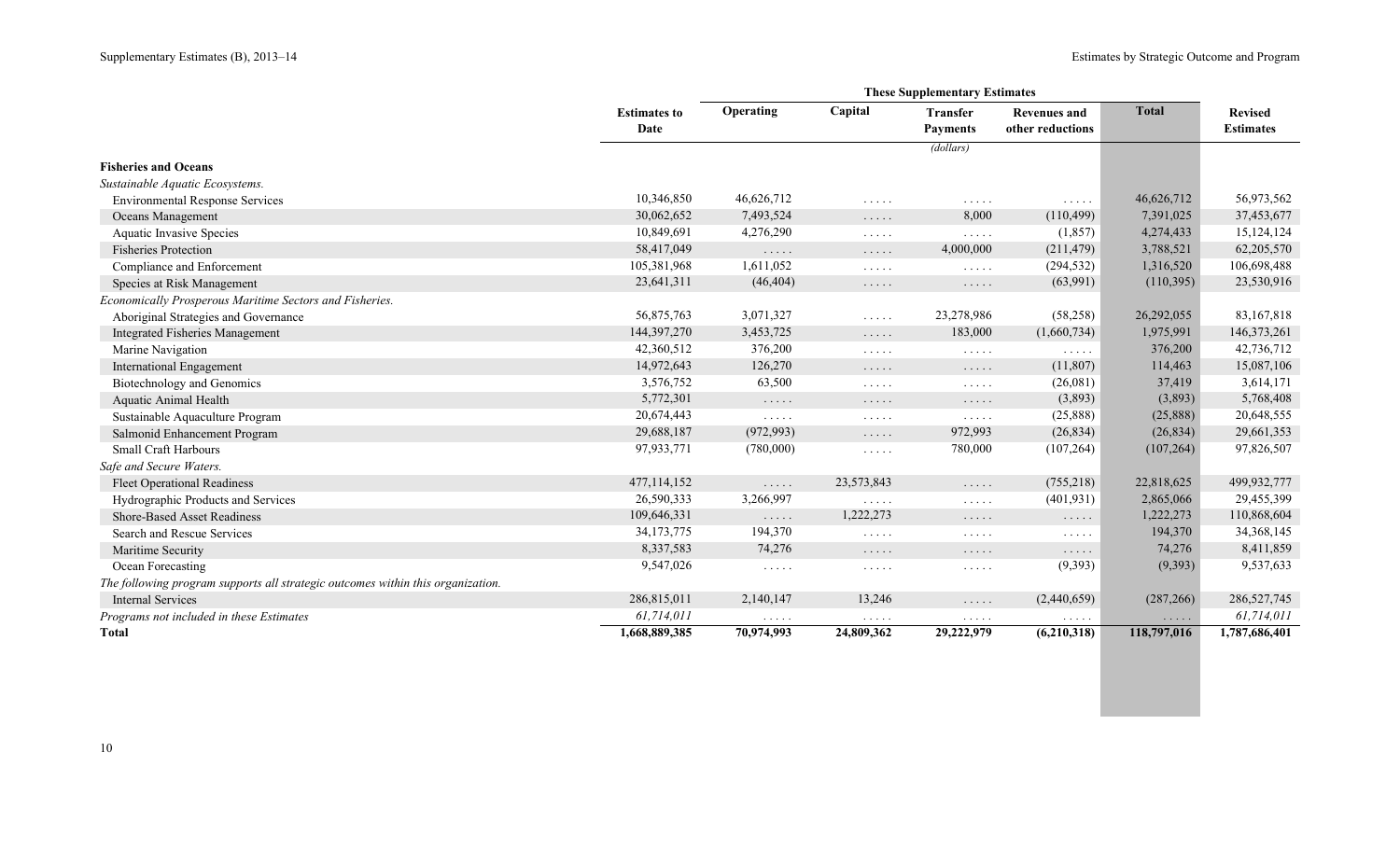|                                                                                                  |                     |                                    |                                                                   | <b>These Supplementary Estimates</b>                                        |                     |              |                  |
|--------------------------------------------------------------------------------------------------|---------------------|------------------------------------|-------------------------------------------------------------------|-----------------------------------------------------------------------------|---------------------|--------------|------------------|
|                                                                                                  | <b>Estimates to</b> | Operating                          | Capital                                                           | <b>Transfer</b>                                                             | <b>Revenues and</b> | <b>Total</b> | <b>Revised</b>   |
|                                                                                                  | Date                |                                    |                                                                   | <b>Payments</b>                                                             | other reductions    |              | <b>Estimates</b> |
|                                                                                                  |                     |                                    |                                                                   | (dollars)                                                                   |                     |              |                  |
| <b>Foreign Affairs, Trade and Development</b>                                                    |                     |                                    |                                                                   |                                                                             |                     |              |                  |
| Reduction in poverty for those living in countries where Canada engages in international         |                     |                                    |                                                                   |                                                                             |                     |              |                  |
| development.                                                                                     |                     |                                    |                                                                   |                                                                             |                     |              |                  |
| Fragile states and crisis-affected communities                                                   | 562,117,800         | .                                  | $\mathbb{Z}^2$ . $\mathbb{Z}^2$ , $\mathbb{Z}^2$                  | 189,632,488                                                                 | (44,210)            | 189,588,278  | 751,706,078      |
| Global engagement and strategic policy                                                           | 507,336,020         | $\cdots$                           | $\dots$                                                           | 17,000,000                                                                  | (1,592,312)         | 15,407,688   | 522,743,708      |
| Canadian engagement for development                                                              | 224,505,262         | .                                  | $\cdots$                                                          | $\mathcal{L}(\mathcal{L}(\mathcal{L},\mathcal{L},\mathcal{L},\mathcal{L}))$ | (16,100)            | (16,100)     | 224,489,162      |
| Low-income countries                                                                             | 827,626,610         | $\sim$ $\sim$ $\sim$ $\sim$ $\sim$ | $\ldots$                                                          | (482, 394)                                                                  | (142, 167)          | (624, 561)   | 827,002,049      |
| Middle-income countries                                                                          | 306,074,299         | $\cdots$                           | $\sim$ $\sim$ $\sim$ $\sim$ $\sim$                                | (980, 454)                                                                  | (54, 510)           | (1,034,964)  | 305,039,335      |
| The international agenda is shaped to Canada's benefit and advantage in accordance with Canadian |                     |                                    |                                                                   |                                                                             |                     |              |                  |
| interests and values.                                                                            |                     |                                    |                                                                   |                                                                             |                     |              |                  |
| Diplomacy and Advocacy                                                                           | 928,211,597         | 31,638,822                         | $\ldots$                                                          | 85,135,500                                                                  | (27, 533, 410)      | 89,240,912   | 1,017,452,509    |
| International Policy Advice and Integration                                                      | 77,104,515          | 647,846                            | $\mathcal{L}^{\mathcal{A}}$ . The set of $\mathcal{A}$            | $\sim$ $\sim$ $\sim$ $\sim$ $\sim$                                          | (1,897,167)         | (1,249,321)  | 75,855,194       |
| The Department of Foreign Affairs and International Trade maintains a mission network of         |                     |                                    |                                                                   |                                                                             |                     |              |                  |
| infrastructure and services to enable the Government of Canada to achieve its international      |                     |                                    |                                                                   |                                                                             |                     |              |                  |
| <i>priorities.</i>                                                                               |                     |                                    |                                                                   |                                                                             |                     |              |                  |
| Governance, Strategic Direction and Common Service Delivery                                      | 650,086,910         | 8,312,339                          | (1,124,968)                                                       | $\ldots$                                                                    | (4,881,928)         | 2,305,443    | 652,392,353      |
| Government of Canada Benefits                                                                    | 201,565,520         | 146,095                            | $\mathcal{L}^{\mathcal{A}}$ . In the set of $\mathcal{A}$         | $\cdots$                                                                    | (994, 281)          | (848, 186)   | 200,717,334      |
| Canadians are satisfied with commercial, consular and passport services.                         |                     |                                    |                                                                   |                                                                             |                     |              |                  |
| Consular Services and Emergency Management                                                       | 46,582,770          | 370,696                            | $\ldots$                                                          | $\cdots$                                                                    | (588, 140)          | (217, 444)   | 46, 365, 326     |
| <b>International Commerce</b>                                                                    | 154, 135, 951       | 1,665,011                          | $\mathbb{Z}^n$ . $\mathbb{Z}^n$ , $\mathbb{Z}^n$ , $\mathbb{Z}^n$ | (150,000)                                                                   | (1,880,125)         | (365, 114)   | 153,770,837      |
| The following program supports all strategic outcomes within this organization.                  |                     |                                    |                                                                   |                                                                             |                     |              |                  |
| <b>Internal Services</b>                                                                         | 254,634,694         | $\sim$ $\sim$ $\sim$ $\sim$ $\sim$ | $\ldots$                                                          | $\cdots$                                                                    | (118,011)           | (118,011)    | 254,516,683      |
| Programs not included in these Estimates                                                         | 70,373,000          | $\sim$ $\sim$ $\sim$ $\sim$ $\sim$ | $\cdots$                                                          | $\cdots$                                                                    | $\cdots$            | $\cdots$     | 70,373,000       |
| <b>Total</b>                                                                                     | 4,810,354,948       | 42,780,809                         | (1, 124, 968)                                                     | 290,155,140                                                                 | (39,742,361)        | 292,068,620  | 5,102,423,568    |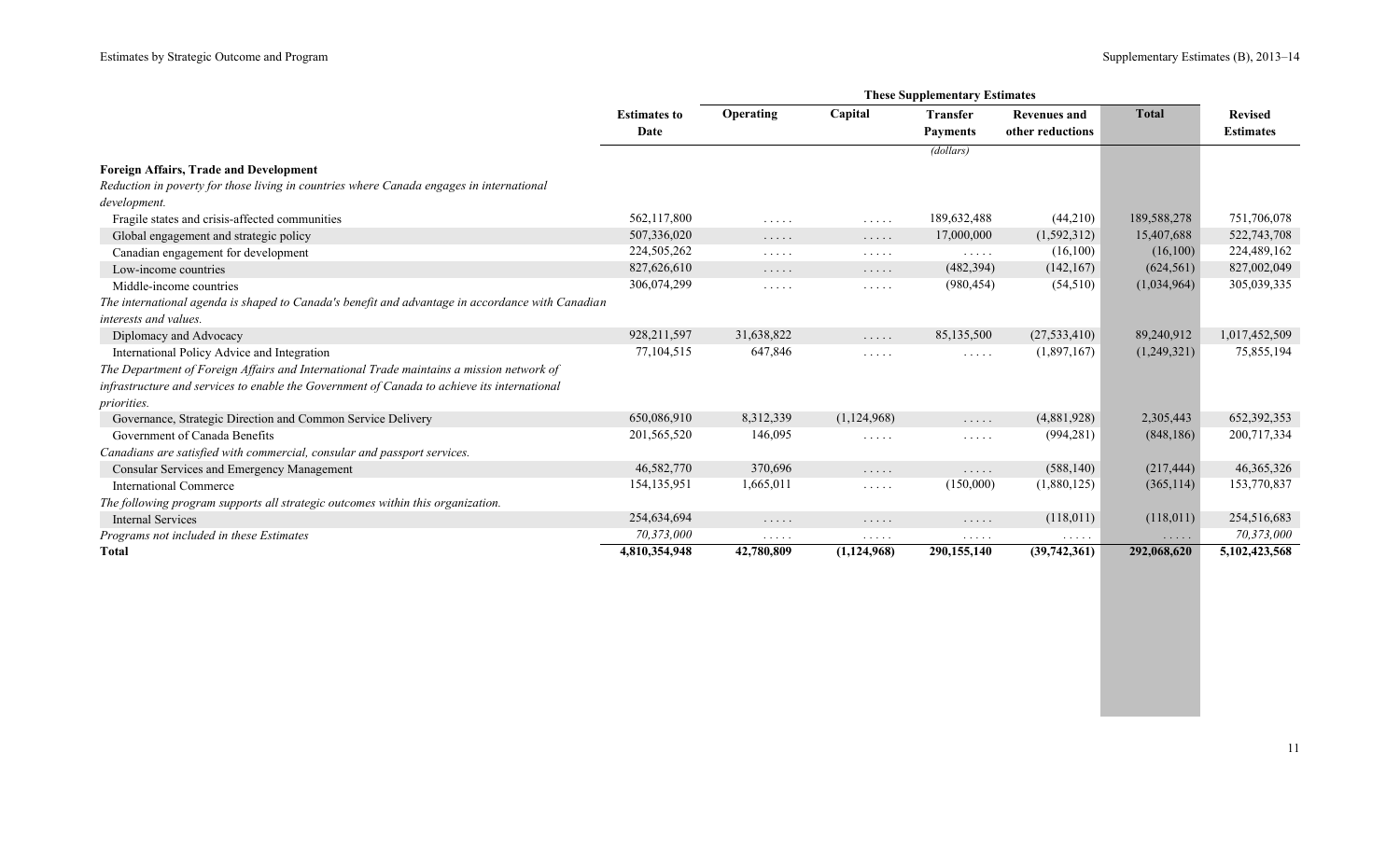|                                                                                                       | <b>Estimates to</b> | Operating                          | Capital                                                           | <b>Transfer</b>                    | <b>Revenues and</b>                | <b>Total</b> | <b>Revised</b>   |
|-------------------------------------------------------------------------------------------------------|---------------------|------------------------------------|-------------------------------------------------------------------|------------------------------------|------------------------------------|--------------|------------------|
|                                                                                                       | Date                |                                    |                                                                   | <b>Payments</b>                    | other reductions                   |              | <b>Estimates</b> |
|                                                                                                       |                     |                                    |                                                                   | (dollars)                          |                                    |              |                  |
| Health                                                                                                |                     |                                    |                                                                   |                                    |                                    |              |                  |
| First Nations and Inuit communities and individuals receive health services and benefits that are     |                     |                                    |                                                                   |                                    |                                    |              |                  |
| responsive to their needs so as to improve their health status.                                       |                     |                                    |                                                                   |                                    |                                    |              |                  |
| Health Infrastructure Support for First Nations and Inuit                                             | 231,648,633         | 5,253,569                          | $\mathbb{R}^n$ . In the $\mathbb{R}^n$                            | 168,992,506                        | (146,983)                          | 174,099,092  | 405,747,725      |
| Supplementary Health Benefits for First Nations and Inuit                                             | 1,017,260,925       | 108,036,048                        | $\mathbb{Z}^2$ . $\mathbb{Z}^2$ , $\mathbb{Z}^2$                  | 29,237,004                         | (14, 178)                          | 137,258,874  | 1,154,519,799    |
| First Nations and Inuit Primary Health Care                                                           | 954,094,540         | 11,504,452                         | (70, 108)                                                         | 8,405,565                          | (461, 011)                         | 19,378,898   | 973,473,438      |
| Health risks and benefits associated with food, products, substances, and environmental factors are   |                     |                                    |                                                                   |                                    |                                    |              |                  |
| appropriately managed and communicated to Canadians.                                                  |                     |                                    |                                                                   |                                    |                                    |              |                  |
| Food Safety and Nutrition                                                                             | 51,402,965          | 3,160,019                          | 1.1.1.1                                                           | $\ldots$                           | (34,874)                           | 3,125,145    | 54,528,110       |
| Radiation Protection                                                                                  | 14,963,096          | 764,027                            | 606,000                                                           | $\sim$ $\sim$ $\sim$ $\sim$ $\sim$ | (17, 726)                          | 1,352,301    | 16,315,397       |
| Consumer Product and Workplace Chemical Safety                                                        | 30,713,667          | 764,029                            | $\mathbb{Z}^n$ . $\mathbb{Z}^n$ , $\mathbb{Z}^n$                  | $\ldots$                           | (26,900)                           | 737,129      | 31,450,796       |
| Pesticides                                                                                            | 40,442,256          | 764,027                            | $\ldots$                                                          | $\ldots$                           | (27,089)                           | 736,938      | 41,179,194       |
| Substance Use and Abuse                                                                               | 84,926,070          | 764,026                            | $\cdots\cdots\cdots$                                              | $\cdots$                           | (46,358)                           | 717,668      | 85,643,738       |
| <b>Health Products</b>                                                                                | 156,037,552         | 764,027                            | $\mathbb{Z}^n$ . $\mathbb{Z}^n$ , $\mathbb{Z}^n$ , $\mathbb{Z}^n$ | 1.1.1.1                            | (143, 276)                         | 620,751      | 156,658,303      |
| <b>Environmental Risks to Health</b>                                                                  | 109,816,852         | $\sim$ $\sim$ $\sim$ $\sim$ $\sim$ | $\cdots\cdots\cdots$                                              | $\ldots$                           | (86, 558)                          | (86, 558)    | 109,730,294      |
| A health system responsive to the needs of Canadians.                                                 |                     |                                    |                                                                   |                                    |                                    |              |                  |
| Canadian Health System Policy                                                                         | 294,238,083         | $\cdots$                           | $\cdots\cdots\cdots$                                              | 3,293,800                          | (1,512,646)                        | 1,781,154    | 296,019,237      |
| Official Language Minority Community Development                                                      | 23,752,874          | $\cdots\cdots\cdots$               | $\sim$ $\sim$ $\sim$ $\sim$ $\sim$                                | $\dots$                            | (154)                              | (154)        | 23,752,720       |
| Specialized Health Services                                                                           | 21,939,744          | $\cdots$                           | $\mathcal{L}^{\mathcal{A}}$ . The set of $\mathcal{A}$            | $\sim$ $\sim$ $\sim$ $\sim$ $\sim$ | (31,029)                           | (31,029)     | 21,908,715       |
| The following program supports all strategic outcomes within this organization.                       |                     |                                    |                                                                   |                                    |                                    |              |                  |
| <b>Internal Services</b>                                                                              | 265,970,174         | 56,148,770                         |                                                                   | $\cdots$                           | (97, 227)                          | 56,051,544   | 322,021,718      |
| <b>Total</b>                                                                                          | 3,297,207,431       | 187,922,994                        | 535,893                                                           | 209,928,875                        | (2,646,009)                        | 395,741,753  | 3,692,949,184    |
| <b>House of Commons</b>                                                                               |                     |                                    |                                                                   |                                    |                                    |              |                  |
| Effective administrative and professional support for Members, both individually and collectively, in |                     |                                    |                                                                   |                                    |                                    |              |                  |
| their roles as legislators and representatives of 308 constituencies, in the Chamber, in committee    |                     |                                    |                                                                   |                                    |                                    |              |                  |
| and in caucus.                                                                                        |                     |                                    |                                                                   |                                    |                                    |              |                  |
| House Administration                                                                                  | 173, 120, 738       | 9,102,633                          | $\sim$ $\sim$ $\sim$ $\sim$ $\sim$                                | $\cdots$                           | $\cdots$                           | 9,102,633    | 182,223,371      |
| Members and House Officers                                                                            | 255,649,955         | 6,205,527                          | $\cdots$                                                          | .                                  | $\sim$ $\sim$ $\sim$ $\sim$ $\sim$ | 6,205,527    | 261,855,482      |
| Total                                                                                                 | 428,770,693         | 15,308,160                         | .                                                                 | .                                  | .                                  | 15,308,160   | 444,078,853      |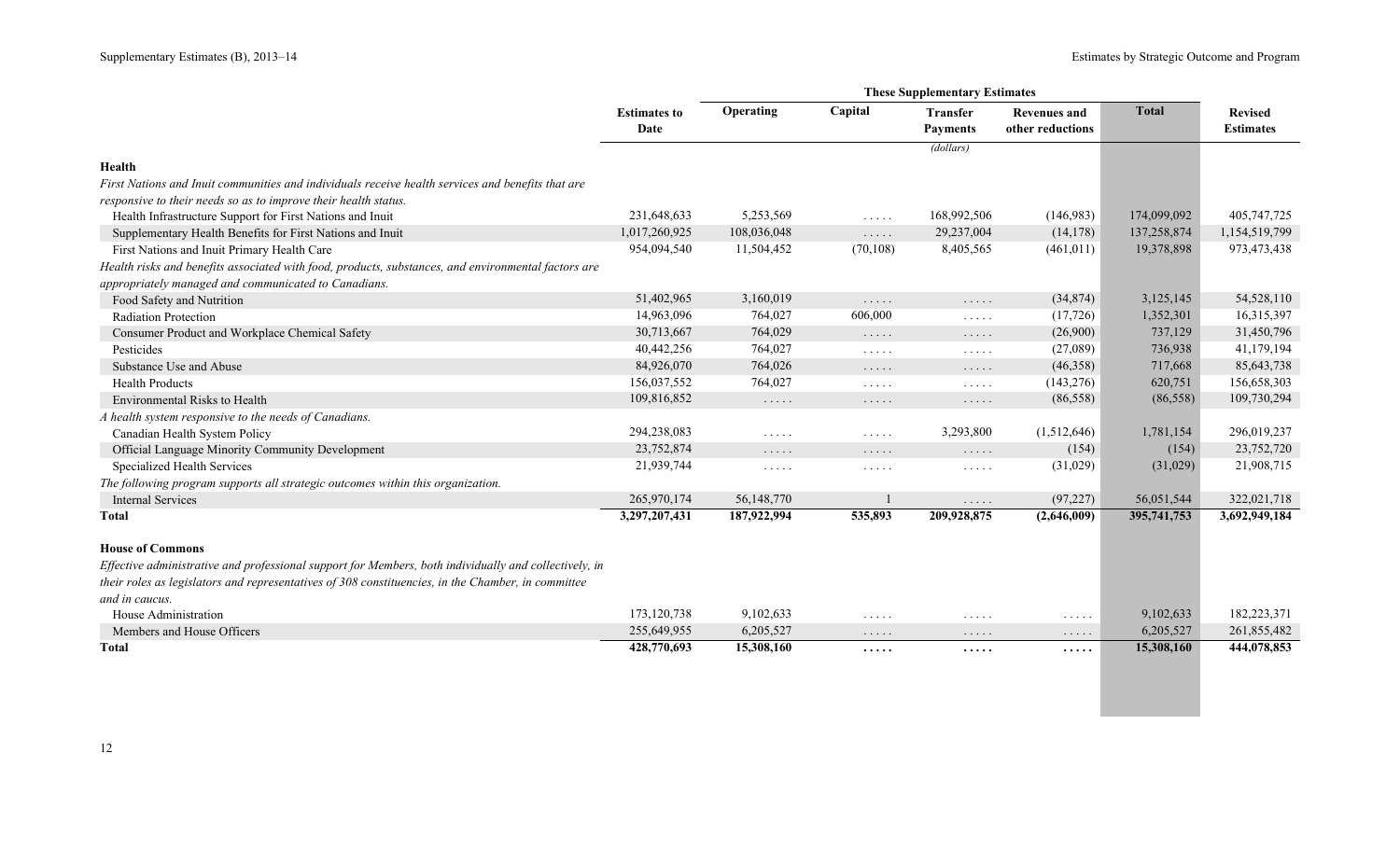|                                                                                                    | <b>These Supplementary Estimates</b> |                                    |                                    |                      |                                    |              |                  |
|----------------------------------------------------------------------------------------------------|--------------------------------------|------------------------------------|------------------------------------|----------------------|------------------------------------|--------------|------------------|
|                                                                                                    | <b>Estimates to</b>                  | Operating                          | Capital                            | Transfer             | <b>Revenues and</b>                | <b>Total</b> | <b>Revised</b>   |
|                                                                                                    | Date                                 |                                    |                                    | <b>Payments</b>      | other reductions                   |              | <b>Estimates</b> |
|                                                                                                    |                                      |                                    |                                    | (dollars)            |                                    |              |                  |
| <b>Human Resources and Skills Development</b>                                                      |                                      |                                    |                                    |                      |                                    |              |                  |
| Income security, access to opportunities and well-being for individuals, families and communities. |                                      |                                    |                                    |                      |                                    |              |                  |
| Social Development                                                                                 | 3,031,701,548                        | 1,133,429                          | $\sim$ $\sim$ $\sim$ $\sim$ $\sim$ | 30,470,046           | $\sim$ $\sim$ $\sim$ $\sim$ $\sim$ | 31,603,475   | 3,063,305,023    |
| A skilled, adaptable and inclusive labour force and an efficient labour market.                    |                                      |                                    |                                    |                      |                                    |              |                  |
| Skills and Employment                                                                              | 1,700,168,749                        | $\cdots$                           | $\cdots$                           | 30,382,854           | $\sim$ $\sim$ $\sim$ $\sim$ $\sim$ | 30,382,854   | 1,730,551,603    |
| Learning                                                                                           | 2,138,031,740                        | $\sim$ $\sim$ $\sim$ $\sim$ $\sim$ | $\cdots$                           | $\cdots$             | (513,000)                          | (513,000)    | 2,137,518,740    |
| Service Excellence for Canadians.                                                                  |                                      |                                    |                                    |                      |                                    |              |                  |
| Integrity and Processing                                                                           | 163, 141, 327                        | 2,640,671                          | $\cdots$                           | $\cdots\cdots\cdots$ | $\cdots\cdots\cdots$               | 2,640,671    | 165,781,998      |
| Citizen-Centred Service                                                                            | 102,628,074                          | 219,060                            | .                                  | .                    | (200,000)                          | 19,060       | 102,647,134      |
| The following program supports all strategic outcomes within this organization.                    |                                      |                                    |                                    |                      |                                    |              |                  |
| Internal Services                                                                                  | 281,005,066                          | 875,083                            | $\cdots$                           | $\cdots$             | (641, 490)                         | 233,593      | 281,238,659      |
| Programs not included in these Estimates                                                           | 43,112,523,617                       | $\cdots$                           | $\cdots\cdots\cdots$               | $\cdots$             | .                                  | $\cdot$      | 43,112,523,617   |
| Total                                                                                              | 50,529,200,121                       | 4,868,243                          | $\cdots\cdots$                     | 60,852,900           | (1,354,490)                        | 64,366,653   | 50,593,566,774   |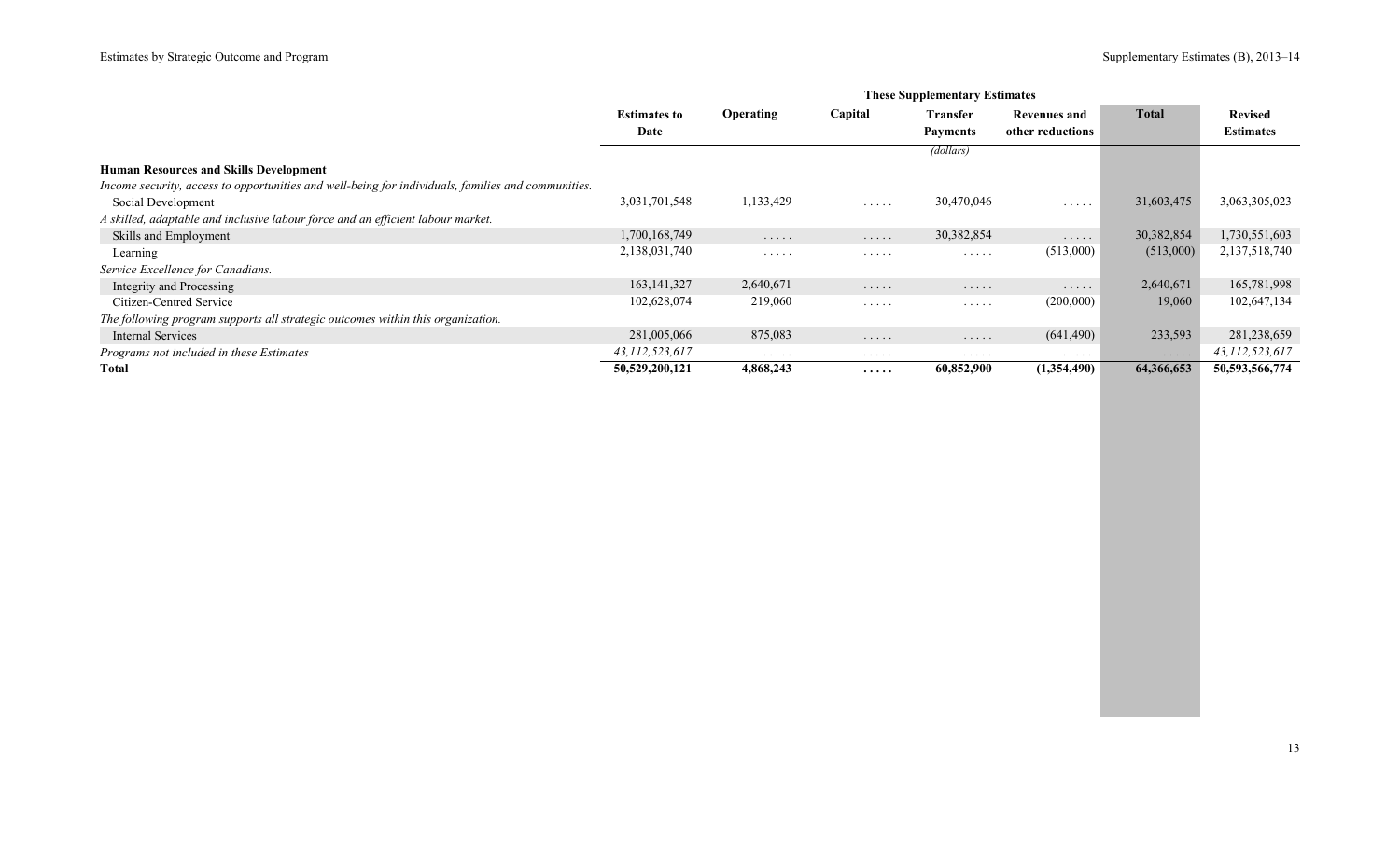|                                                                                                   | <b>Estimates to</b><br>Date | Operating                                                                                   | Capital                                          | <b>Transfer</b><br><b>Payments</b>                               | <b>Revenues and</b><br>other reductions          | <b>Total</b>                   | <b>Revised</b><br><b>Estimates</b> |
|---------------------------------------------------------------------------------------------------|-----------------------------|---------------------------------------------------------------------------------------------|--------------------------------------------------|------------------------------------------------------------------|--------------------------------------------------|--------------------------------|------------------------------------|
|                                                                                                   |                             |                                                                                             |                                                  | (dollars)                                                        |                                                  |                                |                                    |
| <b>Indian Affairs and Northern Development</b>                                                    |                             |                                                                                             |                                                  |                                                                  |                                                  |                                |                                    |
| The Government – Good governance and co-operative relationships for First Nations, Métis,         |                             |                                                                                             |                                                  |                                                                  |                                                  |                                |                                    |
| Non-Status Indians, Inuit and Northerners.                                                        |                             |                                                                                             |                                                  |                                                                  |                                                  |                                |                                    |
| Co-operative Relationships                                                                        | 563,510,864                 | 20,861,634                                                                                  | $\sim$ $\sim$ $\sim$ $\sim$ $\sim$               | 451,359,615                                                      | (139,200)                                        | 472,082,049                    | 1,035,592,913                      |
| <b>Treaty Management</b>                                                                          | 713,591,894                 | $\ldots$                                                                                    | $\ldots$                                         | 7,543,382                                                        | $\ldots$                                         | 7,543,382                      | 721,135,276                        |
| Governance and Institutions of Government                                                         | 456,663,359                 | $\sim$ $\sim$ $\sim$ $\sim$ $\sim$                                                          | $\sim$ $\sim$ $\sim$ $\sim$ $\sim$               | $\mathcal{L}^{\mathcal{L}}$ . In the $\mathcal{L}^{\mathcal{L}}$ | (65,667)                                         | (65,667)                       | 456,597,692                        |
| The People - Individual, family and community well-being for First Nations and Inuit.             |                             |                                                                                             |                                                  |                                                                  |                                                  |                                |                                    |
| Social Development                                                                                | 1,614,979,902               | 725,226                                                                                     | $\mathbb{Z}^2$ . In the $\mathbb{Z}^2$           | 31,700,000                                                       | (32,689)                                         | 32,392,537                     | 1,647,372,439                      |
| Residential Schools Resolution                                                                    | 696,037,893                 | (62,000)                                                                                    | $\sim$ $\sim$ $\sim$ $\sim$ $\sim$               | 5,963,218                                                        | $\mathbb{Z}^2$ . $\mathbb{Z}^2$ , $\mathbb{Z}^2$ | 5,901,218                      | 701,939,111                        |
| Education                                                                                         | 1,761,149,545               | $\mathbb{Z}^2$ . $\mathbb{Z}^2$ , $\mathbb{Z}^2$                                            | $\mathbb{Z}^2$ . In the $\mathbb{Z}^2$           | 4,503,000                                                        | (32,689)                                         | 4,470,311                      | 1,765,619,856                      |
| Managing Individual Affairs                                                                       | 28,808,744                  | 1,329,995                                                                                   | $\mathbb{Z}^n$ . In the $\mathbb{Z}^n$           | $\sim$ $\sim$ $\sim$ $\sim$ $\sim$                               | (37, 463)                                        | 1,292,532                      | 30,101,276                         |
| The North - Self-reliance, prosperity and well-being for the people and communities of the North. |                             |                                                                                             |                                                  |                                                                  |                                                  |                                |                                    |
| Northern Governance and People                                                                    | 136,927,492                 | (32,612)                                                                                    | $\mathbb{Z}^2$ . $\mathbb{Z}^2$ , $\mathbb{Z}^2$ | 20,532,612                                                       | (84, 653)                                        | 20,415,347                     | 157,342,839                        |
| Northern Science and Technology                                                                   | 12,898,583                  | $\mathbb{R}^2$ . $\mathbb{R}^2$ , $\mathbb{R}^2$                                            | 2,500,000                                        | $\mathbb{Z}^2$ . $\mathbb{Z}^2$ , $\mathbb{Z}^2$                 | $\mathbb{Z}^2$ . $\mathbb{Z}^2$ , $\mathbb{Z}^2$ | 2,500,000                      | 15,398,583                         |
| Northern Land, Resources and Environmental Management                                             | 259,977,233                 | (430,000)                                                                                   | $\mathbb{Z}^2$ . In the $\mathbb{Z}^2$           | $\sim$ $\sim$ $\sim$ $\sim$ $\sim$                               | (238, 231)                                       | (668, 231)                     | 259,309,002                        |
| The Land and Economy - Full participation of First Nations, Métis, Non-Status Indians and Inuit   |                             |                                                                                             |                                                  |                                                                  |                                                  |                                |                                    |
| individuals and communities in the economy.                                                       |                             |                                                                                             |                                                  |                                                                  |                                                  |                                |                                    |
| Urban Aboriginal Participation                                                                    | 41,033,701                  | 3,584,552                                                                                   | $\ldots$                                         | 9,611,552                                                        | (3,245)                                          | 13,192,859                     | 54,226,560                         |
| Federal Administration of Reserve Land                                                            | 52,587,401                  | 760,000                                                                                     | $\mathbb{Z}^2$ . In the $\mathbb{Z}^2$           | 202,219                                                          | (2, 473)                                         | 959,746                        | 53,547,147                         |
| Aboriginal Economic Development                                                                   | 254,067,126                 | $\mathbb{R}^n$ . In the $\mathbb{R}^n$                                                      | $\sim$ $\sim$ $\sim$ $\sim$ $\sim$               | $\ldots$                                                         | (146,375)                                        | (146, 375)                     | 253,920,751                        |
| Community Infrastructure                                                                          | 1,221,345,124               | 1,421,577                                                                                   | $\ldots$                                         | (20,500,000)                                                     | (43,957)                                         | (19, 122, 380)                 | 1,202,222,744                      |
| The following program supports all strategic outcomes within this organization.                   |                             |                                                                                             |                                                  |                                                                  |                                                  |                                |                                    |
| <b>Internal Services</b>                                                                          | 257,181,011                 | 63,845,595                                                                                  | 100,000                                          | $\mathbb{Z}^2$ . $\mathbb{Z}^2$ , $\mathbb{Z}^2$                 | (275,764)                                        | 63,669,831                     | 320,850,842                        |
| Total                                                                                             | 8,070,759,872               | 92,003,967                                                                                  | 2,600,000                                        | 510,915,598                                                      | (1,102,406)                                      | 604,417,159                    | 8,675,177,031                      |
| <b>Indian Residential Schools Truth and Reconciliation Commission</b>                             |                             |                                                                                             |                                                  |                                                                  |                                                  |                                |                                    |
| Disclosure and recognition of the truth regarding Indian Residential Schools furthers healing and |                             |                                                                                             |                                                  |                                                                  |                                                  |                                |                                    |
| reconciliation for the individuals and communities affected.                                      |                             |                                                                                             |                                                  |                                                                  |                                                  |                                |                                    |
| Truth and Reconciliation                                                                          | 6,780,860                   | 62,001                                                                                      | $\sim$ $\sim$ $\sim$ $\sim$ $\sim$               | $\sim$ $\sim$ $\sim$ $\sim$ $\sim$                               | .                                                | 62,001                         | 6,842,861                          |
| Programs not included in these Estimates                                                          | 2,906,085                   | $\mathcal{L}^{\mathcal{L}}$ and $\mathcal{L}^{\mathcal{L}}$ and $\mathcal{L}^{\mathcal{L}}$ | $\sim$ $\sim$ $\sim$ $\sim$ $\sim$               | $\sim$ $\sim$ $\sim$ $\sim$ $\sim$                               | $\cdots$                                         | $\alpha$ , $\alpha$ , $\alpha$ | 2,906,085                          |
| Total                                                                                             | 9,686,945                   | 62,001                                                                                      | .                                                | $\cdots$                                                         | .                                                | 62,001                         | 9,748,946                          |
|                                                                                                   |                             |                                                                                             |                                                  |                                                                  |                                                  |                                |                                    |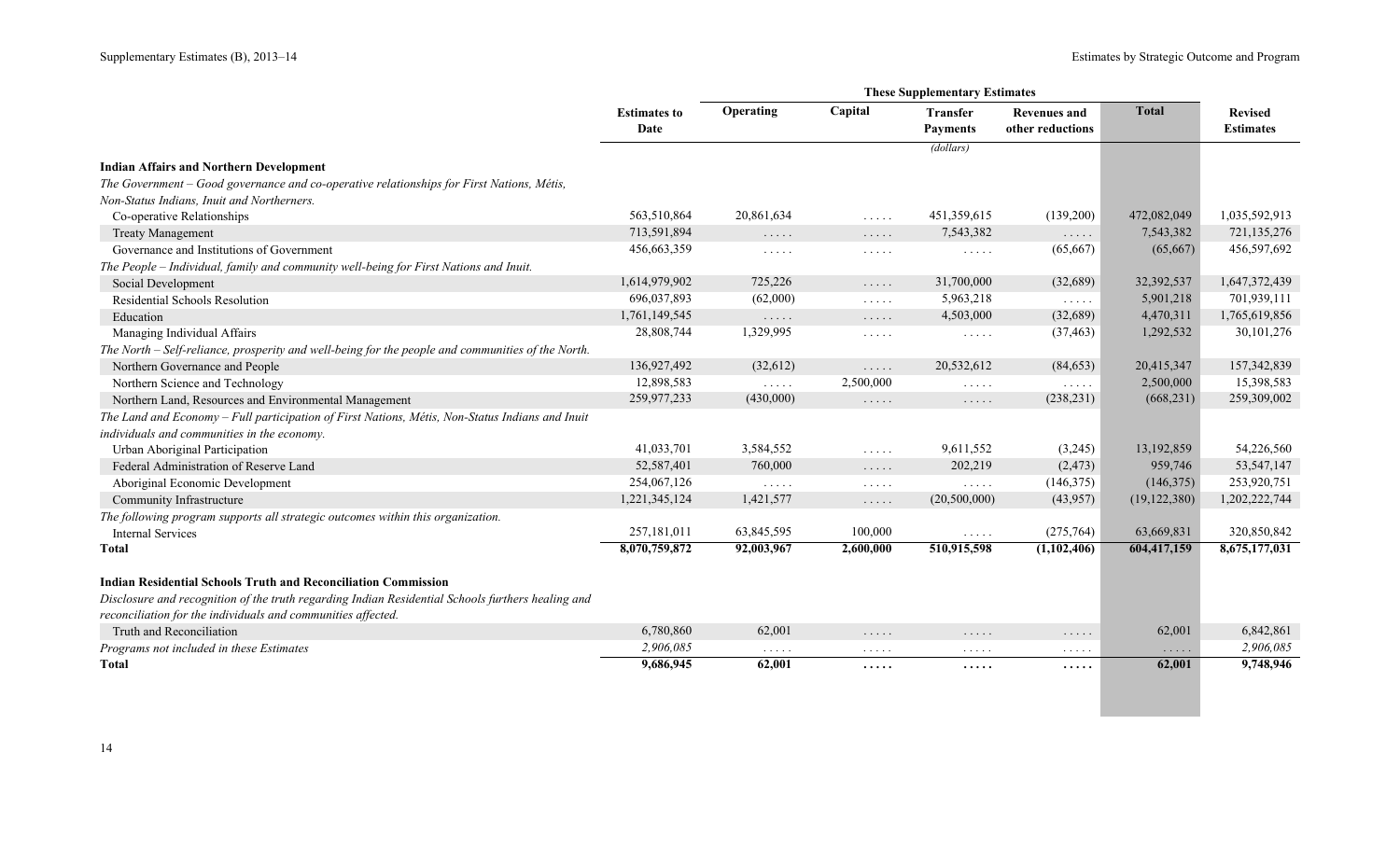|                                                                                           |                     |                                    |                                    | <b>These Supplementary Estimates</b> |                                                        |              |                  |
|-------------------------------------------------------------------------------------------|---------------------|------------------------------------|------------------------------------|--------------------------------------|--------------------------------------------------------|--------------|------------------|
|                                                                                           | <b>Estimates to</b> | Operating                          | Capital                            | <b>Transfer</b>                      | <b>Revenues and</b>                                    | <b>Total</b> | <b>Revised</b>   |
|                                                                                           | Date                |                                    |                                    | <b>Payments</b>                      | other reductions                                       |              | <b>Estimates</b> |
|                                                                                           |                     |                                    |                                    | (dollars)                            |                                                        |              |                  |
| <b>Industry</b>                                                                           |                     |                                    |                                    |                                      |                                                        |              |                  |
| Advancements in Science and Technology, Knowledge, and Innovation Strengthen the Canadian |                     |                                    |                                    |                                      |                                                        |              |                  |
| Economy.                                                                                  |                     |                                    |                                    |                                      |                                                        |              |                  |
| Industrial Research and Development Financing                                             | 354,640,112         | 1,310,566                          | $\ldots$                           | 36,397,000                           | $\mathbb{Z}^2$ . In the set of $\mathbb{Z}^2$          | 37,707,566   | 392,347,678      |
| Science, Technology and Innovation Capacity                                               | 307,804,369         | 25,000                             | $\ldots$                           | 5,975,000                            | $\cdots$                                               | 6,000,000    | 313,804,369      |
| Information and Communication Technologies Research and Innovation                        | 34,817,205          | 283,330                            | 1,179,509                          | $\sim$ $\sim$ $\sim$ $\sim$ $\sim$   | $\cdots \cdots \cdots$                                 | 1,462,839    | 36,280,044       |
| Canadian Businesses and Communities are Competitive.                                      |                     |                                    |                                    |                                      |                                                        |              |                  |
| <b>Community Economic Development</b>                                                     | 65,318,795          | 974,351                            | $\ldots$                           | 12,679,488                           | $\sim$ $\sim$ $\sim$ $\sim$ $\sim$                     | 13,653,839   | 78,972,634       |
| Small Business Research, Advocacy and Services                                            | 102,258,916         | $\sim$ $\sim$ $\sim$ $\sim$ $\sim$ | $\sim$ $\sim$ $\sim$ $\sim$ $\sim$ | 9,000,000                            | $\sim$ $\sim$ $\sim$ $\sim$ $\sim$                     | 9,000,000    | 111,258,916      |
| Industrial Competitiveness and Capacity                                                   | 36,145,038          | (32,000)                           | $\cdots$                           | $\ldots$                             | $\cdots$                                               | (32,000)     | 36,113,038       |
| The Canadian Marketplace is Efficient and Competitive.                                    |                     |                                    |                                    |                                      |                                                        |              |                  |
| Marketplace Frameworks and Regulations                                                    | 56,648,225          | 36,339                             | 985,000                            | $\sim$ $\sim$ $\sim$ $\sim$ $\sim$   | $\mathcal{L}^{\mathcal{A}}$ . The set of $\mathcal{A}$ | 1,021,339    | 57,669,564       |
| Spectrum, Telecommunications and the Online Economy                                       | 82,684,445          | (3,232,841)                        | 3,095,390                          | 300,000                              | $\cdots$                                               | 162,549      | 82,846,994       |
| The following program supports all strategic outcomes within this organization.           |                     |                                    |                                    |                                      |                                                        |              |                  |
| <b>Internal Services</b>                                                                  | 100,243,352         | 31,980,788                         | 1,114,613                          | 1.1.1.1                              | (473, 452)                                             | 32,621,949   | 132,865,301      |
| Programs not included in these Estimates                                                  | 48,779,001          | $\sim$ $\sim$ $\sim$ $\sim$ $\sim$ | $\sim$ $\sim$ $\sim$ $\sim$ $\sim$ | $\cdots\cdots\cdots$                 | $\sim$ $\sim$ $\sim$ $\sim$ $\sim$                     | $\cdots$     | 48.779.001       |
| <b>T</b> otal                                                                             | 1,189,339,458       | 31,345,533                         | 6,374,512                          | 64,351,488                           | (473, 452)                                             | 101,598,081  | 1,290,937,539    |
| <b>Justice</b>                                                                            |                     |                                    |                                    |                                      |                                                        |              |                  |
| A fair, relevant and accessible Canadian justice system.                                  |                     |                                    |                                    |                                      |                                                        |              |                  |
| Stewardship of the Canadian Legal Framework                                               | 380, 483, 738       | 878,988                            | $\ldots$                           | 9,800,000                            | (47,958)                                               | 10,631,030   | 391,114,768      |
| A federal government that is supported by high quality legal services.                    |                     |                                    |                                    |                                      |                                                        |              |                  |
| Legal Services to Government Program                                                      | 192,294,014         | 319,620                            | .                                  | $\cdots\cdots\cdots$                 | (98,361)                                               | 221,259      | 192,515,273      |
| The following program supports all strategic outcomes within this organization.           |                     |                                    |                                    |                                      |                                                        |              |                  |
| <b>Internal Services</b>                                                                  | 83, 387, 225        | 318,450                            | $\cdots$                           | $\ldots$                             | (227, 924)                                             | 90,526       | 83,477,751       |
| Programs not included in these Estimates                                                  | 1,311,790           | $\cdots$                           | $\cdots\cdots\cdots$               | $\cdots\cdots\cdots$                 |                                                        | $\cdots$     | 1,311,790        |
| <b>Total</b>                                                                              | 657,476,767         | 1,517,058                          | $\cdots$                           | 9,800,000                            | (374, 243)                                             | 10,942,815   | 668,419,582      |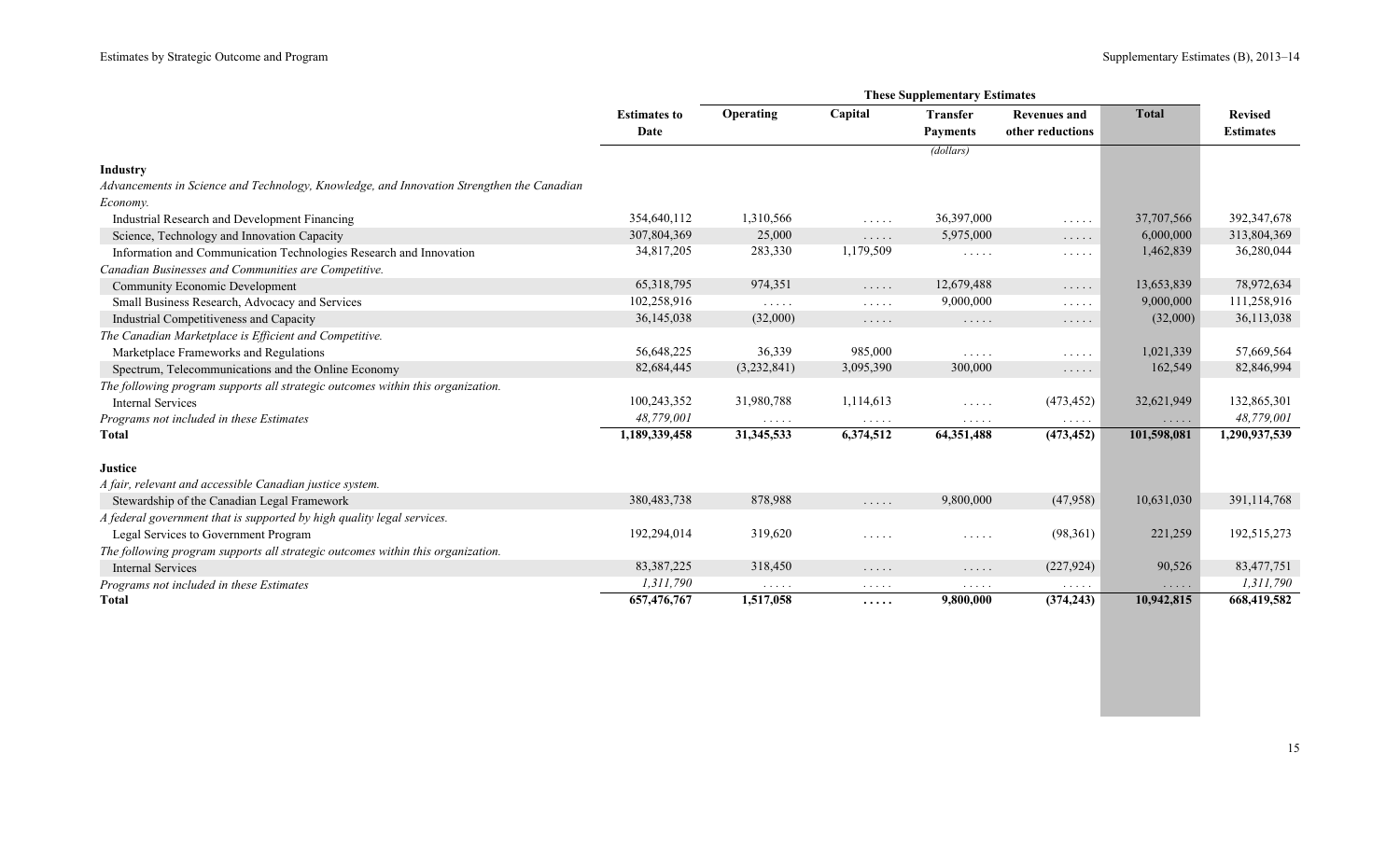|                                                                                                   | <b>Estimates to</b><br>Date | <b>Operating</b>                          | Capital        | <b>Transfer</b> | <b>Revenues and</b>  | <b>Total</b> | <b>Revised</b>   |
|---------------------------------------------------------------------------------------------------|-----------------------------|-------------------------------------------|----------------|-----------------|----------------------|--------------|------------------|
|                                                                                                   |                             |                                           |                | <b>Payments</b> | other reductions     |              | <b>Estimates</b> |
|                                                                                                   |                             |                                           |                | (dollars)       |                      |              |                  |
| <b>Military Police Complaints Commission</b>                                                      |                             |                                           |                |                 |                      |              |                  |
| Conduct complaints against the Military Police and interference complaints by the Military Police |                             |                                           |                |                 |                      |              |                  |
| are resolved in a fair and timely manner, and recommendations made are implemented by the         |                             |                                           |                |                 |                      |              |                  |
| Department of National Defence and/or the Canadian Forces.                                        |                             |                                           |                |                 |                      |              |                  |
| <b>Complaints Resolution</b>                                                                      | 4,215,191                   | 4,203,962                                 | .              | .               | $\cdots$             | 4,203,962    | 8,419,153        |
| The following program supports all strategic outcomes within this organization.                   |                             |                                           |                |                 |                      |              |                  |
| Internal Services                                                                                 | 1,399,880                   | 1,101,934                                 | $\cdots$       | .               | .                    | 1,101,934    | 2,501,814        |
| Total                                                                                             | 5,615,071                   | 5,305,896                                 | .              | $\cdots\cdots$  | $\cdots\cdots$       | 5,305,896    | 10,920,967       |
| <b>National Arts Centre Corporation</b>                                                           |                             |                                           |                |                 |                      |              |                  |
| Strong and dynamic performing arts in the National Capital Region and across Canada.              |                             |                                           |                |                 |                      |              |                  |
| Programming                                                                                       | 16,569,659                  | 325,001                                   | .              | .               | .                    | 325,001      | 16,894,660       |
| Programs not included in these Estimates                                                          | 17,226,515                  | $\cdots$                                  | $\cdots$       | $\cdots$        | $\cdots$             | $\cdots$     | 17,226,515       |
| Total                                                                                             | 33,796,174                  | 325,001                                   | .              | .               | $\cdots\cdots$       | 325,001      | 34, 121, 175     |
| <b>National Battlefields Commission</b>                                                           |                             |                                           |                |                 |                      |              |                  |
| The following program supports all strategic outcomes within this organization.                   |                             |                                           |                |                 |                      |              |                  |
| <b>Internal Services</b>                                                                          | 5,284,837                   | 660,000                                   | $\cdots\cdots$ | .               | $\cdots\cdots\cdots$ | 660,000      | 5,944,837        |
| Programs not included in these Estimates                                                          | 3,303,486                   | $\alpha$ , $\alpha$ , $\alpha$ , $\alpha$ | $\cdots$       | $\cdots$        | $\cdots$             | $\cdots$     | 3,303,486        |
| <b>Total</b>                                                                                      | 8,588,323                   | 660,000                                   | .              | $\cdots\cdots$  | $\cdots\cdots$       | 660,000      | 9,248,323        |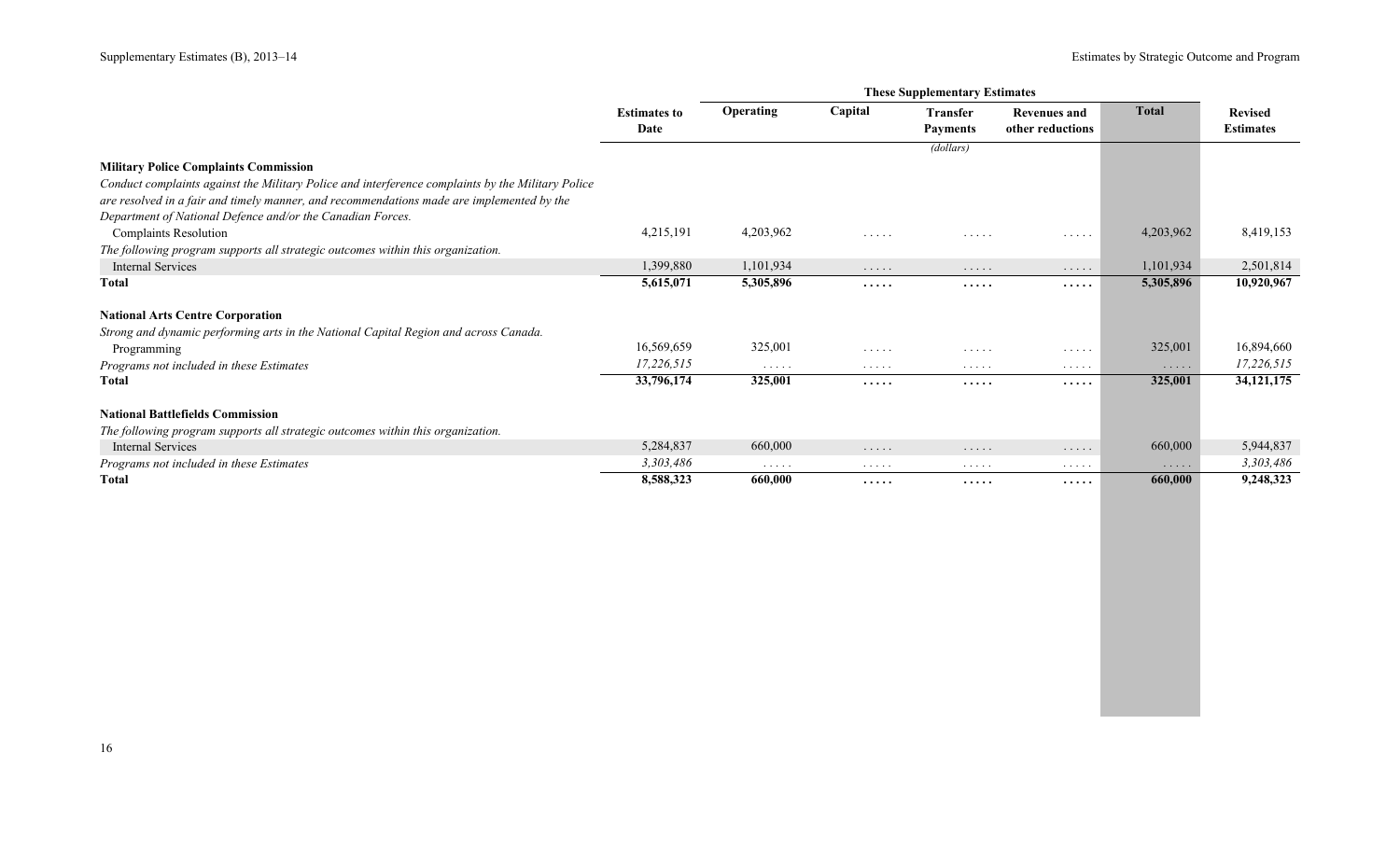|                                                                                 | <b>Estimates to</b><br>Date | Operating                          | Capital                                                         | <b>Transfer</b><br><b>Payments</b>               | <b>Revenues and</b><br>other reductions | <b>Total</b>                       | <b>Revised</b><br><b>Estimates</b> |
|---------------------------------------------------------------------------------|-----------------------------|------------------------------------|-----------------------------------------------------------------|--------------------------------------------------|-----------------------------------------|------------------------------------|------------------------------------|
|                                                                                 |                             |                                    |                                                                 | (dollars)                                        |                                         |                                    |                                    |
| <b>National Defence</b>                                                         |                             |                                    |                                                                 |                                                  |                                         |                                    |                                    |
| Care and Support to the Canadian Forces and Contribution to Canadian Society.   |                             |                                    |                                                                 |                                                  |                                         |                                    |                                    |
| Defence Team Personnel Support                                                  | 690,425,305                 | 539,856,000                        | $\mathbb{R}^n$ . In the $\mathbb{R}^n$                          | $\ldots$                                         | (10,076,083)                            | 529,779,917                        | 1,220,205,222                      |
| Non-Security Support                                                            | 2,310,116                   | .                                  | .                                                               | $\ldots$                                         | (24, 138)                               | (24, 138)                          | 2,285,978                          |
| Environment Protection and Stewardship                                          | 108,669,088                 | (156, 369)                         | $\sim$ $\sim$ $\sim$ $\sim$ $\sim$                              | $\sim$ $\sim$ $\sim$ $\sim$ $\sim$               | (252, 616)                              | (408,985)                          | 108,260,103                        |
| Canadian Identity                                                               | 328,000,834                 | $\sim$ $\sim$ $\sim$ $\sim$ $\sim$ | $\sim$ $\sim$ $\sim$ $\sim$ $\sim$                              | $\sim$ $\sim$ $\sim$ $\sim$ $\sim$               | (4,262,387)                             | (4,262,387)                        | 323,738,447                        |
| National Defence is ready to meet Government Defence Expectations.              |                             |                                    |                                                                 |                                                  |                                         |                                    |                                    |
| <b>Maritime Readiness</b>                                                       | 2,048,616,509               | 188,702,943                        | 93,981                                                          | $\mathbb{Z}^2$ . $\mathbb{Z}^2$ , $\mathbb{Z}^2$ | (16, 424, 144)                          | 172,372,780                        | 2,220,989,289                      |
| <b>Aerospace Readiness</b>                                                      | 1,726,717,275               | 81,679,716                         | $\mathbb{Z}^2$ . $\mathbb{Z}^2$ , $\mathbb{Z}^2$                | $\mathbb{Z}^2$ . $\mathbb{Z}^2$ , $\mathbb{Z}^2$ | (16,030,402)                            | 65,649,314                         | 1,792,366,589                      |
| Joint and Common Readiness                                                      | 2,175,664,165               | 30,642,338                         | $\sim$ $\sim$ $\sim$ $\sim$ $\sim$                              | $\sim$ $\sim$ $\sim$ $\sim$ $\sim$               | (30, 847, 056)                          | (204, 718)                         | 2,175,459,447                      |
| <b>Land Readiness</b>                                                           | 3,353,033,686               | 13,944,003                         | $\sim$ $\sim$ $\sim$ $\sim$ $\sim$                              | $\sim$ $\sim$ $\sim$ $\sim$ $\sim$               | (34,045,284)                            | (20, 101, 281)                     | 3,332,932,405                      |
| Defence operations improve peace, stability and security wherever deployed.     |                             |                                    |                                                                 |                                                  |                                         |                                    |                                    |
| Canadian Peace, Stability and Security                                          | 299,506,975                 | 13,043,663                         | (689, 473)                                                      | $\ldots$                                         | (2,115,956)                             | 10,238,234                         | 309,745,209                        |
| Continental Peace, Stability and Security                                       | 180,550,702                 | $\ldots$                           | $\sim$ $\sim$ $\sim$ $\sim$ $\sim$                              | $\sim$ $\sim$ $\sim$ $\sim$ $\sim$               | (1,243,227)                             | (1,243,227)                        | 179,307,475                        |
| International Peace, Stability and Security                                     | 1,327,691,159               | (1,111,680)                        | $\ldots$                                                        | $\sim$ $\sim$ $\sim$ $\sim$ $\sim$               | (10, 168, 042)                          | (11,279,722)                       | 1,316,411,437                      |
| <b>Situational Awareness</b>                                                    | 381,849,792                 | $\sim$ $\sim$ $\sim$ $\sim$ $\sim$ | (8,353,302)                                                     | $\ldots$                                         | (3,270,592)                             | (11,623,894)                       | 370,225,898                        |
| Resources are acquired to meet Government Defence Expectations.                 |                             |                                    |                                                                 |                                                  |                                         |                                    |                                    |
| Real Property Infrastructure Acquisition and Disposal                           | 534,589,958                 | (437, 414)                         | 25,100,355                                                      | $\ldots$                                         | (197, 404)                              | 24,465,537                         | 559,055,495                        |
| Defence Science and Technology                                                  | 278,337,300                 | 3,066,963                          | (5,964,100)                                                     | $\ldots$                                         | (2,004,756)                             | (4,901,893)                        | 273,435,407                        |
| Recruiting of Personnel and Initial Training                                    | 1,029,591,561               | $\ldots$                           | $\mathcal{L}(\mathcal{L}(\mathcal{L},\mathcal{L},\mathcal{L}))$ | $\sim$ $\sim$ $\sim$ $\sim$ $\sim$               | (12,882,216)                            | (12,882,216)                       | 1,016,709,345                      |
| <b>Equipment Acquisition and Disposal</b>                                       | 2,603,394,405               | 105,716,024                        | 77,561,115                                                      | $\ldots$                                         | (217, 859, 667)                         | (34, 582, 528)                     | 2,568,811,877                      |
| The following program supports all strategic outcomes within this organization. |                             |                                    |                                                                 |                                                  |                                         |                                    |                                    |
| <b>Internal Services</b>                                                        | 916, 361, 551               | (1,245,000)                        | $\mathcal{L}(\mathcal{L}(\mathcal{L},\mathcal{L},\mathcal{L}))$ | $\sim$ $\sim$ $\sim$ $\sim$ $\sim$               | (6,090,938)                             | (7,335,938)                        | 909,025,613                        |
| Total                                                                           | 17,985,310,381              | 973,701,187                        | 87,748,576                                                      | .                                                | (367,794,908)                           | 693, 654, 855                      | 18,678,965,236                     |
| <b>National Energy Board</b>                                                    |                             |                                    |                                                                 |                                                  |                                         |                                    |                                    |
| The following program supports all strategic outcomes within this organization. |                             |                                    |                                                                 |                                                  |                                         |                                    |                                    |
| <b>Internal Services</b>                                                        | 21,007,402                  | 12,380,000                         | $\cdots$                                                        | $\cdots$                                         | $\sim$ $\sim$ $\sim$ $\sim$ $\sim$      | 12,380,000                         | 33,387,402                         |
| Programs not included in these Estimates                                        | 41,428,889                  | $\sim$ $\sim$ $\sim$ $\sim$ $\sim$ | $\cdots\cdots\cdots$                                            | $\sim$ $\sim$ $\sim$ $\sim$ $\sim$               | $\cdots$                                | $\sim$ $\sim$ $\sim$ $\sim$ $\sim$ | 41,428,889                         |
| <b>Total</b>                                                                    | 62,436,291                  | 12,380,000                         | .                                                               | $\cdots\cdots$                                   | .                                       | 12,380,000                         | 74,816,291                         |
|                                                                                 |                             |                                    |                                                                 |                                                  |                                         |                                    |                                    |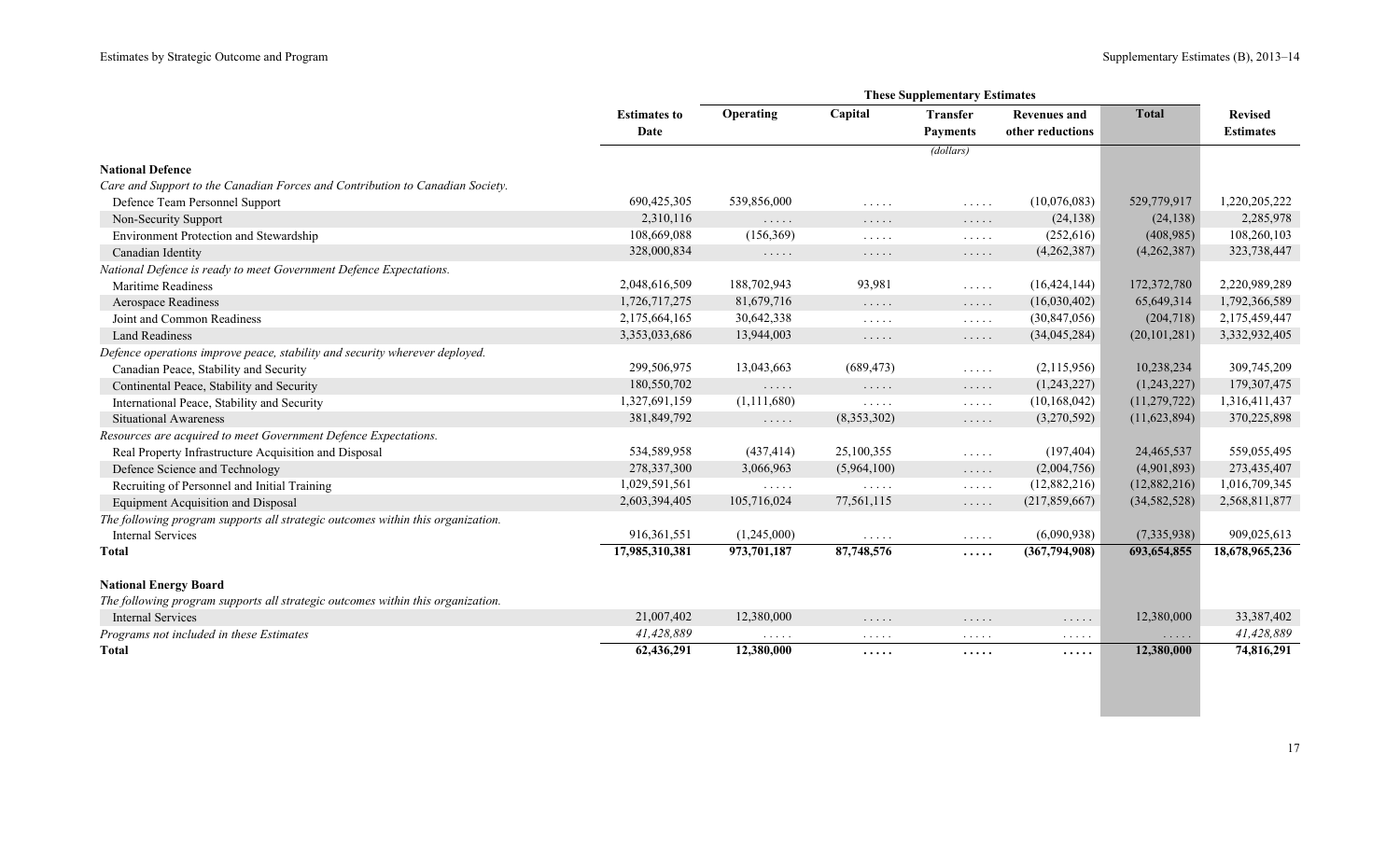|                                                                                                       | <b>These Supplementary Estimates</b> |                  |                      |                                    |                     |              |                  |  |  |
|-------------------------------------------------------------------------------------------------------|--------------------------------------|------------------|----------------------|------------------------------------|---------------------|--------------|------------------|--|--|
|                                                                                                       | <b>Estimates to</b>                  | <b>Operating</b> | Capital              | <b>Transfer</b>                    | <b>Revenues and</b> | <b>Total</b> | <b>Revised</b>   |  |  |
|                                                                                                       | Date                                 |                  |                      | <b>Payments</b>                    | other reductions    |              | <b>Estimates</b> |  |  |
|                                                                                                       |                                      |                  |                      | (dollars)                          |                     |              |                  |  |  |
| <b>National Research Council of Canada</b>                                                            |                                      |                  |                      |                                    |                     |              |                  |  |  |
| Advancements in the development and deployment of innovative technologies in targeted Canadian        |                                      |                  |                      |                                    |                     |              |                  |  |  |
| industries and national priority areas in support of federal priorities in innovation and science and |                                      |                  |                      |                                    |                     |              |                  |  |  |
| technology.                                                                                           |                                      |                  |                      |                                    |                     |              |                  |  |  |
| Health and Life Science Technologies                                                                  | 73,299,784                           | 24,712,014       | $\cdots$             | $\sim$ $\sim$ $\sim$ $\sim$ $\sim$ | (56,305)            | 24,655,709   | 97,955,493       |  |  |
| Information and Communications Technologies and Emerging Technologies                                 | 50,313,209                           | 16,641,646       | .                    | $\cdots\cdots$                     | (56, 572)           | 16,585,074   | 66,898,283       |  |  |
| Manufacturing Technologies                                                                            | 112,061,449                          | 13,079,052       | 160,000              | $\sim$ $\sim$ $\sim$ $\sim$ $\sim$ | (161, 837)          | 13,077,215   | 125, 138, 664    |  |  |
| <b>Industrial Research Assistance</b>                                                                 | 279,860,916                          | (9,372,943)      | $\cdots$             | 16,372,943                         | $\cdots$            | 7,000,000    | 286,860,916      |  |  |
| Energy and Environmental Technologies                                                                 | 33,517,513                           | 6, 361, 768      | .                    | $\cdots$                           | (39,057)            | 6,322,711    | 39,840,224       |  |  |
| Canadians have access to research and development information and infrastructure.                     |                                      |                  |                      |                                    |                     |              |                  |  |  |
| National Science and Technology Infrastructure                                                        | 94, 342, 113                         | (94, 480)        | 287,000              | .                                  | (108, 465)          | 84,055       | 94,426,168       |  |  |
| Scientific, Technical and Medical Information                                                         | 14,659,814                           | $\cdots$         | $\cdots\cdots\cdots$ | .                                  | (8,089)             | (8,089)      | 14,651,725       |  |  |
| The following program supports all strategic outcomes within this organization.                       |                                      |                  |                      |                                    |                     |              |                  |  |  |
| <b>Internal Services</b>                                                                              | 161,954,632                          | .                |                      | .                                  | (89, 440)           | (89, 439)    | 161,865,193      |  |  |
| Total                                                                                                 | 820,009,430                          | 51,327,057       | 447,001              | 16,372,943                         | (519,765)           | 67,627,236   | 887,636,666      |  |  |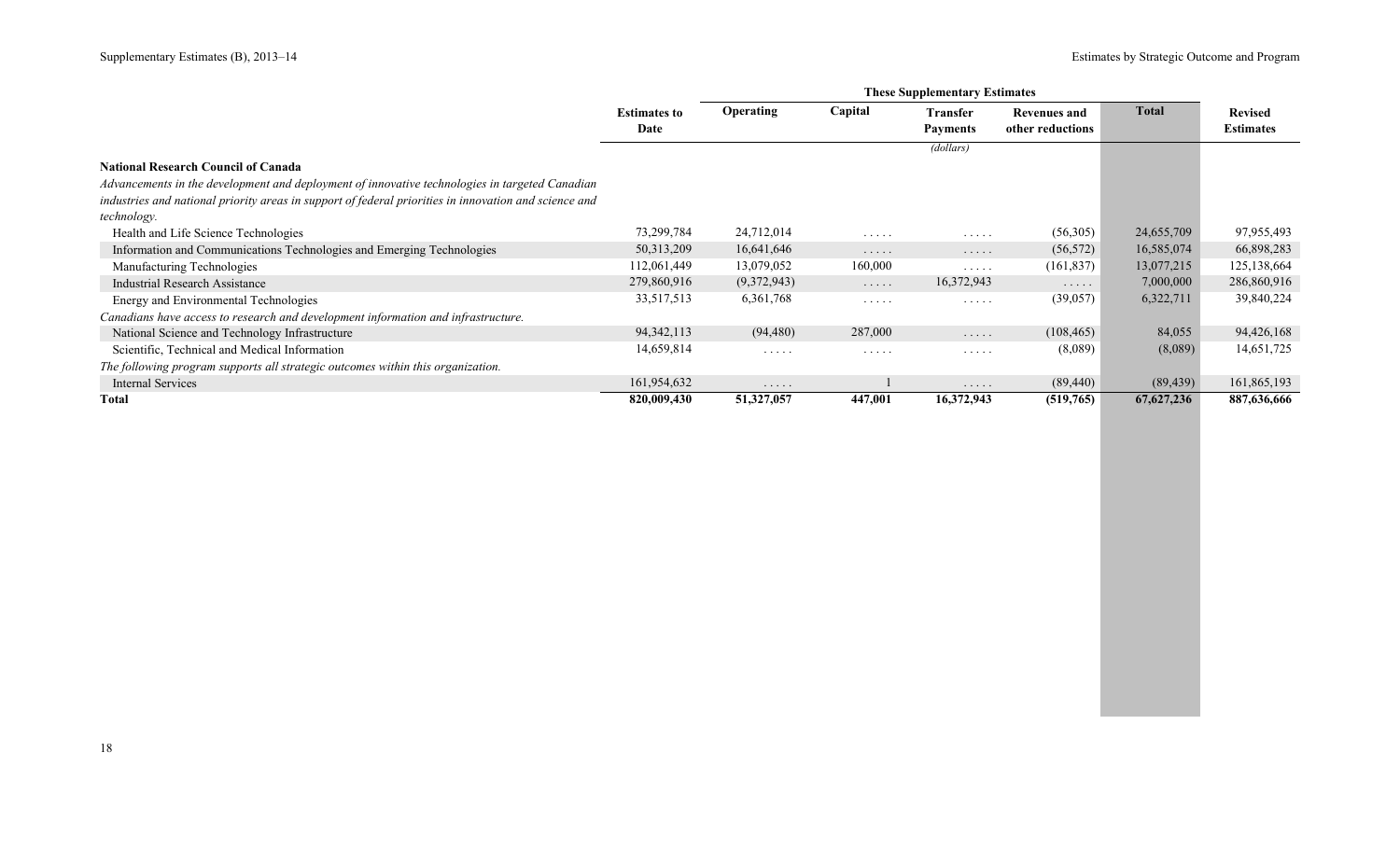|                                                                                                |                             | <b>These Supplementary Estimates</b> |                                                                   |                                    |                                         |              |                                    |  |
|------------------------------------------------------------------------------------------------|-----------------------------|--------------------------------------|-------------------------------------------------------------------|------------------------------------|-----------------------------------------|--------------|------------------------------------|--|
|                                                                                                | <b>Estimates to</b><br>Date | Operating                            | Capital                                                           | <b>Transfer</b><br><b>Payments</b> | <b>Revenues and</b><br>other reductions | <b>Total</b> | <b>Revised</b><br><b>Estimates</b> |  |
|                                                                                                |                             |                                      |                                                                   | (dollars)                          |                                         |              |                                    |  |
| <b>Natural Resources</b>                                                                       |                             |                                      |                                                                   |                                    |                                         |              |                                    |  |
| Canada's natural resource sectors are globally competitive.                                    |                             |                                      |                                                                   |                                    |                                         |              |                                    |  |
| Market Access and Diversification                                                              | 45,129,165                  | 9,705,200                            | 200,000                                                           | 500,000                            | (90, 769)                               | 10,314,431   | 55,443,596                         |  |
| Investment in natural resource sectors                                                         | 54,483,815                  | 5,757,795                            | $\mathbb{Z}^2$ . $\mathbb{Z}^2$ , $\mathbb{Z}^2$                  | 140,000                            | (97, 941)                               | 5,799,854    | 60,283,669                         |  |
| Innovation for New Products and Processes                                                      | 102,524,720                 | 1.1.1.1                              | 1.1.1.1                                                           | 1.1.1.1                            | (36,929)                                | (36,929)     | 102,487,791                        |  |
| Canadians have information to manage their lands and natural resources, and are protected from |                             |                                      |                                                                   |                                    |                                         |              |                                    |  |
| related risks.                                                                                 |                             |                                      |                                                                   |                                    |                                         |              |                                    |  |
| Landmass Information                                                                           | 66,755,738                  | 2,397,200                            | .                                                                 | .                                  | (110,908)                               | 2,286,292    | 69,042,030                         |  |
| Protection for Canadians and Natural Resources                                                 | 58,267,829                  | 718,294                              | 200,000                                                           | $\cdots$                           | (111, 954)                              | 806,340      | 59,074,169                         |  |
| Natural Resource Sectors and Consumers are Environmentally Responsible.                        |                             |                                      |                                                                   |                                    |                                         |              |                                    |  |
| Responsible Natural Resource Management                                                        | 318,796,257                 | 1,443,050                            | 1.1.1.1                                                           | 2,300,000                          | (44, 038)                               | 3,699,012    | 322,495,269                        |  |
| Energy-efficient Practices and Lower-carbon Energy Sources                                     | 444, 317, 618               | $\cdots$                             | .                                                                 | $\cdots$                           | (28, 622)                               | (28,622)     | 444,288,996                        |  |
| Technology Innovation                                                                          | 265, 761, 737               | $\cdots\cdots\cdots$                 | $\cdots$                                                          | $\cdots$ .                         | (33,096,856)                            | (33,096,856) | 232,664,881                        |  |
| The following program supports all strategic outcomes within this organization.                |                             |                                      |                                                                   |                                    |                                         |              |                                    |  |
| <b>Internal Services</b>                                                                       | 167,810,360                 | 12,218,863                           |                                                                   | .                                  | (41,204)                                | 12,177,660   | 179,988,020                        |  |
| Programs not included in these Estimates                                                       | 1,255,167,000               | $\ldots$                             | $\cdots$                                                          | $\sim$ $\sim$ $\sim$ $\sim$ $\sim$ | $\sim$ $\sim$ $\sim$ $\sim$ $\sim$      | $\cdots$     | 1,255,167,000                      |  |
| <b>Total</b>                                                                                   | 2,779,014,239               | 32,240,402                           | 400,001                                                           | 2,940,000                          | (33,659,221)                            | 1,921,182    | 2,780,935,421                      |  |
| <b>Natural Sciences and Engineering Research Council</b>                                       |                             |                                      |                                                                   |                                    |                                         |              |                                    |  |
| Canada is a world leader in advancing, connecting and applying new knowledge in the natural    |                             |                                      |                                                                   |                                    |                                         |              |                                    |  |
| sciences and engineering.                                                                      |                             |                                      |                                                                   |                                    |                                         |              |                                    |  |
| Innovation: Research Partnerships                                                              | 357,115,597                 | 533,208                              | $\ldots$                                                          | 13,070,296                         | (12,370)                                | 13,591,134   | 370,706,731                        |  |
| Discovery: Advancement of Knowledge                                                            | 392,703,541                 | $\sim$ $\sim$ $\sim$ $\sim$ $\sim$   | $\mathbb{Z}^n$ . $\mathbb{Z}^n$ , $\mathbb{Z}^n$ , $\mathbb{Z}^n$ | 500,000                            | (1,943)                                 | 498,057      | 393,201,598                        |  |
| People: Research Talent                                                                        | 276,066,835                 | $\cdots\cdots\cdots$                 | $\cdots$                                                          | (315,000)                          | (897)                                   | (315, 897)   | 275,750,938                        |  |
| The following program supports all strategic outcomes within this organization.                |                             |                                      |                                                                   |                                    |                                         |              |                                    |  |
| <b>Internal Services</b>                                                                       | 23,735,184                  | 270,956                              | .                                                                 | $\cdots$                           | (4,910)                                 | 266,046      | 24,001,230                         |  |
| <b>Total</b>                                                                                   | 1,049,621,157               | 804,164                              | .                                                                 | 13,255,296                         | (20, 120)                               | 14,039,340   | 1,063,660,497                      |  |

×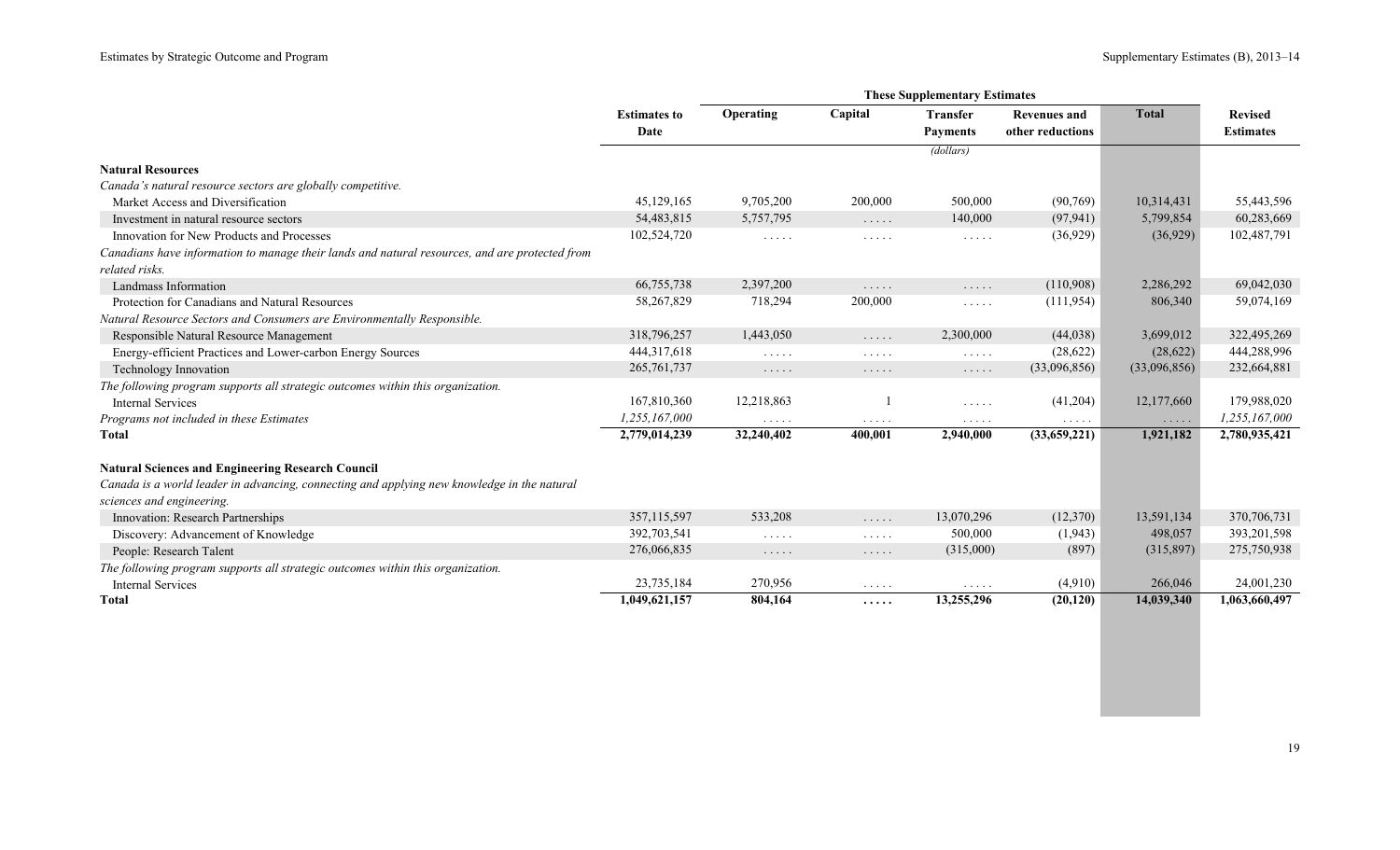|                                                                                                   | <b>Estimates to</b><br>Date | Operating                                                                   | Capital                                                           | <b>Transfer</b><br><b>Payments</b>        | <b>Revenues and</b><br>other reductions          | <b>Total</b>                       | <b>Revised</b><br><b>Estimates</b> |
|---------------------------------------------------------------------------------------------------|-----------------------------|-----------------------------------------------------------------------------|-------------------------------------------------------------------|-------------------------------------------|--------------------------------------------------|------------------------------------|------------------------------------|
|                                                                                                   |                             |                                                                             |                                                                   | (dollars)                                 |                                                  |                                    |                                    |
| <b>Office of Infrastructure of Canada</b>                                                         |                             |                                                                             |                                                                   |                                           |                                                  |                                    |                                    |
| Provinces, territories and municipalities have federal financial support for their infrastructure |                             |                                                                             |                                                                   |                                           |                                                  |                                    |                                    |
| <i>priorities.</i>                                                                                |                             |                                                                             |                                                                   |                                           |                                                  |                                    |                                    |
| Gas Tax Fund                                                                                      | 1,976,235,536               | $\cdots$                                                                    | $\mathbb{Z}^2$ . In the $\mathbb{Z}^2$                            | 132,412,500                               | $\mathbb{Z}^2$ . $\mathbb{Z}^2$ , $\mathbb{Z}^2$ | 132,412,500                        | 2,108,648,036                      |
| Provincial-Territorial Infrastructure Base Fund                                                   | 265,490,056                 | $\mathbb{Z}^n$ . $\mathbb{Z}^n$ , $\mathbb{Z}^n$ ,                          | $\mathbb{Z}^2$ . $\mathbb{Z}^2$ , $\mathbb{Z}^2$                  | 55,665,200                                | $\mathbb{Z}^n$ . $\mathbb{Z}^n$ , $\mathbb{Z}^n$ | 55,665,200                         | 321,155,256                        |
| Funding for quality, cost-effective public infrastructure that meets the needs of Canadians in a  |                             |                                                                             |                                                                   |                                           |                                                  |                                    |                                    |
| competitive economy, a cleaner environment and liveable communities is provided.                  |                             |                                                                             |                                                                   |                                           |                                                  |                                    |                                    |
| Border Infrastructure Fund                                                                        | 22,965,393                  | $\sim$ $\sim$ $\sim$ $\sim$ $\sim$                                          | $\mathbb{Z}^2$ . In the $\mathbb{Z}^2$                            | 21,203,268                                | $\mathbb{Z}^n$ . $\mathbb{Z}^n$ , $\mathbb{Z}^n$ | 21,203,268                         | 44,168,661                         |
| Canada Strategic Infrastructure Fund                                                              | 289, 102, 147               | $\sim$ $\sim$ $\sim$ $\sim$ $\sim$                                          | $\ldots$                                                          | 11,491,000                                | $\ldots$                                         | 11,491,000                         | 300,593,147                        |
| Building Canada Fund-Major Infrastructure Component                                               | 942,955,457                 | $\ldots$                                                                    | $\mathbb{Z}^2$ . $\mathbb{Z}^2$ , $\mathbb{Z}^2$                  | 3,700,000                                 | $\ldots$                                         | 3,700,000                          | 946,655,457                        |
| The following program supports all strategic outcomes within this organization.                   |                             |                                                                             |                                                                   |                                           |                                                  |                                    |                                    |
| <b>Internal Services</b>                                                                          | 35,430,534                  | (9,927)                                                                     | $\mathbb{Z}^n$ . $\mathbb{Z}^n$ , $\mathbb{Z}^n$ , $\mathbb{Z}^n$ | 9,927                                     | (9,927)                                          | (9,927)                            | 35,420,607                         |
| Programs not included in these Estimates                                                          | 392,526,665                 | $\alpha$ , $\alpha$ , $\alpha$ , $\alpha$                                   | $\cdots$                                                          | $\sim$ $\sim$ $\sim$ $\sim$ $\sim$        | $\sim$ $\sim$ $\sim$ $\sim$ $\sim$               | $\sim$ $\sim$ $\sim$ $\sim$ $\sim$ | 392,526,665                        |
| <b>Total</b>                                                                                      | 3,924,705,788               | (9,927)                                                                     | .                                                                 | 224,481,895                               | (9,927)                                          | 224,462,041                        | 4,149,167,829                      |
| Office of the Co-ordinator, Status of Women                                                       |                             |                                                                             |                                                                   |                                           |                                                  |                                    |                                    |
| The following program supports all strategic outcomes within this organization.                   |                             |                                                                             |                                                                   |                                           |                                                  |                                    |                                    |
| <b>Internal Services</b>                                                                          | 3,195,341                   | 1,600,000                                                                   | $\ldots$                                                          | .                                         | $\ldots$                                         | 1,600,000                          | 4,795,341                          |
| Programs not included in these Estimates                                                          | 26,421,826                  | $\alpha$ , $\alpha$ , $\alpha$ , $\alpha$                                   | $\cdots$                                                          | $\alpha$ , $\alpha$ , $\alpha$ , $\alpha$ | $\alpha$ , and $\alpha$ , and $\alpha$           | $\ldots$                           | 26,421,826                         |
| <b>Total</b>                                                                                      | 29,617,167                  | 1,600,000                                                                   | .                                                                 | .                                         | .                                                | 1,600,000                          | 31,217,167                         |
| <b>Office of the Director of Public Prosecutions</b>                                              |                             |                                                                             |                                                                   |                                           |                                                  |                                    |                                    |
| The following program supports all strategic outcomes within this organization.                   |                             |                                                                             |                                                                   |                                           |                                                  |                                    |                                    |
| <b>Internal Services</b>                                                                          | 21,445,631                  | 4,000,000                                                                   | $\mathcal{L}^{\mathcal{A}}$ . The set of $\mathcal{A}$            | $\cdots$                                  | (222, 651)                                       | 3,777,349                          | 25,222,980                         |
| Programs not included in these Estimates                                                          | 140,983,481                 | $\mathcal{L}(\mathcal{L}(\mathcal{L},\mathcal{L},\mathcal{L},\mathcal{L}))$ | $\cdots$                                                          | $\sim$ $\sim$ $\sim$ $\sim$ $\sim$        | $\sim$ $\sim$ $\sim$ $\sim$ $\sim$               | $\cdots\cdots\cdots$               | 140,983,481                        |
| Total                                                                                             | 162,429,112                 | 4,000,000                                                                   | .                                                                 | .                                         | (222, 651)                                       | 3,777,349                          | 166,206,461                        |
|                                                                                                   |                             |                                                                             |                                                                   |                                           |                                                  |                                    |                                    |
|                                                                                                   |                             |                                                                             |                                                                   |                                           |                                                  |                                    |                                    |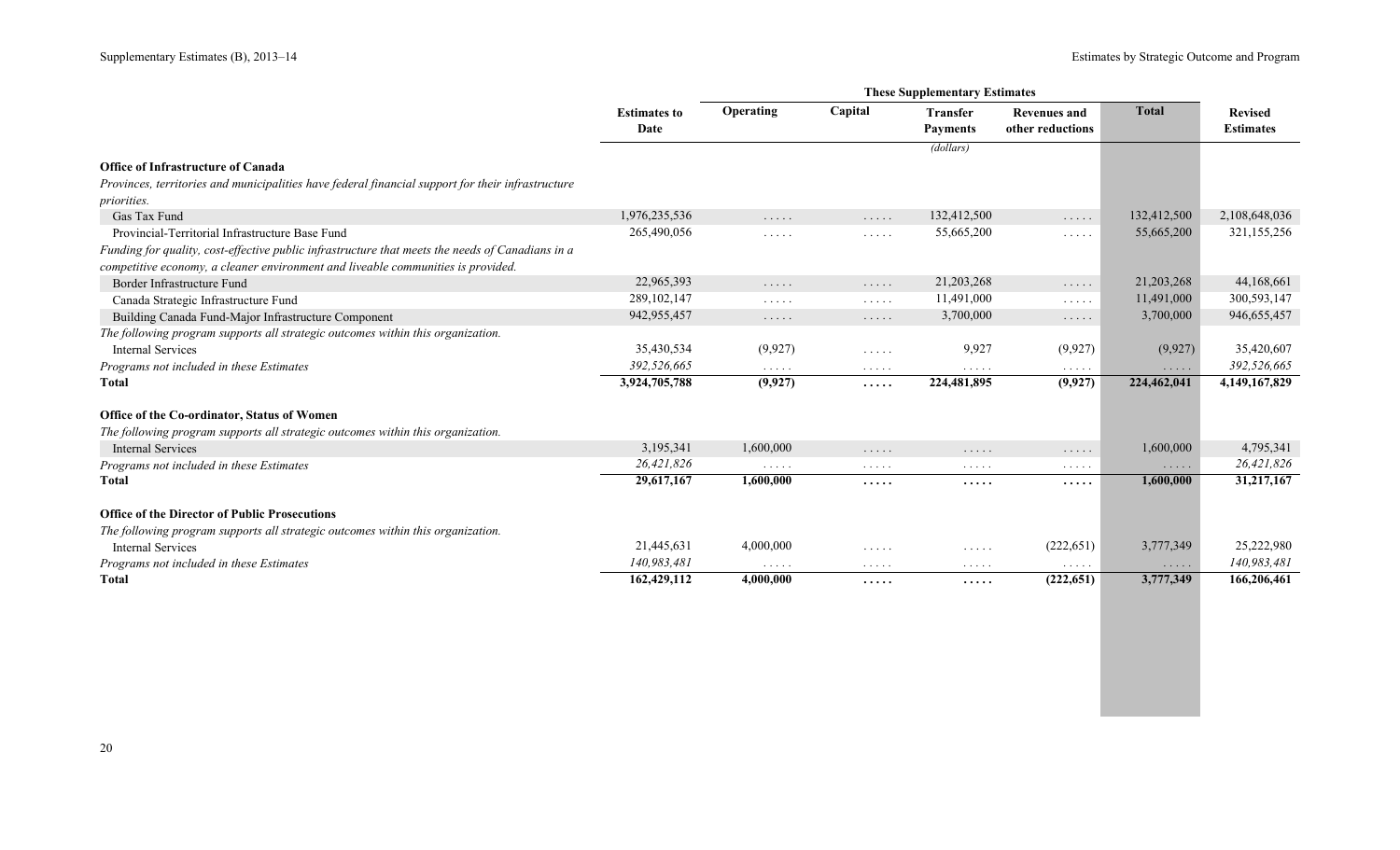|                                                                                                      | <b>Estimates to</b><br>Date | Operating   | Capital                                            | <b>Transfer</b><br><b>Payments</b>               | <b>Revenues and</b><br>other reductions | <b>Total</b> | <b>Revised</b><br><b>Estimates</b> |
|------------------------------------------------------------------------------------------------------|-----------------------------|-------------|----------------------------------------------------|--------------------------------------------------|-----------------------------------------|--------------|------------------------------------|
|                                                                                                      |                             |             |                                                    | (dollars)                                        |                                         |              |                                    |
| <b>Parks Canada Agency</b>                                                                           |                             |             |                                                    |                                                  |                                         |              |                                    |
| Canadians have a strong sense of connection, through meaningful experiences, to their national       |                             |             |                                                    |                                                  |                                         |              |                                    |
| parks, national historic sites and national marine conservation areas and these protected places are |                             |             |                                                    |                                                  |                                         |              |                                    |
| enjoyed in ways that leave them unimpaired for present and future generations.                       |                             |             |                                                    |                                                  |                                         |              |                                    |
| Townsite and Throughway Infrastructure                                                               | 93,211,526                  | (7,610,910) | 17,870,710                                         | $\ldots$                                         | (299, 845)                              | 9,959,955    | 103, 171, 481                      |
| Heritage Places Establishment                                                                        | 15,193,527                  | 7,019,300   | 1.1.1.1                                            | $\ldots$                                         | (27, 355)                               | 6,991,945    | 22,185,472                         |
| Visitor Experience                                                                                   | 226,350,936                 | 1,683,500   | 5,150,000                                          | 409,413                                          | (1,322,256)                             | 5,920,657    | 232,271,593                        |
| Heritage Resources Conservation                                                                      | 157,140,717                 | 3,597,428   | $\Box$                                             | $\mathbb{Z}^n$ . $\mathbb{Z}^n$ , $\mathbb{Z}^n$ | (566, 620)                              | 3,030,808    | 160, 171, 525                      |
| Public Appreciation and Understanding                                                                | 39,473,115                  | 530,242     | $\ldots$                                           | $\ldots$                                         | (228, 705)                              | 301,537      | 39,774,652                         |
| The following program supports all strategic outcomes within this organization.                      |                             |             |                                                    |                                                  |                                         |              |                                    |
| <b>Internal Services</b>                                                                             | 65,665,448                  | 382,017     | $\sim$ $\sim$ $\sim$ $\sim$ $\sim$                 | $\sim$ $\sim$ $\sim$ $\sim$ $\sim$               | (161, 435)                              | 220,582      | 65,886,030                         |
| Total                                                                                                | 597,035,269                 | 5,601,577   | 23,020,710                                         | 409,413                                          | (2,606,216)                             | 26,425,484   | 623,460,753                        |
| <b>Privy Council</b>                                                                                 |                             |             |                                                    |                                                  |                                         |              |                                    |
| The Government's agenda and decision making are supported and implemented and the institutions       |                             |             |                                                    |                                                  |                                         |              |                                    |
| of government are supported and maintained.                                                          |                             |             |                                                    |                                                  |                                         |              |                                    |
| Prime Minister and portfolio ministers' support and advice                                           | 65,473,677                  | 1,002,568   | $\ldots$                                           | $\ldots$                                         | (33, 830)                               | 968,738      | 66,442,415                         |
| Cabinet and Cabinet committees' advice and support                                                   | 15,446,843                  | 109,396     | $\mathbb{Z}^2$ . $\mathbb{Z}^2$ , $\mathbb{Z}^2$   | $\ldots$                                         | (27, 594)                               | 81,802       | 15,528,645                         |
| Public service leadership and direction                                                              | 2,326,616                   | 12,000      | $\ldots$                                           | $\ldots$                                         | (4,147)                                 | 7,853        | 2,334,469                          |
| The following program supports all strategic outcomes within this organization.                      |                             |             |                                                    |                                                  |                                         |              |                                    |
| <b>Internal Services</b>                                                                             | 40,162,768                  | 130,123     | $\sim$ $\sim$ $\sim$ $\sim$ $\sim$                 | $\sim$ $\sim$ $\sim$ $\sim$ $\sim$               | (3,550)                                 | 126,573      | 40,289,341                         |
| <b>Total</b>                                                                                         | 123,409,904                 | 1,254,087   | .                                                  | .                                                | (69, 121)                               | 1,184,966    | 124,594,870                        |
| <b>Public Health Agency of Canada</b>                                                                |                             |             |                                                    |                                                  |                                         |              |                                    |
| Protecting Canadians and empowering them to improve their health.                                    |                             |             |                                                    |                                                  |                                         |              |                                    |
| <b>Health Security</b>                                                                               | 47,709,580                  | 16,296,205  | 1,231,962                                          | $\mathbb{Z}^2$ . In the $\mathbb{Z}^2$           | (71,000)                                | 17,457,167   | 65,166,747                         |
| Public Health Infrastructure                                                                         | 133, 112, 689               | 2,050,432   | 1,500,000                                          | 400,001                                          | (70, 538)                               | 3,879,895    | 136,992,584                        |
| Health Promotion and Disease Prevention                                                              | 308, 201, 823               | 3,503,774   | $\ldots$                                           | (1,001,312)                                      | (136,000)                               | 2,366,462    | 310,568,285                        |
| The following program supports all strategic outcomes within this organization.                      |                             |             |                                                    |                                                  |                                         |              |                                    |
| <b>Internal Services</b>                                                                             | 90,212,368                  | 11,348,984  | $\mathbb{Z}^n$ . $\mathbb{Z}^n$ , $\mathbb{Z}^n$ , | $\sim$ $\sim$ $\sim$ $\sim$ $\sim$               | (24,000)                                | 11,324,984   | 101,537,352                        |
| Total                                                                                                | 579,236,460                 | 33,199,395  | 2,731,962                                          | (601,311)                                        | (301, 538)                              | 35,028,508   | 614,264,968                        |
|                                                                                                      |                             |             |                                                    |                                                  |                                         |              |                                    |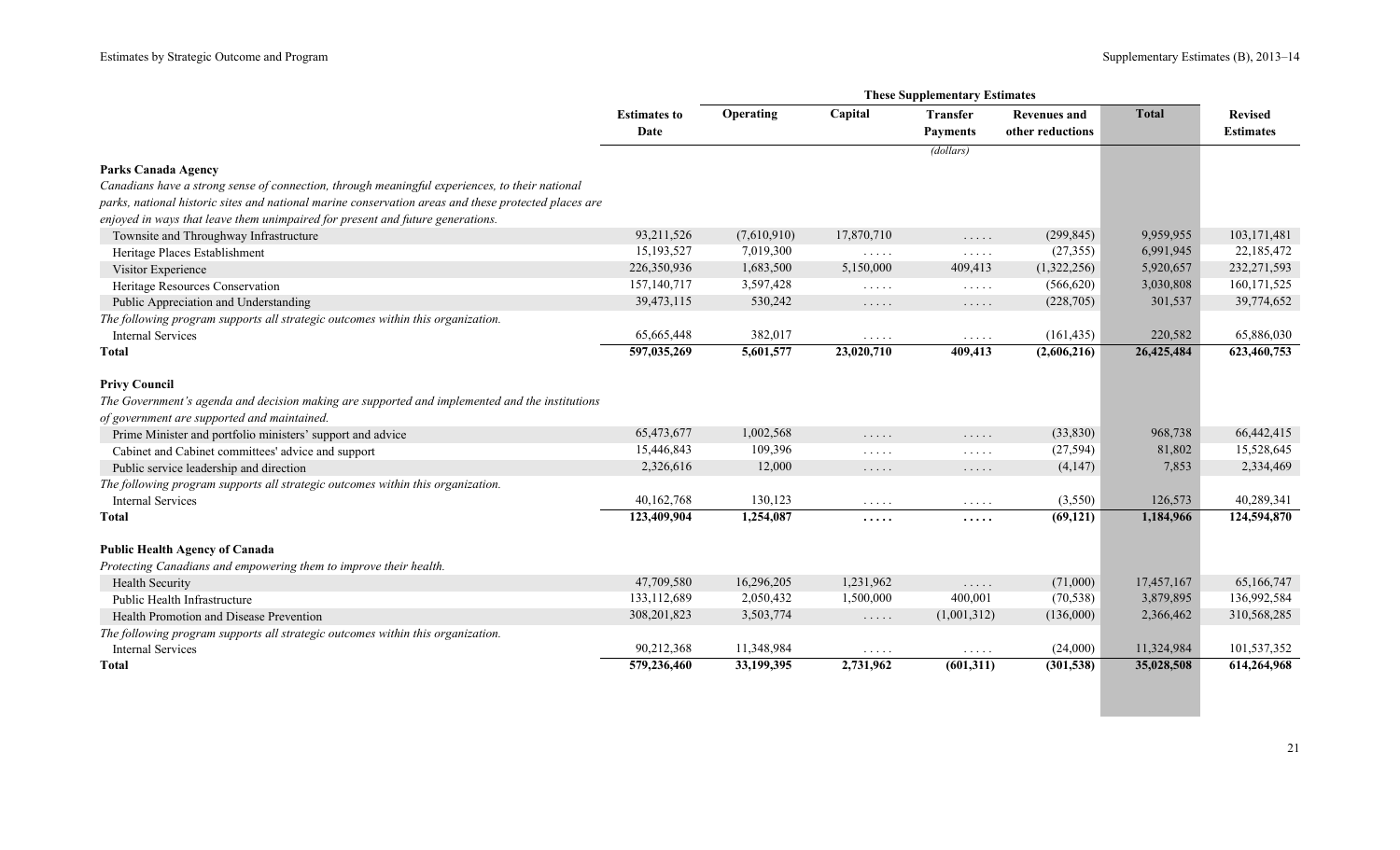|                                                                                                     |                     |                                           |                                                                                                                 | <b>These Supplementary Estimates</b>                   |                                                                                                                 |                                                    |                  |
|-----------------------------------------------------------------------------------------------------|---------------------|-------------------------------------------|-----------------------------------------------------------------------------------------------------------------|--------------------------------------------------------|-----------------------------------------------------------------------------------------------------------------|----------------------------------------------------|------------------|
|                                                                                                     | <b>Estimates to</b> | Operating                                 | Capital                                                                                                         | <b>Transfer</b>                                        | <b>Revenues and</b>                                                                                             | <b>Total</b>                                       | <b>Revised</b>   |
|                                                                                                     | Date                |                                           |                                                                                                                 | <b>Payments</b>                                        | other reductions                                                                                                |                                                    | <b>Estimates</b> |
|                                                                                                     |                     |                                           |                                                                                                                 | (dollars)                                              |                                                                                                                 |                                                    |                  |
| <b>Public Safety and Emergency Preparedness</b>                                                     |                     |                                           |                                                                                                                 |                                                        |                                                                                                                 |                                                    |                  |
| A safe and resilient Canada.                                                                        |                     |                                           |                                                                                                                 |                                                        |                                                                                                                 |                                                    |                  |
| <b>Emergency Management</b>                                                                         | 396,255,003         | $\sim$ $\sim$ $\sim$ $\sim$ $\sim$        | $\ldots$                                                                                                        | 714,000,000                                            | .                                                                                                               | 714,000,000                                        | 1,110,255,003    |
| National Security                                                                                   | 25, 247, 356        | $\sim$ $\sim$ $\sim$ $\sim$ $\sim$        | $\ldots$                                                                                                        | (97, 870)                                              | $\mathbb{Z}^2$ . In the set of $\mathbb{Z}^2$                                                                   | (97, 870)                                          | 25,149,486       |
| Countering Crime                                                                                    | 189,707,922         | $\ldots$                                  | $\sim$ $\sim$ $\sim$ $\sim$ $\sim$                                                                              | (25,000,000)                                           | $\cdots$                                                                                                        | (25,000,000)                                       | 164,707,922      |
| Programs not included in these Estimates                                                            | 59,700,642          | $\alpha$ , $\alpha$ , $\alpha$ , $\alpha$ | $\ldots$                                                                                                        | $\ldots$                                               | $\alpha$ , and $\alpha$ , and                                                                                   | $\mathbf{1}$ , and $\mathbf{1}$ , and $\mathbf{1}$ | 59,700,642       |
| <b>Total</b>                                                                                        | 670,910,923         | $\cdots$ .                                | .                                                                                                               | 688,902,130                                            | .                                                                                                               | 688,902,130                                        | 1,359,813,053    |
| <b>Public Service Commission</b>                                                                    |                     |                                           |                                                                                                                 |                                                        |                                                                                                                 |                                                    |                  |
| A highly competent, non-partisan and representative public service, able to provide service in both |                     |                                           |                                                                                                                 |                                                        |                                                                                                                 |                                                    |                  |
| official languages, in which appointments are based on merit and the values of fairness, access,    |                     |                                           |                                                                                                                 |                                                        |                                                                                                                 |                                                    |                  |
| representativeness and transparency.                                                                |                     |                                           |                                                                                                                 |                                                        |                                                                                                                 |                                                    |                  |
| Staffing Services and Assessment                                                                    | 26,719,456          | 504,001                                   | $\cdots$                                                                                                        | .                                                      | $\cdots\cdots\cdots$                                                                                            | 504,001                                            | 27, 223, 457     |
| Programs not included in these Estimates                                                            | 63,230,138          | $\sim$ $\sim$ $\sim$ $\sim$ $\sim$        | $\alpha$ , $\alpha$ , $\alpha$ , $\alpha$                                                                       | $\cdots$                                               | $\begin{array}{cccccccccccccc} \bullet & \bullet & \bullet & \bullet & \bullet & \bullet & \bullet \end{array}$ | $\cdots$                                           | 63,230,138       |
| <b>Total</b>                                                                                        | 89,949,594          | 504,001                                   | .                                                                                                               | .                                                      | .                                                                                                               | 504,001                                            | 90,453,595       |
| <b>Public Works and Government Services</b>                                                         |                     |                                           |                                                                                                                 |                                                        |                                                                                                                 |                                                    |                  |
| Fair, open and transparent acquisition that provides best value to Canadians and is delivered       |                     |                                           |                                                                                                                 |                                                        |                                                                                                                 |                                                    |                  |
| effectively and efficiently to the satisfaction of the government and Canadians.                    |                     |                                           |                                                                                                                 |                                                        |                                                                                                                 |                                                    |                  |
| Accommodation and Real Property Assets Management                                                   | 1,978,270,455       | 70,648,700                                | 48,597,112                                                                                                      | $\ldots$                                               | $\cdots$                                                                                                        | 119,245,812                                        | 2,097,516,267    |
| Federal Pay and Pension Administration                                                              | 64,353,442          | 3,699,320                                 | 37,445,036                                                                                                      | $\mathbb{Z}^n$ . $\mathbb{Z}^n$ , $\mathbb{Z}^n$       | $\mathbb{Z}^2$ . $\mathbb{Z}^2$ , $\mathbb{Z}^2$                                                                | 41,144,356                                         | 105,497,798      |
| Specialized Programs and Services                                                                   | 43,890,142          | 9,312,372                                 | $\ldots$                                                                                                        | $\sim$ $\sim$ $\sim$ $\sim$ $\sim$                     | .                                                                                                               | 9,312,372                                          | 53,202,514       |
| Acquisitions                                                                                        | 129,817,489         | 2,758,505                                 | $\cdots$                                                                                                        | $\cdots$                                               | $\mathbb{Z}^2$ , $\mathbb{Z}^2$ , $\mathbb{Z}^2$ , $\mathbb{Z}^2$                                               | 2,758,505                                          | 132,575,994      |
| Receiver General for Canada                                                                         | 116,907,936         | 1,009,500                                 | $\ldots$                                                                                                        | $\cdots\cdots\cdots$                                   | $\ldots$                                                                                                        | 1,009,500                                          | 117,917,436      |
| The following program supports all strategic outcomes within this organization.                     |                     |                                           |                                                                                                                 |                                                        |                                                                                                                 |                                                    |                  |
| <b>Internal Services</b>                                                                            | 210,067,185         | 3,800,000                                 | $\cdots$                                                                                                        | $\mathcal{L}^{\mathcal{A}}$ . The set of $\mathcal{A}$ | (633, 430)                                                                                                      | 3,166,570                                          | 213,233,755      |
| Programs not included in these Estimates                                                            | 74,669,301          | $\alpha$ , $\alpha$ , $\alpha$ , $\alpha$ | $\begin{array}{cccccccccccccc} \bullet & \bullet & \bullet & \bullet & \bullet & \bullet & \bullet \end{array}$ | $\cdots\cdots\cdots$                                   | $\sim$ $\sim$ $\sim$ $\sim$ $\sim$                                                                              | $\cdots$                                           | 74,669,301       |
| <b>Total</b>                                                                                        | 2,617,975,950       | 91,228,397                                | 86,042,148                                                                                                      | .                                                      | (633, 430)                                                                                                      | 176, 637, 115                                      | 2,794,613,065    |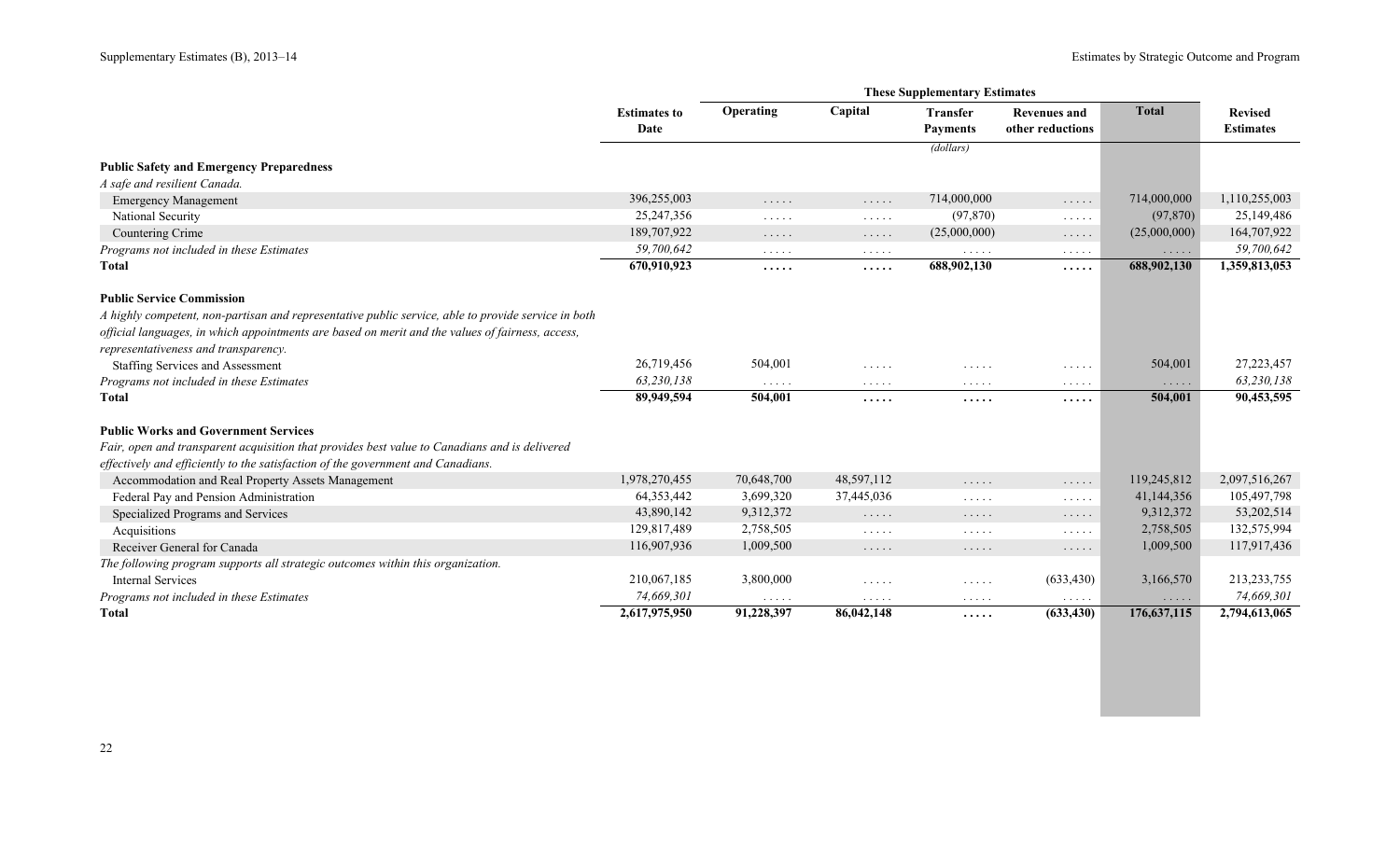|                                                                                                    |                             |                                    | <b>These Supplementary Estimates</b> |                                                        |                                               |              |                                    |
|----------------------------------------------------------------------------------------------------|-----------------------------|------------------------------------|--------------------------------------|--------------------------------------------------------|-----------------------------------------------|--------------|------------------------------------|
|                                                                                                    | <b>Estimates to</b><br>Date | Operating                          | Capital                              | <b>Transfer</b><br><b>Payments</b>                     | <b>Revenues and</b><br>other reductions       | <b>Total</b> | <b>Revised</b><br><b>Estimates</b> |
|                                                                                                    |                             |                                    |                                      | (dollars)                                              |                                               |              |                                    |
| <b>Registry of the Specific Claims Tribunal</b>                                                    |                             |                                    |                                      |                                                        |                                               |              |                                    |
| Efficient administration of the Specific Claims Tribunal.                                          |                             |                                    |                                      |                                                        |                                               |              |                                    |
| <b>Registry Services</b>                                                                           | 1,764,448                   | 527,397                            | $\cdots$                             | $\cdots\cdots\cdots$                                   | (4,800)                                       | 522,597      | 2,287,045                          |
| The following program supports all strategic outcomes within this organization.                    |                             |                                    |                                      |                                                        |                                               |              |                                    |
| <b>Internal Services</b>                                                                           | 441,112                     | 131,849                            | $\cdots\cdots\cdots$                 | $\cdots \cdots \cdots$                                 | (1,200)                                       | 130,649      | 571,761                            |
| <b>Total</b>                                                                                       | 2,205,560                   | 659,246                            | .                                    | .                                                      | (6,000)                                       | 653,246      | 2,858,806                          |
| <b>Royal Canadian Mounted Police</b>                                                               |                             |                                    |                                      |                                                        |                                               |              |                                    |
| Criminal activity affecting Canadians is reduced.                                                  |                             |                                    |                                      |                                                        |                                               |              |                                    |
| Police Operations                                                                                  | 1,635,956,754               | 25,813,600                         | 1,195,000                            | $\ldots$                                               | .                                             | 27,008,600   | 1,662,965,354                      |
| <b>Canadian Law Enforcement Services</b>                                                           | 243,875,567                 | (1,527,050)                        | 200,000                              | $\mathcal{L}^{\mathcal{A}}$ . The set of $\mathcal{A}$ | $\ldots$                                      | (1,327,050)  | 242,548,517                        |
| Incomes are secure for RCMP members and their survivors affected by disability or death.           |                             |                                    |                                      |                                                        |                                               |              |                                    |
| <b>Statutory Payments</b>                                                                          | 142,186,657                 | $\sim$ $\sim$ $\sim$ $\sim$ $\sim$ | $\ldots$                             | 9,171,781                                              | (1,669,148)                                   | 7,502,633    | 149,689,290                        |
| Canada's police provide international collaboration and assistance while maintaining a rich police |                             |                                    |                                      |                                                        |                                               |              |                                    |
| heritage nationally.                                                                               |                             |                                    |                                      |                                                        |                                               |              |                                    |
| Canadian Police Culture and Heritage                                                               | 11,052,423                  | $\ldots$                           | 157,575                              | .                                                      | $\ldots$                                      | 157,575      | 11,209,998                         |
| <b>International Policing Operations</b>                                                           | 56,012,070                  | (141, 567)                         | $\cdots$                             | $\cdots\cdots\cdots$                                   | .                                             | (141, 567)   | 55,870,503                         |
| The following program supports all strategic outcomes within this organization.                    |                             |                                    |                                      |                                                        |                                               |              |                                    |
| <b>Internal Services</b>                                                                           | 668,283,022                 | (2,516,920)                        | 94,942                               | 596,095                                                | $\mathbb{Z}^2$ . In the set of $\mathbb{Z}^2$ | (1,825,883)  | 666, 457, 139                      |
| <b>Total</b>                                                                                       | 2,757,366,493               | 21,628,063                         | 1,647,517                            | 9,767,876                                              | (1,669,148)                                   | 31,374,308   | 2,788,740,801                      |
| Royal Canadian Mounted Police Public Complaints Commission                                         |                             |                                    |                                      |                                                        |                                               |              |                                    |
| RCMP members are held publicly accountable for their conduct in the performance of their duties.   |                             |                                    |                                      |                                                        |                                               |              |                                    |
| Civilian review of RCMP members' conduct in the performance of their duties                        | 2,368,486                   | 2,501,747                          | $\cdots$                             | $\ldots$                                               | $\cdots$                                      | 2,501,747    | 4,870,233                          |
| The following program supports all strategic outcomes within this organization.                    |                             |                                    |                                      |                                                        |                                               |              |                                    |
| <b>Internal Services</b>                                                                           | 3,057,196                   | 2,218,531                          | $\sim$ $\sim$ $\sim$ $\sim$ $\sim$   | $\cdots$                                               | $\ldots$                                      | 2,218,531    | 5,275,727                          |
| <b>Total</b>                                                                                       | 5,425,682                   | 4,720,278                          | .                                    | .                                                      | .                                             | 4,720,278    | 10,145,960                         |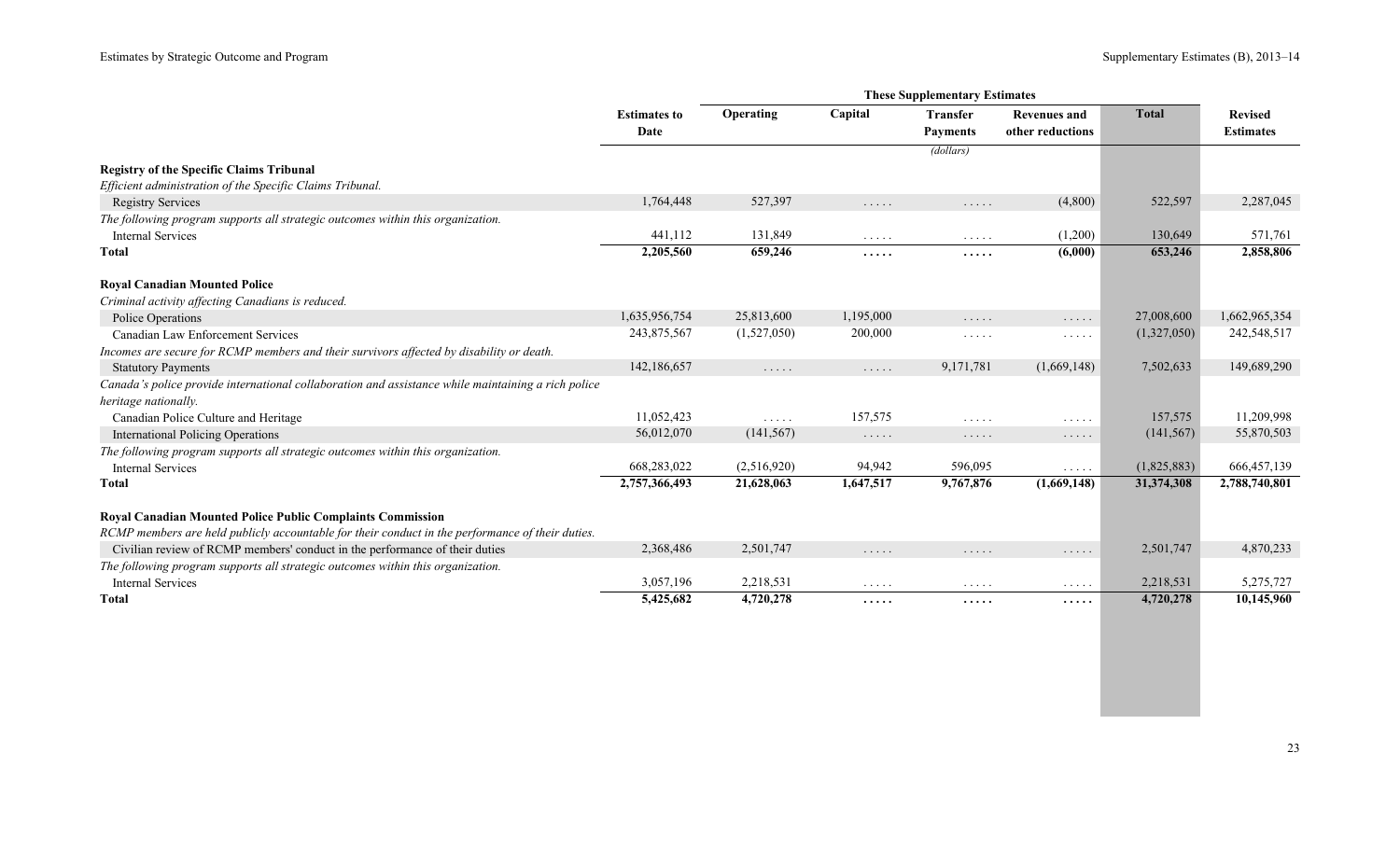|                                                                                                     | <b>Estimates to</b><br>Date | Operating                          | Capital                            | <b>Transfer</b><br><b>Payments</b>                                | <b>Revenues and</b><br>other reductions                     | <b>Total</b>                       | <b>Revised</b><br><b>Estimates</b> |
|-----------------------------------------------------------------------------------------------------|-----------------------------|------------------------------------|------------------------------------|-------------------------------------------------------------------|-------------------------------------------------------------|------------------------------------|------------------------------------|
|                                                                                                     |                             |                                    |                                    | (dollars)                                                         |                                                             |                                    |                                    |
| <b>Senate Ethics Officer</b>                                                                        |                             |                                    |                                    |                                                                   |                                                             |                                    |                                    |
| Senators meet their obligations under the Conflict of Interest Code in a manner that contributes to |                             |                                    |                                    |                                                                   |                                                             |                                    |                                    |
| the integrity of the Senate as an institution.                                                      |                             |                                    |                                    |                                                                   |                                                             |                                    |                                    |
| Administration                                                                                      | 788,294                     | 66,000                             | $\ldots$                           | .                                                                 | $\ldots$                                                    | 66,000                             | 854,294                            |
| <b>Total</b>                                                                                        | 788,294                     | 66,000                             | .                                  | .                                                                 | .                                                           | 66,000                             | 854,294                            |
| <b>Shared Services Canada</b>                                                                       |                             |                                    |                                    |                                                                   |                                                             |                                    |                                    |
| Mandated services are delivered in a consolidated and standardized manner to support the delivery   |                             |                                    |                                    |                                                                   |                                                             |                                    |                                    |
| of Government of Canada programs and services for Canadians.                                        |                             |                                    |                                    |                                                                   |                                                             |                                    |                                    |
| Efficient and effective information technology infrastructure services are delivered across         | 1,210,176,702               | 6,754,867                          | 6,257,031                          | $\mathbb{Z}^2$ . $\mathbb{Z}^2$ , $\mathbb{Z}^2$ , $\mathbb{Z}^2$ | (129,316)                                                   | 12,882,582                         | 1,223,059,284                      |
| Government of Canada                                                                                |                             |                                    |                                    |                                                                   |                                                             |                                    |                                    |
| Programs not included in these Estimates                                                            | 187,929,354                 | $\sim$ $\sim$ $\sim$ $\sim$ $\sim$ | $\ldots$                           | $\cdots\cdots\cdots$                                              | $\mathcal{L}(\mathcal{A})$ , and $\mathcal{A}(\mathcal{A})$ | $\sim$ $\sim$ $\sim$ $\sim$ $\sim$ | 187,929,354                        |
| Total                                                                                               | 1,398,106,056               | 6,754,867                          | 6,257,031                          | .                                                                 | (129,316)                                                   | 12,882,582                         | 1,410,988,638                      |
| <b>Social Sciences and Humanities Research Council</b>                                              |                             |                                    |                                    |                                                                   |                                                             |                                    |                                    |
| Canada is a world leader in social sciences and humanities research and research training.          |                             |                                    |                                    |                                                                   |                                                             |                                    |                                    |
| Insight: new knowledge in the social sciences and humanities                                        | 135,235,370                 | 169,085                            | .                                  | 5,815,574                                                         | (1,280)                                                     | 5,983,379                          | 141,218,749                        |
| Connection: mobilization of social sciences and humanities knowledge                                | 29,206,861                  | 149,760                            | $\sim$ $\sim$ $\sim$ $\sim$ $\sim$ | 1,500,000                                                         | (433)                                                       | 1,649,327                          | 30,856,188                         |
| Talent: attraction, retention and development of students and researchers in the social sciences    | 173,429,819                 | 12,418                             |                                    | (81,667)                                                          | (1,092)                                                     | (70, 341)                          | 173,359,478                        |
| and humanities                                                                                      |                             |                                    | $\ldots$                           |                                                                   |                                                             |                                    |                                    |
| Canada has the institutional capacity to enable research and research-related activities in social  |                             |                                    |                                    |                                                                   |                                                             |                                    |                                    |
| sciences and humanities, natural sciences and engineering and health.                               |                             |                                    |                                    |                                                                   |                                                             |                                    |                                    |
| <b>Indirect Costs of Research</b>                                                                   | 332,825,880                 | $\sim$ $\sim$ $\sim$ $\sim$ $\sim$ | $\sim$ $\sim$ $\sim$ $\sim$ $\sim$ | (778, 626)                                                        | (344)                                                       | (778, 970)                         | 332,046,910                        |
| The following program supports all strategic outcomes within this organization.                     |                             |                                    |                                    |                                                                   |                                                             |                                    |                                    |
| <b>Internal Services</b>                                                                            | 15,369,799                  | 167,737                            | $\cdots$                           | .                                                                 | (4,215)                                                     | 163,522                            | 15,533,321                         |
| <b>Total</b>                                                                                        | 686,067,729                 | 499,000                            | .                                  | 6,455,281                                                         | (7,364)                                                     | 6,946,917                          | 693,014,646                        |
|                                                                                                     |                             |                                    |                                    |                                                                   |                                                             |                                    |                                    |
|                                                                                                     |                             |                                    |                                    |                                                                   |                                                             |                                    |                                    |
|                                                                                                     |                             |                                    |                                    |                                                                   |                                                             |                                    |                                    |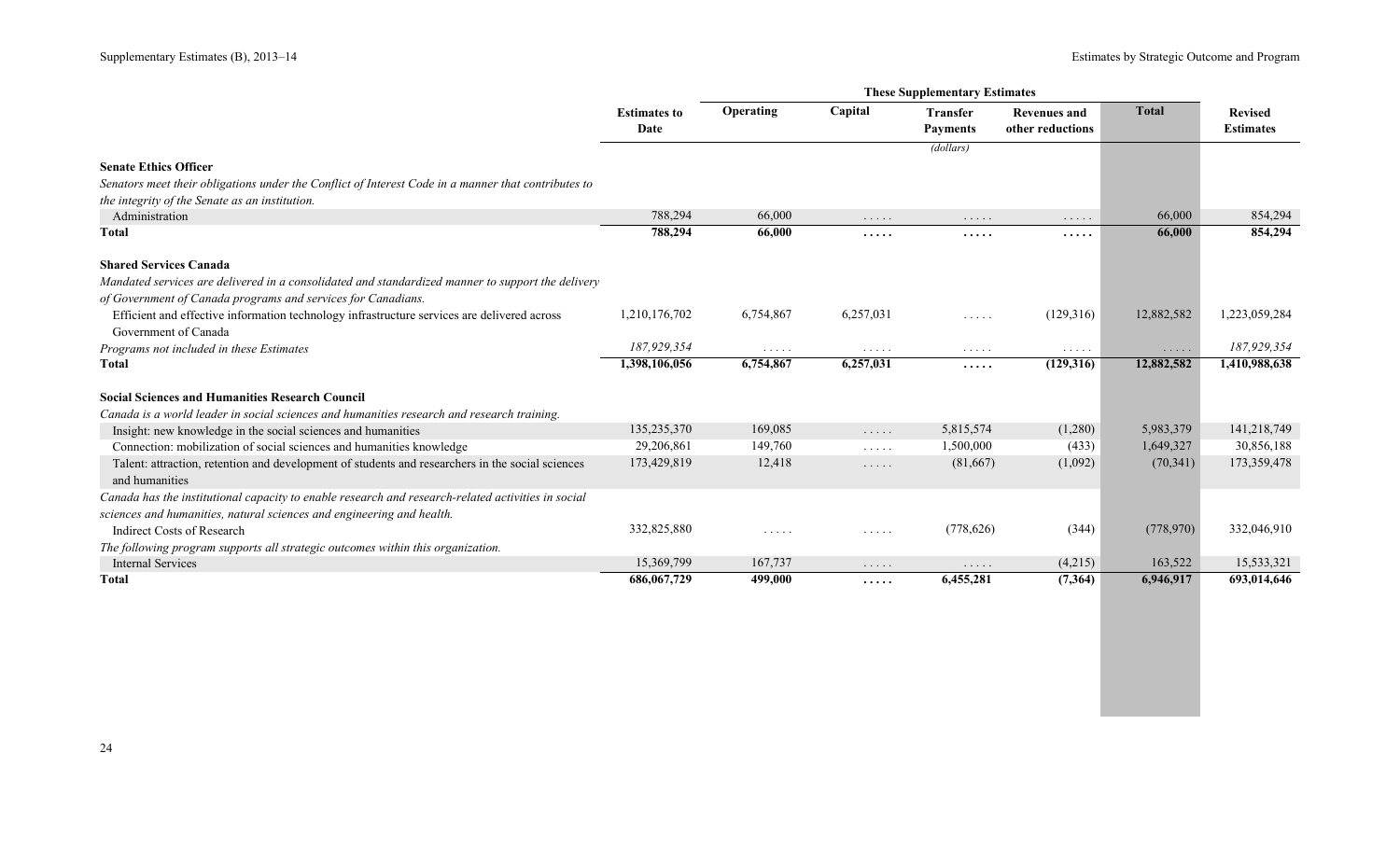|                                                                                                                                                 |                             | <b>These Supplementary Estimates</b>                              |                                    |                                        |                                                  |                                        |                                    |
|-------------------------------------------------------------------------------------------------------------------------------------------------|-----------------------------|-------------------------------------------------------------------|------------------------------------|----------------------------------------|--------------------------------------------------|----------------------------------------|------------------------------------|
|                                                                                                                                                 | <b>Estimates to</b><br>Date | Operating                                                         | Capital                            | <b>Transfer</b><br><b>Payments</b>     | <b>Revenues and</b><br>other reductions          | <b>Total</b>                           | <b>Revised</b><br><b>Estimates</b> |
|                                                                                                                                                 |                             |                                                                   |                                    | (dollars)                              |                                                  |                                        |                                    |
| <b>Statistics Canada</b>                                                                                                                        |                             |                                                                   |                                    |                                        |                                                  |                                        |                                    |
| Canadians have access to timely, relevant and quality statistical information on Canada's changing                                              |                             |                                                                   |                                    |                                        |                                                  |                                        |                                    |
| economy and society for informed debate, research and decision making on social and economic                                                    |                             |                                                                   |                                    |                                        |                                                  |                                        |                                    |
| issues.                                                                                                                                         |                             |                                                                   |                                    |                                        |                                                  |                                        |                                    |
| Censuses                                                                                                                                        | 11,517,721                  | 41,733,864                                                        | $\cdot$                            | .                                      | $\sim$ $\sim$ $\sim$ $\sim$ $\sim$               | 41,733,864                             | 53,251,585                         |
| Economic and Environmental Statistics                                                                                                           | 115,166,472                 | $\ldots$                                                          | .                                  | $\ldots$                               | (17,217)                                         | (17,217)                               | 115,149,255                        |
| <b>Statistical Infrastructure</b>                                                                                                               | 127,380,733                 | $\ldots$                                                          | $\sim$ $\sim$ $\sim$ $\sim$ $\sim$ | $\mathbb{Z}^2$ . In the $\mathbb{Z}^2$ | (29,367)                                         | (29,367)                               | 127,351,366                        |
| Socio-economic Statistics                                                                                                                       | 95,775,203                  | $\sim$ $\sim$ $\sim$ $\sim$ $\sim$                                | $\ldots$                           | $\sim$ $\sim$ $\sim$ $\sim$ $\sim$     | (56,020)                                         | (56,020)                               | 95,719,183                         |
| The following program supports all strategic outcomes within this organization.                                                                 |                             |                                                                   |                                    |                                        |                                                  |                                        |                                    |
| <b>Internal Services</b>                                                                                                                        | 50,780,284                  | $\sim$ $\sim$ $\sim$ $\sim$ $\sim$                                | $\sim$ $\sim$ $\sim$ $\sim$ $\sim$ | $\sim$ $\sim$ $\sim$ $\sim$ $\sim$     | (7,995)                                          | (7,995)                                | 50,772,289                         |
| Total                                                                                                                                           | 400,620,413                 | 41,733,864                                                        | .                                  | $\cdots$                               | (110, 599)                                       | 41,623,265                             | 442,243,678                        |
| <b>Supreme Court of Canada</b>                                                                                                                  |                             |                                                                   |                                    |                                        |                                                  |                                        |                                    |
| The following program supports all strategic outcomes within this organization.                                                                 |                             |                                                                   |                                    |                                        |                                                  |                                        |                                    |
| <b>Internal Services</b>                                                                                                                        | 8,499,681                   | 118,613                                                           | $\cdots$                           | $\dots$                                | $\ldots$                                         | 118,613                                | 8,618,294                          |
| Programs not included in these Estimates                                                                                                        | 22,156,530                  | $\sim$ $\sim$ $\sim$ $\sim$ $\sim$                                | $\sim$ $\sim$ $\sim$ $\sim$ $\sim$ | $\sim$ $\sim$ $\sim$ $\sim$ $\sim$     | $\sim$ $\sim$ $\sim$ $\sim$ $\sim$               | $\mathbb{Z}^n$ . In the $\mathbb{Z}^n$ | 22,156,530                         |
| Total                                                                                                                                           | 30,656,211                  | 118,613                                                           | .                                  | $\cdots$                               | .                                                | 118,613                                | 30,774,824                         |
| The Federal Bridge Corporation Limited                                                                                                          |                             |                                                                   |                                    |                                        |                                                  |                                        |                                    |
| Safe and efficient transit on the infrastructure maintained, operated and managed by The Federal                                                |                             |                                                                   |                                    |                                        |                                                  |                                        |                                    |
| <b>Bridge Corporation Limited.</b>                                                                                                              |                             |                                                                   |                                    |                                        |                                                  |                                        |                                    |
| Construction of a new low-level bridge in Cornwall, Ontario as well as related infrastructure<br>improvements                                   | 13,000,000                  | $\mathbb{Z}^n$ . $\mathbb{Z}^n$ , $\mathbb{Z}^n$ , $\mathbb{Z}^n$ | 1,338,293                          | $\sim$ $\sim$ $\sim$ $\sim$ $\sim$     | $\mathbb{Z}^2$ . $\mathbb{Z}^2$ , $\mathbb{Z}^2$ | 1,338,293                              | 14,338,293                         |
| <b>Total</b>                                                                                                                                    | 13,000,000                  | .                                                                 | 1,338,293                          | $\cdots$                               | $\cdots$                                         | 1,338,293                              | 14,338,293                         |
| The Jacques-Cartier and Champlain Bridges Inc.                                                                                                  |                             |                                                                   |                                    |                                        |                                                  |                                        |                                    |
| Safe and efficient transit on the infrastructure maintained, operated and managed by the<br>Jacques-Cartier and Champlain Bridges Incorporated. |                             |                                                                   |                                    |                                        |                                                  |                                        |                                    |
| Management of federal bridge, highway and tunnel infrastructure, and properties in the Montreal<br>area                                         | 203,590,000                 | 12,289,409                                                        | 58,687,000                         | .                                      | .                                                | 70,976,409                             | 274,566,409                        |
| Total                                                                                                                                           | 203,590,000                 | 12,289,409                                                        | 58,687,000                         | $\cdots$                               | $\cdots$                                         | 70,976,409                             | 274,566,409                        |
|                                                                                                                                                 |                             |                                                                   |                                    |                                        |                                                  |                                        |                                    |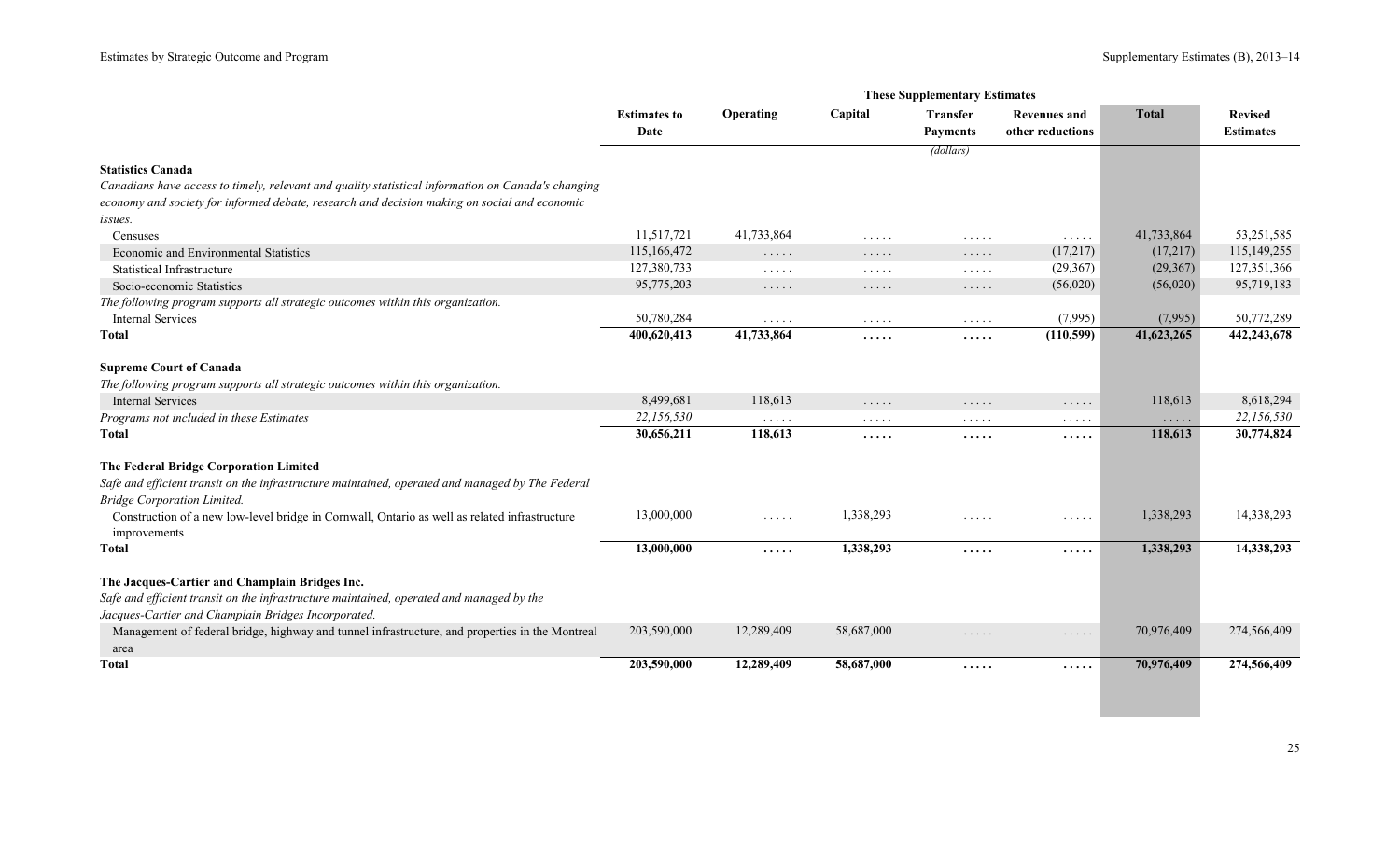|                                                                                 |                     | <b>These Supplementary Estimates</b> |                                                        |                                    |                     |              |                  |
|---------------------------------------------------------------------------------|---------------------|--------------------------------------|--------------------------------------------------------|------------------------------------|---------------------|--------------|------------------|
|                                                                                 | <b>Estimates to</b> | Operating                            | Capital                                                | <b>Transfer</b>                    | <b>Revenues and</b> | <b>Total</b> | <b>Revised</b>   |
|                                                                                 | Date                |                                      |                                                        | <b>Payments</b>                    | other reductions    |              | <b>Estimates</b> |
|                                                                                 |                     |                                      |                                                        | (dollars)                          |                     |              |                  |
| <b>Transport</b>                                                                |                     |                                      |                                                        |                                    |                     |              |                  |
| An Efficient Transportation System.                                             |                     |                                      |                                                        |                                    |                     |              |                  |
| Gateways and Corridors                                                          | 538,237,383         | 7,189,500                            | (7,189,500)                                            | 11,640,201                         | (108)               | 11,640,093   | 549,877,476      |
| Transportation Infrastructure                                                   | 320,633,244         | 1,500,000                            | 2,410,440                                              | $\ldots$                           | (34, 563)           | 3,875,877    | 324,509,121      |
| Transportation Analysis and Innovation                                          | 15,333,651          | $\cdots$                             | $\mathcal{L}^{\mathcal{A}}$ . The set of $\mathcal{A}$ | $\cdots$                           | (19,044)            | (19,044)     | 15,314,607       |
| Transportation Marketplace Frameworks                                           | 11,972,730          | $\cdots\cdots\cdots$                 | $\cdots$                                               | $\cdots$                           | (25, 573)           | (25, 573)    | 11,947,157       |
| A Clean Transportation System.                                                  |                     |                                      |                                                        |                                    |                     |              |                  |
| Clean Water from Transportation                                                 | 2,299,329           | 10,727,019                           | $\cdots\cdots\cdots$                                   | $\ldots$                           | (1, 811)            | 10,725,208   | 13,024,537       |
| Environmental Stewardship of Transportation                                     | 30,761,717          | 210,921                              | $\cdots$                                               | .                                  | (31, 461)           | 179,460      | 30,941,177       |
| Clean Air from Transportation                                                   | 37,144,563          | $\cdots$                             | $\cdots$                                               | $\cdots$                           | (33)                | (33)         | 37,144,530       |
| A Safe and Secure Transportation System.                                        |                     |                                      |                                                        |                                    |                     |              |                  |
| Surface and Intermodal Security                                                 | 4,807,985           | $\cdots$                             | .                                                      | .                                  | (7,077)             | (7,077)      | 4,800,908        |
| Motor Vehicle Safety                                                            | 24,751,952          | $\cdots$                             | $\cdots$                                               | $\sim$ $\sim$ $\sim$ $\sim$ $\sim$ | (12, 127)           | (12, 127)    | 24,739,825       |
| Transportation of Dangerous Goods                                               | 13,159,659          | $\cdots\cdots\cdots$                 | $\cdots\cdots\cdots$                                   | $\cdots$                           | (19, 425)           | (19, 425)    | 13,140,234       |
| Marine Security                                                                 | 14,897,654          | $\cdots\cdots\cdots$                 | $\cdots \cdots \cdots$                                 | $\ldots$                           | (20, 459)           | (20, 459)    | 14,877,195       |
| <b>Aviation Security</b>                                                        | 33, 357, 783        | $\cdots$                             | $\cdots$                                               | .                                  | (37, 802)           | (37, 802)    | 33,319,981       |
| Rail Safety                                                                     | 33,847,086          | $\cdots$                             | $\cdots$                                               | $\cdots$                           | (47, 640)           | (47, 640)    | 33,799,446       |
| Marine Safety                                                                   | 57,756,667          | $\cdots$                             | $\cdots$                                               | .                                  | (104, 458)          | (104, 458)   | 57,652,209       |
| <b>Aviation Safety</b>                                                          | 214,648,721         | $\cdots$                             | $\mathcal{L}^{\mathcal{A}}$ . The set of $\mathcal{A}$ | $\cdots$                           | (343,218)           | (343,218)    | 214,305,503      |
| Multimodal Safety and Security                                                  | 11,233,308          | (439,314)                            | $\cdots$                                               | $\cdots$                           | (1,371)             | (440, 685)   | 10,792,623       |
| The following program supports all strategic outcomes within this organization. |                     |                                      |                                                        |                                    |                     |              |                  |
| <b>Internal Services</b>                                                        | 147, 174, 930       | $\cdots$                             | $\cdots$                                               | $\cdots$                           | (114, 926)          | (114, 926)   | 147,060,004      |
| <b>Total</b>                                                                    | 1,512,018,362       | 19,188,126                           | (4,779,060)                                            | 11,640,201                         | (821,096)           | 25,228,171   | 1,537,246,533    |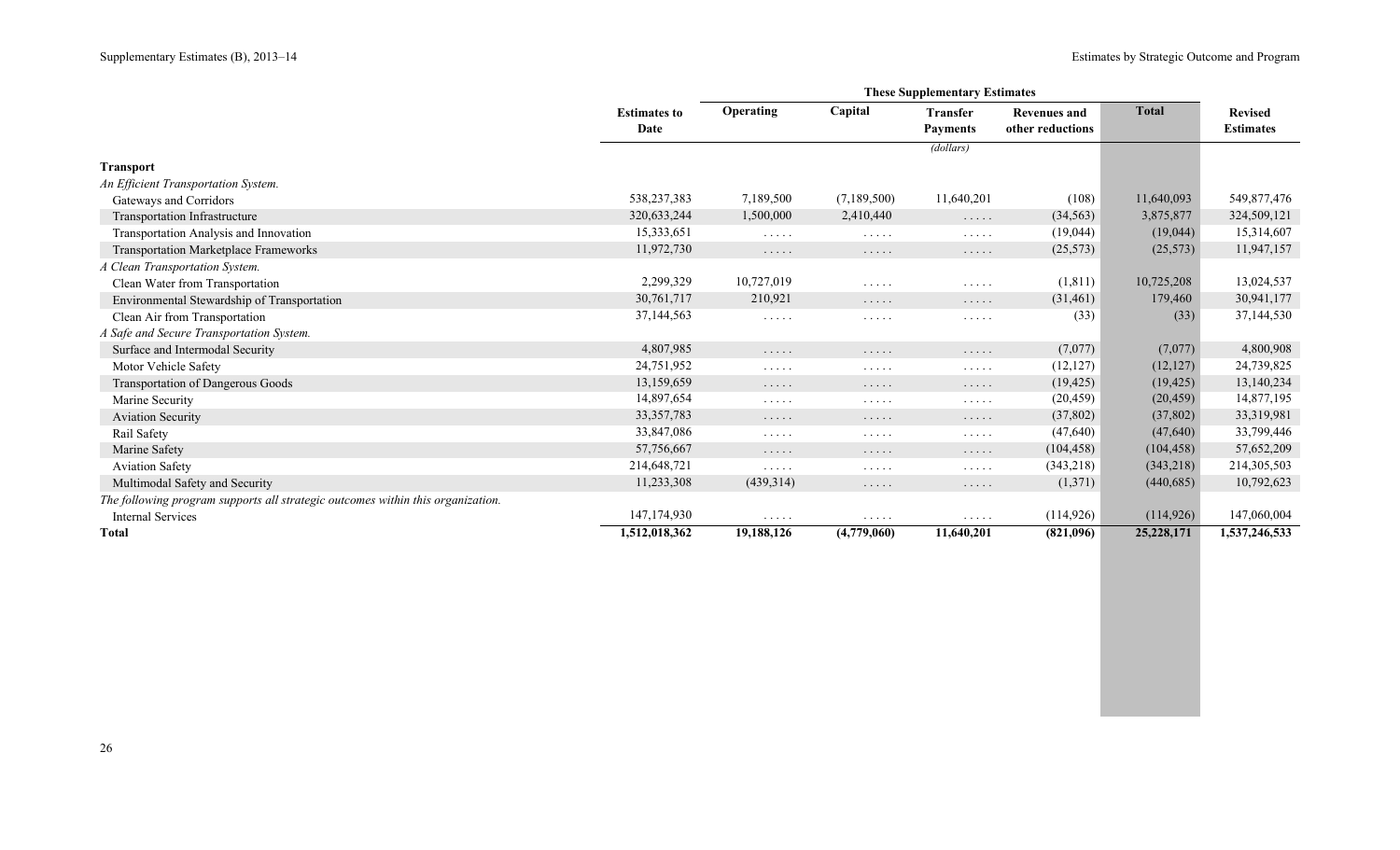|                                                                                                  | <b>These Supplementary Estimates</b> |                                        |                                           |                                                        |                                         |               |                                    |
|--------------------------------------------------------------------------------------------------|--------------------------------------|----------------------------------------|-------------------------------------------|--------------------------------------------------------|-----------------------------------------|---------------|------------------------------------|
|                                                                                                  | <b>Estimates to</b><br>Date          | Operating                              | Capital                                   | <b>Transfer</b><br><b>Payments</b>                     | <b>Revenues and</b><br>other reductions | <b>Total</b>  | <b>Revised</b><br><b>Estimates</b> |
|                                                                                                  |                                      |                                        |                                           | (dollars)                                              |                                         |               |                                    |
| <b>Treasury Board Secretariat</b>                                                                |                                      |                                        |                                           |                                                        |                                         |               |                                    |
| Government is well managed and accountable, and resources are allocated to achieve results.      |                                      |                                        |                                           |                                                        |                                         |               |                                    |
| Government-Wide Funds and Public Service Employer Payments                                       | 5,420,474,397                        | 1,666,923,617                          | (173, 912, 689)                           | $\sim$ $\sim$ $\sim$ $\sim$ $\sim$                     | .                                       | 1,493,010,928 | 6,913,485,325                      |
| People Management                                                                                | 51,859,283                           | 1,557,150                              | $\sim$ $\sim$ $\sim$ $\sim$ $\sim$        | $\mathcal{L}^{\mathcal{A}}$ . The set of $\mathcal{A}$ | (69,601)                                | 1,487,549     | 53,346,832                         |
| Management Frameworks                                                                            | 53,841,513                           | (2,813,499)                            | $\cdots\cdots\cdots$                      | $\cdots\cdots\cdots$                                   | (19,001)                                | (2,832,500)   | 51,009,013                         |
| The following program supports all strategic outcomes within this organization.                  |                                      |                                        |                                           |                                                        |                                         |               |                                    |
| <b>Internal Services</b>                                                                         | 71,245,143                           | 4,092,118                              | $\cdots$                                  | $\sim$ $\sim$ $\sim$ $\sim$ $\sim$                     | (18, 642)                               | 4,073,476     | 75,318,619                         |
| Programs not included in these Estimates                                                         | 65.479.432                           | $\alpha$ , and $\alpha$ , and $\alpha$ | $\cdots$                                  | $\cdots$                                               | .                                       | .             | 65,479,432                         |
| <b>Total</b>                                                                                     | 5,662,899,768                        | 1,669,759,386                          | (173, 912, 689)                           | .                                                      | (107, 244)                              | 1,495,739,453 | 7,158,639,221                      |
| <b>Veterans Affairs</b>                                                                          |                                      |                                        |                                           |                                                        |                                         |               |                                    |
| Financial, physical and mental well being of eligible Veterans.                                  |                                      |                                        |                                           |                                                        |                                         |               |                                    |
| Health Care Program and Re-establishment Services                                                | 1,148,533,019                        | 5,025,358                              | $\sim$ $\sim$ $\sim$ $\sim$ $\sim$        | 3,698,000                                              | $\ldots$                                | 8,723,358     | 1,157,256,377                      |
| <b>Financial Support Program</b>                                                                 | 156,903,321                          | $\ldots$                               | $\sim$ $\sim$ $\sim$ $\sim$ $\sim$        | 3,417,000                                              | .                                       | 3,417,000     | 160,320,321                        |
| Canadians remember and demonstrate their recognition of all those who served in Canada's efforts |                                      |                                        |                                           |                                                        |                                         |               |                                    |
| during war, military conflict and peace.                                                         |                                      |                                        |                                           |                                                        |                                         |               |                                    |
| Canada Remembers Program                                                                         | 41,423,499                           | 4,000,000                              | $\ldots$                                  | 4,308,000                                              | $\ldots$                                | 8,308,000     | 49,731,499                         |
| The following program supports all strategic outcomes within this organization.                  |                                      |                                        |                                           |                                                        |                                         |               |                                    |
| <b>Internal Services</b>                                                                         | 66,268,772                           | $\sim$ $\sim$ $\sim$ $\sim$ $\sim$     | $\cdots$                                  | $\mathcal{L}^{\mathcal{A}}$ . The set of $\mathcal{A}$ | (258, 954)                              | (258, 954)    | 66,009,818                         |
| Programs not included in these Estimates                                                         | 2,224,770,723                        | $\cdots$                               | $\alpha$ , $\alpha$ , $\alpha$ , $\alpha$ | $\cdots$                                               | $\ldots$                                | $\ldots$      | 2,224,770,723                      |
| Total                                                                                            | 3,637,899,334                        | 9,025,358                              | .                                         | 11,423,000                                             | (258, 954)                              | 20,189,404    | 3,658,088,738                      |
| VIA Rail Canada Inc.                                                                             |                                      |                                        |                                           |                                                        |                                         |               |                                    |
| A national passenger rail transportation service that is safe, secure, efficient, reliable, and  |                                      |                                        |                                           |                                                        |                                         |               |                                    |
| environmentally sustainable and that meets the needs of travellers in Canada.                    |                                      |                                        |                                           |                                                        |                                         |               |                                    |
| Operation of a national network of rail passenger services                                       | 286,783,000                          | 54,700,000                             | 97,900,000                                |                                                        |                                         | 152,600,000   | 439,383,000                        |
| <b>Total</b>                                                                                     | 286,783,000                          | 54,700,000                             | 97,900,000                                | $\cdots$                                               | $\cdots$                                | 152,600,000   | 439,383,000                        |
|                                                                                                  |                                      |                                        |                                           | .                                                      | .                                       |               |                                    |